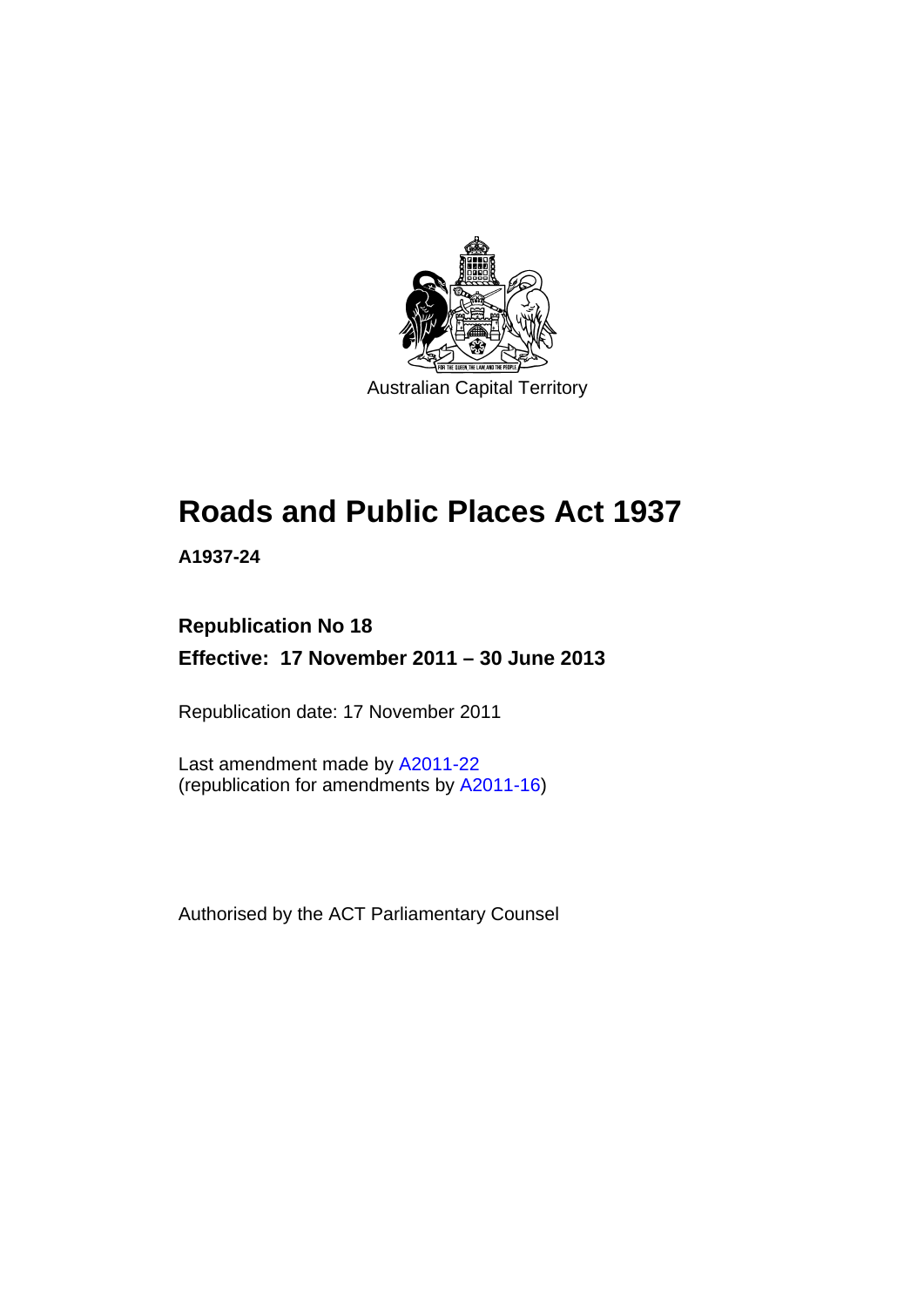## **About this republication**

#### **The republished law**

This is a republication of the *Roads and Public Places Act 1937* (including any amendment made under the *[Legislation Act 2001](http://www.legislation.act.gov.au/a/2001-14)*, part 11.3 (Editorial changes)) as in force on 17 November 2011*.* It also includes any commencement, amendment, repeal or expiry affecting this republished law to 17 November 2011.

The legislation history and amendment history of the republished law are set out in endnotes 3 and 4.

#### **Kinds of republications**

The Parliamentary Counsel's Office prepares 2 kinds of republications of ACT laws (see the ACT legislation register at [www.legislation.act.gov.au](http://www.legislation.act.gov.au/)):

- authorised republications to which the *[Legislation Act 2001](http://www.legislation.act.gov.au/a/2001-14)* applies
- unauthorised republications.

The status of this republication appears on the bottom of each page.

#### **Editorial changes**

The *[Legislation Act 2001](http://www.legislation.act.gov.au/a/2001-14)*, part 11.3 authorises the Parliamentary Counsel to make editorial amendments and other changes of a formal nature when preparing a law for republication. Editorial changes do not change the effect of the law, but have effect as if they had been made by an Act commencing on the republication date (see *[Legislation Act 2001](http://www.legislation.act.gov.au/a/2001-14)*, s 115 and s 117). The changes are made if the Parliamentary Counsel considers they are desirable to bring the law into line, or more closely into line, with current legislative drafting practice.

This republication includes amendments made under part 11.3 (see endnote 1).

#### **Uncommenced provisions and amendments**

If a provision of the republished law has not commenced, the symbol  $\mathbf{U}$  appears immediately before the provision heading. Any uncommenced amendments that affect this republished law are accessible on the ACT legislation register [\(www.legislation.act.gov.au\)](http://www.legislation.act.gov.au/). For more information, see the home page for this law on the register.

#### **Modifications**

If a provision of the republished law is affected by a current modification, the symbol  $\mathbf{M}$ appears immediately before the provision heading. The text of the modifying provision appears in the endnotes. For the legal status of modifications, see the *[Legislation Act 2001](http://www.legislation.act.gov.au/a/2001-14)*, section 95.

#### **Penalties**

At the republication date, the value of a penalty unit for an offence against this law is \$110 for an individual and \$550 for a corporation (see *[Legislation Act 2001](http://www.legislation.act.gov.au/a/2001-14)*, s 133).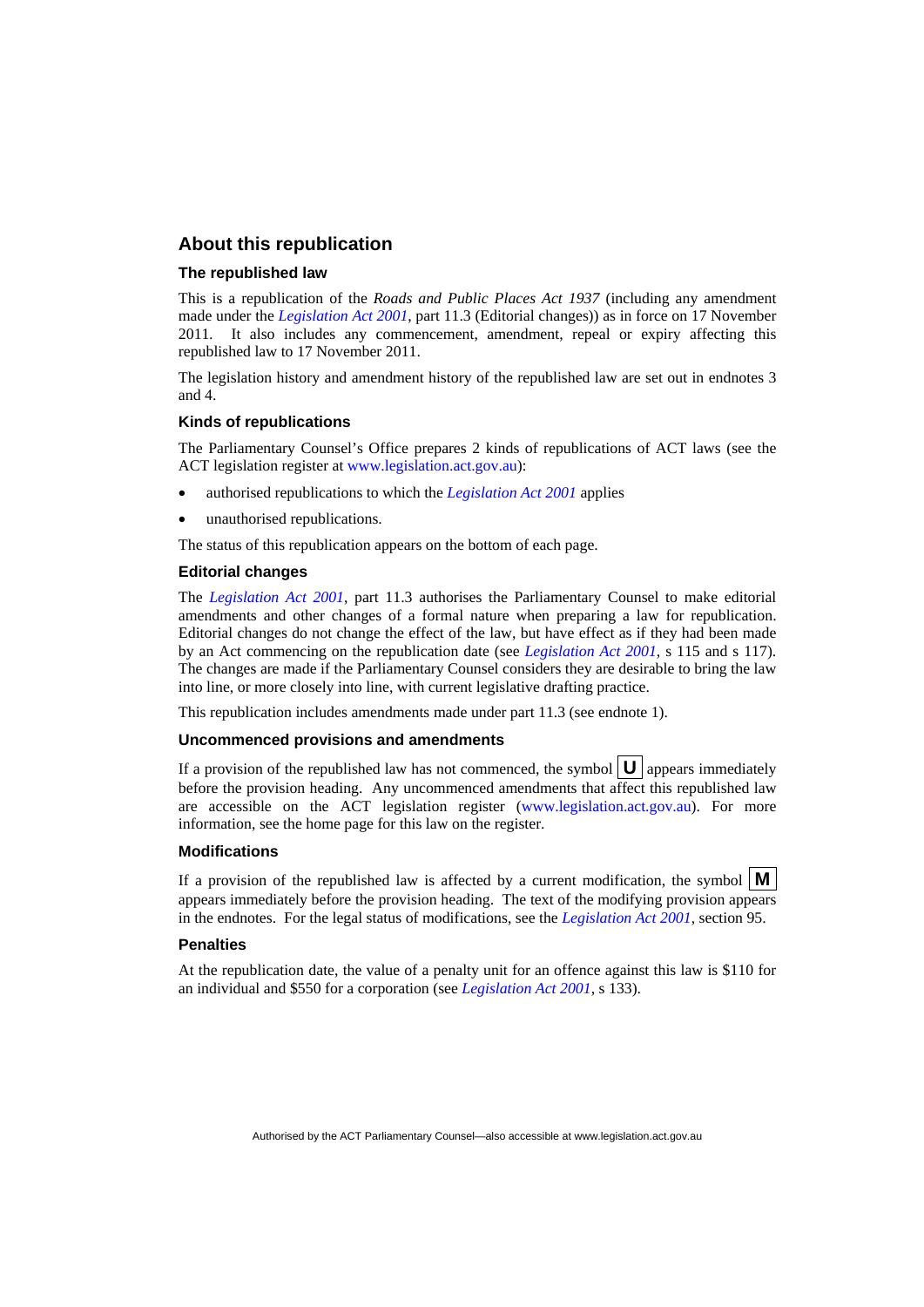

# **Roads and Public Places Act 1937**

# **Contents**

|     |                                                                                                  | Page |
|-----|--------------------------------------------------------------------------------------------------|------|
| 1   | Name of Act                                                                                      | 2    |
| 2   | Dictionary                                                                                       | 2    |
| 2AA | Offences against Act—application of Criminal Code etc                                            | 2    |
| 2A  | <b>Notes</b>                                                                                     | 3    |
| 2B  | Application of Act to Territory                                                                  | 3    |
| 2C  | Roads and public places officers                                                                 | 3    |
| 3   | Level of roads                                                                                   | 3    |
| 4   | Temporary closing of roads                                                                       | 4    |
| 5   | Temporary roads                                                                                  | 5    |
| 6   | Drains for surface water                                                                         | 5    |
| 7   | Damage to or interference with public places and property on them                                | 6    |
| 8   | Construction of culverts etc in public places                                                    | 6    |
| 9   | Permission to place culverts etc across, and to interfere with the<br>surfaces of, public places | 7    |
| 9Α  | Determination of fees                                                                            |      |
|     |                                                                                                  |      |
|     |                                                                                                  |      |

| R18      | Roads and Public Places Act 1937 | contents 1 |
|----------|----------------------------------|------------|
| 17/11/11 | Effective: 17/11/11-30/06/13     |            |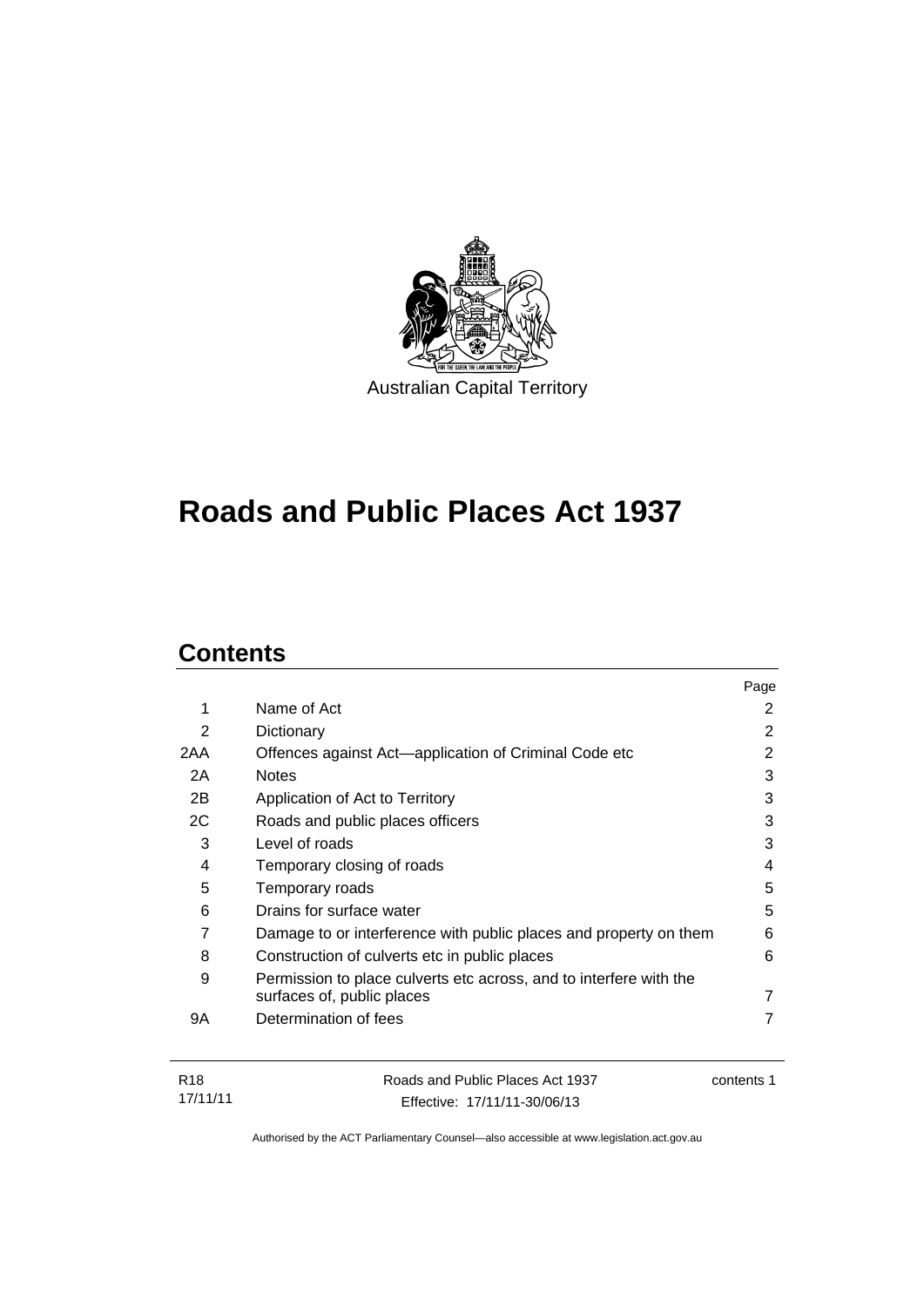| 10         | Excavations etc on public places to be lighted          | Page<br>7        |
|------------|---------------------------------------------------------|------------------|
| 11         | Alignment marks etc                                     | 8                |
| 12         | Exhibition of advertisements or notices                 | 8                |
| 12A        | Code of practice for movable signs                      | 8                |
| 12B        | Contents of code of practice                            | 9                |
| 12C        | Failure to comply with code                             | $\boldsymbol{9}$ |
| 12D        | Indemnification of Territory                            | 9                |
| 12E        | Removal of abandoned vehicles from public places        | 10               |
| 12EA       | Retaining abandoned vehicles                            | 11               |
| 12EB       | Removing, defacing or interfering with notices          | 13               |
| 12F        | Failure to provide information about abandoned vehicles | 13               |
| 12G        | Removal of signs and other items from public places     | 14               |
| 12H        | Disposal of items removed under sections 12E and 12G    | 15               |
| 121        | Prescribed objects-s 12G (4), def of prescribed object  | 16               |
| 13         | Trees etc overhanging public places                     | 16               |
| 14         | Repair of damage to public places                       | 17               |
| 14A        | Graffiti removal on leased land                         | 17               |
| 14B        | Graffiti removal-liability of the Territory             | 18               |
| <b>15A</b> | Objects in public places                                | 19               |
| 15B        | Application for permit                                  | 19               |
| 15BA       | Placement of objects affecting heritage significance    | 20               |
| <b>15C</b> | Grant or refusal of permit                              | 21               |
| 15D        | Grant of permit-conditions                              | 22               |
| 15E        | Grant of permit                                         | 23               |
| 15F        | Cancellation of permit                                  | 24               |
| 15G        | Review by ACAT                                          | 24               |
| 15H        | Rights of holder of permit                              | 25               |
| 15J        | Term of permit                                          | 25               |
| 15K        | Renewal of permit                                       | 25               |
| 15L        | Loss or destruction of permit                           | 26               |
| 15M        | Notice to remove object                                 | 26               |
| <b>15N</b> | Removal of objects by Territory                         | 27               |
| 15P        | Disposal of objects by Territory                        | 28               |
| 15R        | Change of address                                       | 29               |
|            |                                                         |                  |

| contents 2 | Roads and Public Places Act 1937 | R <sub>18</sub> |
|------------|----------------------------------|-----------------|
|            | Effective: 17/11/11-30/06/13     | 17/11/11        |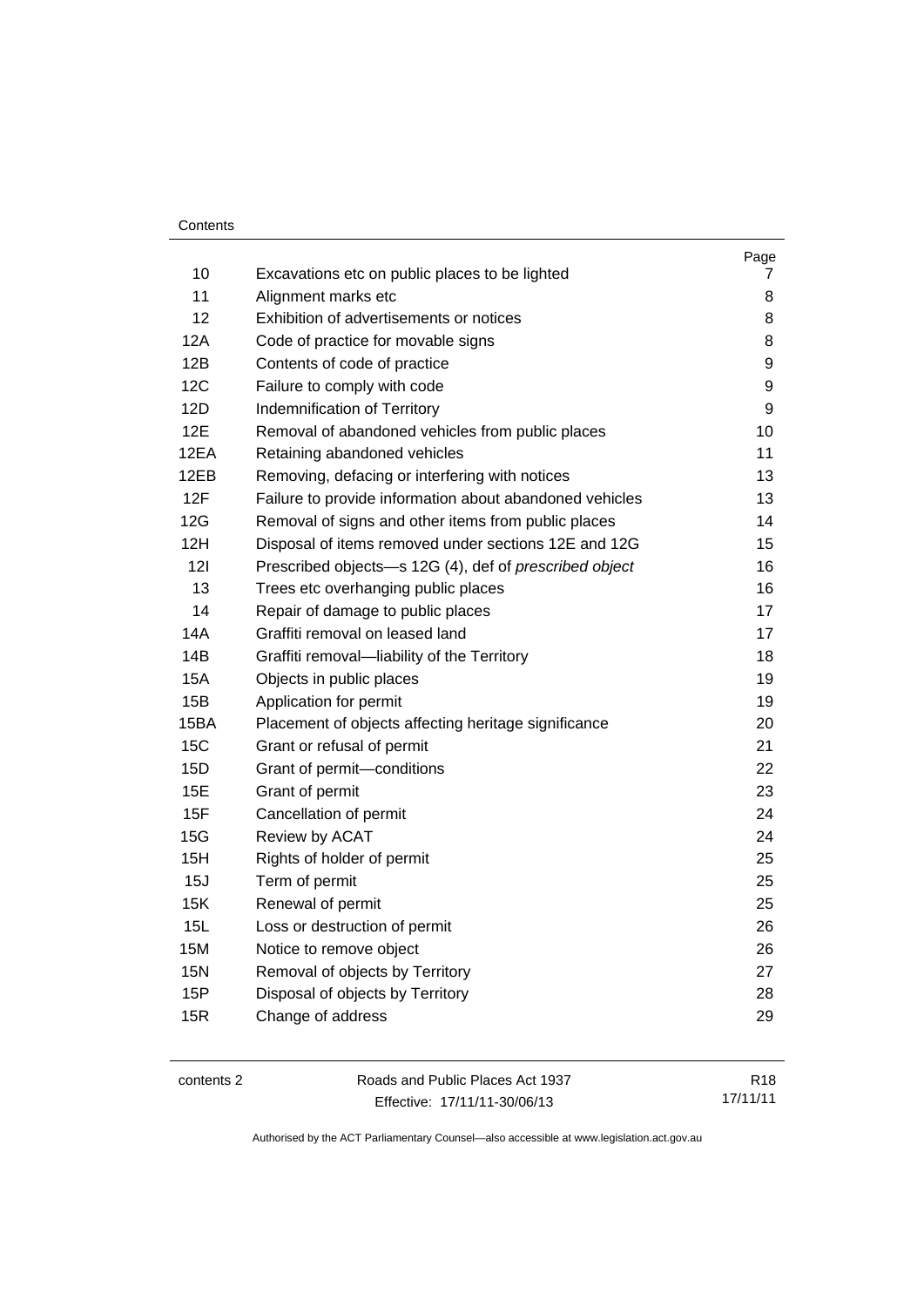|                                        |                                                                             | Contents   |
|----------------------------------------|-----------------------------------------------------------------------------|------------|
| 15S                                    | Approved forms                                                              | Page<br>29 |
| 15T                                    | Occupation etc of public land under Planning and Development Act<br>licence | 29         |
| 15U                                    | Occupation etc of public land under Hawkers Act licence                     | 30         |
| 16                                     | Regulation-making power                                                     | 30         |
| <b>Schedule 1</b><br><b>Dictionary</b> | Reviewable decisions                                                        | 31<br>32   |
| <b>Endnotes</b>                        |                                                                             |            |
| 1                                      | About the endnotes                                                          | 34         |
| $\overline{2}$                         | Abbreviation key                                                            | 34         |
| 3                                      | Legislation history                                                         | 35         |
| 4                                      | Amendment history                                                           | 40         |
| 5                                      | Earlier republications                                                      | 46         |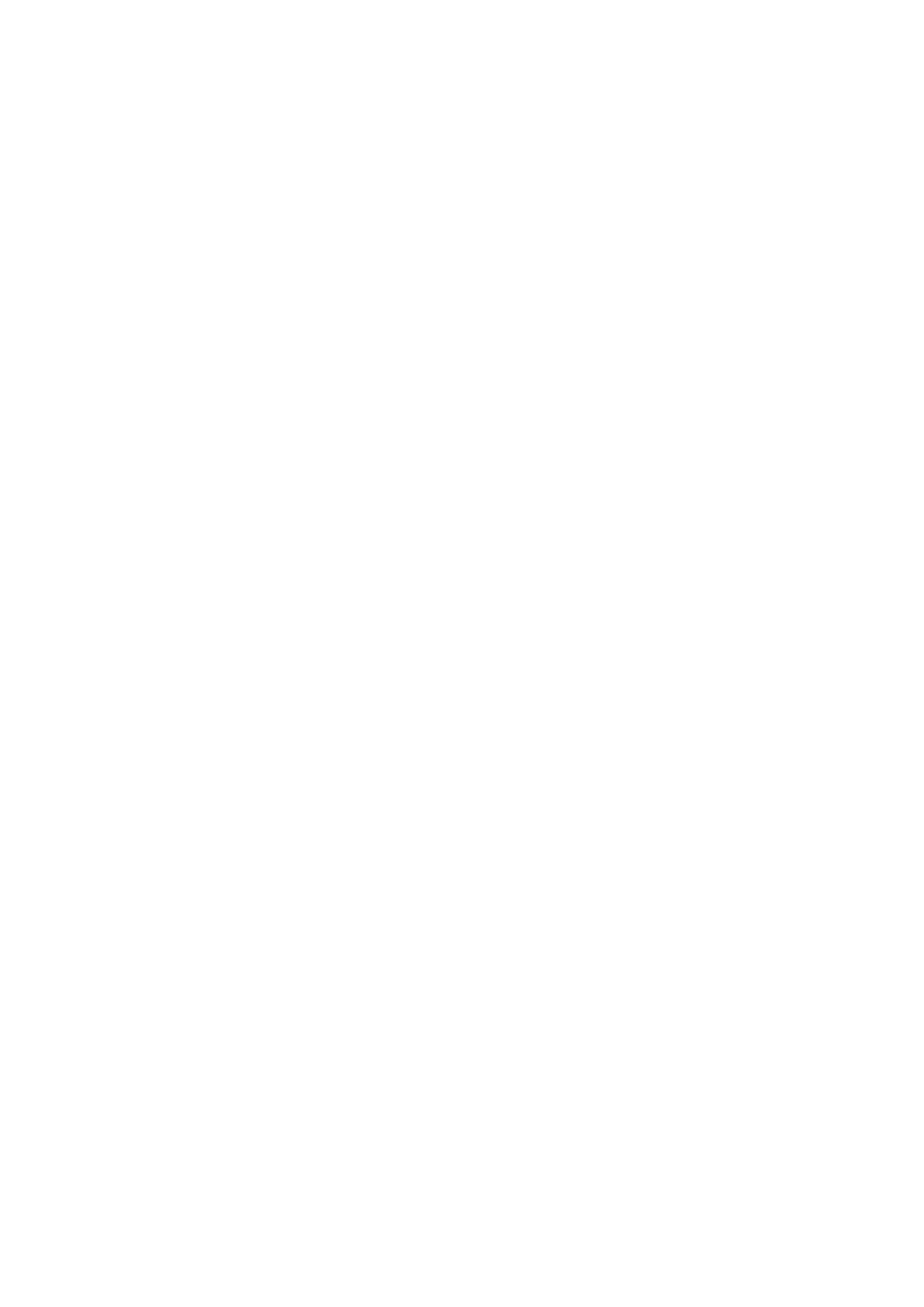

# **Roads and Public Places Act 1937**

An Act relating to roads and other public places

R18 17/11/11

Ī

Roads and Public Places Act 1937 Effective: 17/11/11-30/06/13

page 1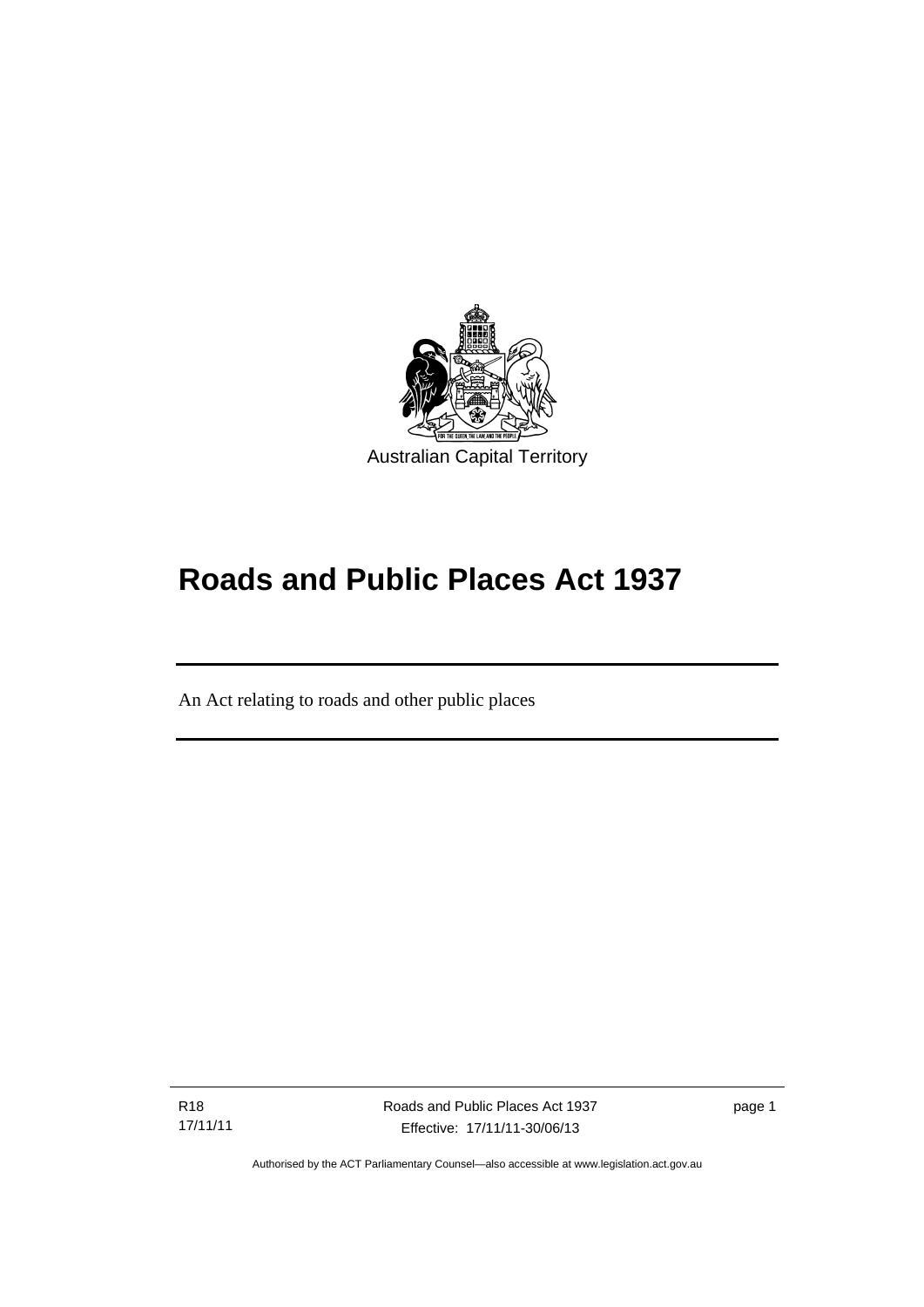## <span id="page-7-0"></span>**1 Name of Act**

This Act is the *Roads and Public Places Act 1937*.

## <span id="page-7-1"></span>**2 Dictionary**

The dictionary at the end of this Act is part of this Act.

*Note 1* The dictionary at the end of this Act defines certain terms used in this Act, and includes references (*signpost definitions*) to other terms defined elsewhere.

> For example, the signpost definition '*retention area*—see the *[Uncollected Goods Act 1996](http://www.legislation.act.gov.au/a/1996-86)*, dictionary.' means that the term 'retention area' is defined in that dictionary and the definition applies to this Act.

*Note 2* A definition in the dictionary (including a signpost definition) applies to the entire Act unless the definition, or another provision of the Act, provides otherwise or the contrary intention otherwise appears (see [Legislation Act,](http://www.legislation.act.gov.au/a/2001-14) s  $155$  and s  $156$  (1)).

## <span id="page-7-2"></span>**2AA Offences against Act—application of Criminal Code etc**

Other legislation applies in relation to an offence against this Act.

*Note 1 Criminal Code*

The [Criminal Code,](http://www.legislation.act.gov.au/a/2002-51) ch 2 applies to the following offences against this Act (see Code, pt 2.1):

- s 12EB (1) (Removing, defacing or interfering with notices)
- s 12F (1) (Failure to provide information about abandoned vehicles).

The chapter sets out the general principles of criminal responsibility (including burdens of proof and general defences), and defines terms used for offences to which the Code applies (eg *conduct*, *intention*, *recklessness* and *strict liability*).

*Note 2 Penalty units* 

The [Legislation Act](http://www.legislation.act.gov.au/a/2001-14), s 133 deals with the meaning of offence penalties that are expressed in penalty units.

R18 17/11/11

Authorised by the ACT Parliamentary Counsel—also accessible at www.legislation.act.gov.au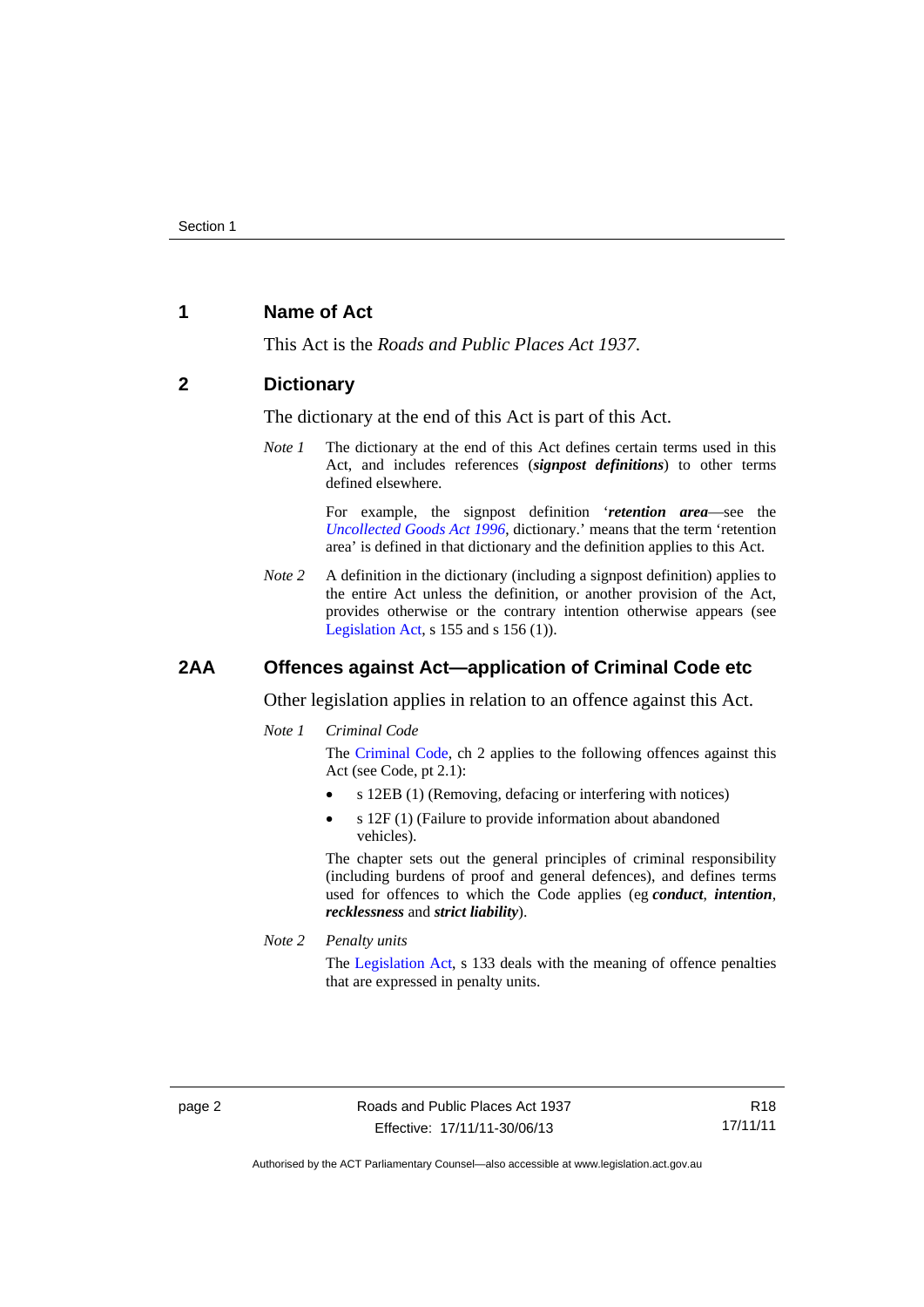# <span id="page-8-0"></span>**2A Notes**

A note included in this Act is explanatory and is not part of this Act.

*Note* See *[Legislation Act 2001](http://www.legislation.act.gov.au/a/2001-14)*, s 127 (1), (4) and (5) for the legal status of notes.

# <span id="page-8-1"></span>**2B Application of Act to Territory**

- (1) The following sections do not bind the Territory:
	- section 6 (Drains for surface water)
	- section 7 (Damage to or interference with public places and property on them).
- (2) This section has effect despite the *[Legislation Act 2001](http://www.legislation.act.gov.au/a/2001-14)*, section 121 (Binding effect of Acts).

# <span id="page-8-2"></span>**2C Roads and public places officers**

- (1) The director-general may appoint a public servant as a roads and public places officer for this Act.
	- *Note 1* For the making of appointments (including acting appointments), see [Legislation Act,](http://www.legislation.act.gov.au/a/2001-14) pt 19.3.
	- *Note* 2 In particular, a person may be appointed for a particular provision of a law (see [Legislation Act,](http://www.legislation.act.gov.au/a/2001-14) s 7 (3)) and an appointment may be made by naming a person or nominating the occupant of a position (see s 207).
- (2) Also, an investigator under the *[Fair Trading \(Australian Consumer](http://www.legislation.act.gov.au/a/1992-72)  [Law\) Act 1992](http://www.legislation.act.gov.au/a/1992-72)* is a roads and public places officer.

## <span id="page-8-3"></span>**3 Level of roads**

- (1) Subject to this section, the Minister may fix or alter the level of any public road.
- (2) The level of any public road proposed to be fixed or altered may only be fixed or altered after an opportunity is given to people interested in the proposal to be heard about the proposal.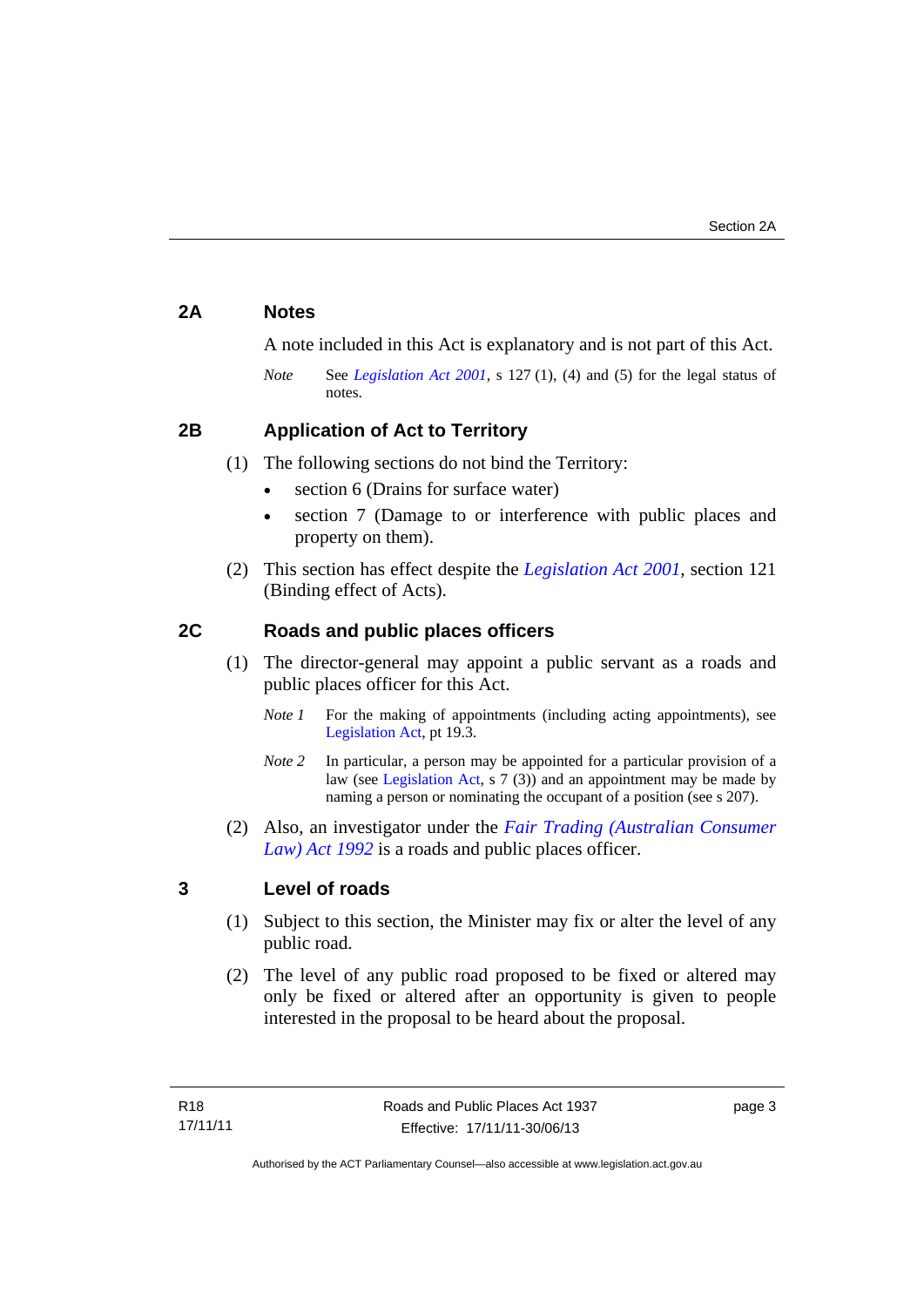- (3) At least 30 days before fixing or altering the level of any public road, the Minister must publish notice of the Minister's intention to fix or alter the level twice in a newspaper circulating in the ACT.
- (4) The notice must state—
	- (a) the name and situation of the road or part of the road the level of which it is intended to fix or alter; and
	- (b) the place where plans of the intended level may be inspected; and
	- (c) the place where and the time when any person interested may be heard by a roads and public places officer.
- (5) The roads and public places officer must at the time and place mentioned in the notice, hear all people interested and must give a report of the hearing to the Minister.
- (6) The Minister may, on receiving the report, adopt or abandon or make any alterations in the intended level as the Minister considers appropriate.

## <span id="page-9-0"></span>**4 Temporary closing of roads**

- (1) The Minister may, subject to this section, temporarily close any public road against traffic.
- (2) Except in cases of urgency, the Minister must not close any public road against traffic unless—
	- (a) notice of the Minister's intention to close the road has been published in a newspaper circulating in the ACT at least 7 days before the date when it is intended to close the road; and
	- (b) a notice indicating that the road is closed is displayed in some conspicuous place on the road.

Authorised by the ACT Parliamentary Counsel—also accessible at www.legislation.act.gov.au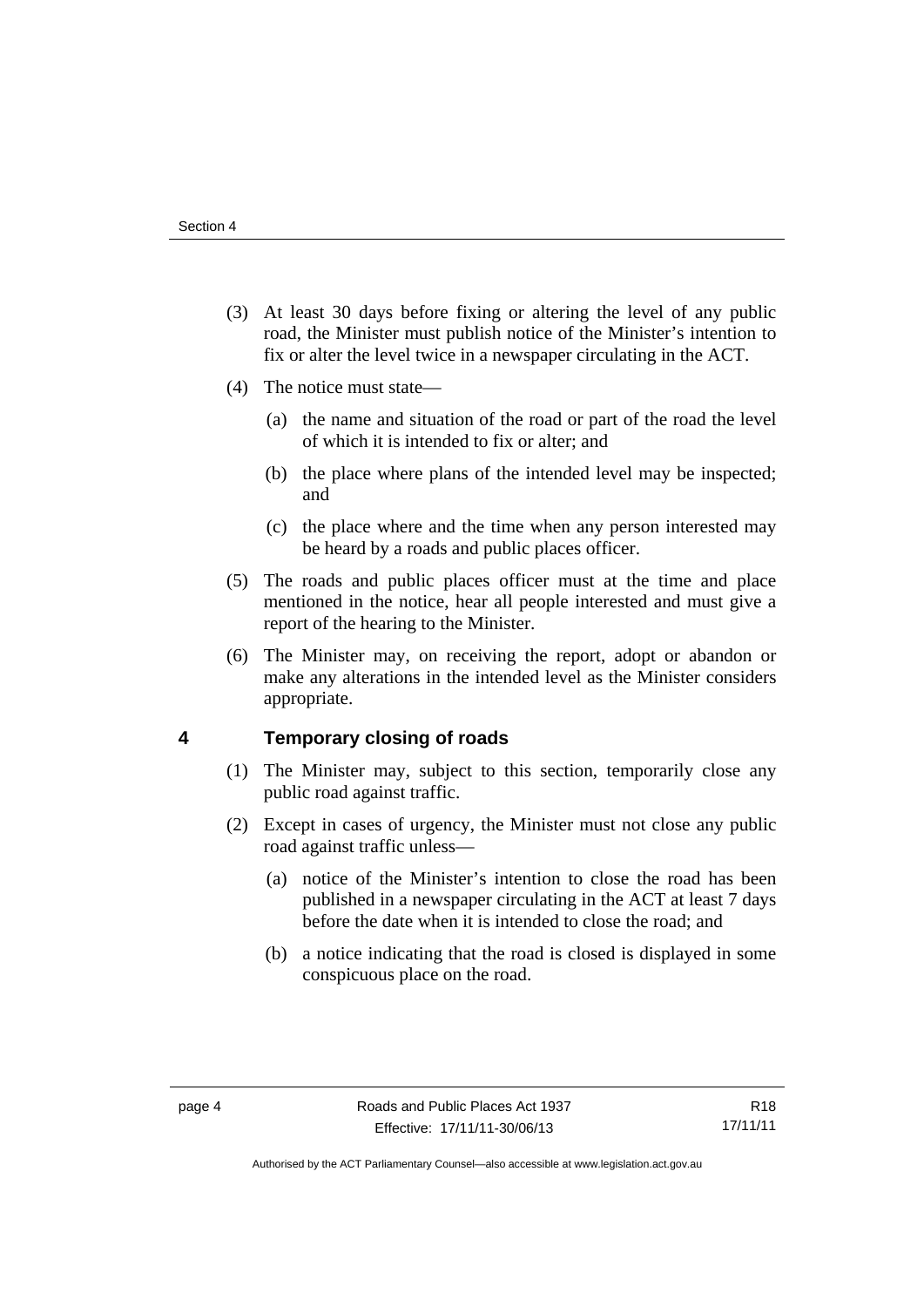(3) Any person who, without the permission of a roads and public places officer, uses any road so closed commits an offence.

Maximum penalty: 5 penalty units.

<span id="page-10-0"></span>**5 Temporary roads** 

- (1) If a road is closed under section 4 and it is necessary, in the opinion of the Minister or a roads and public places officer, to make a temporary road for use while the road is closed, the Minister or a roads and public places officer may make a temporary road.
- (2) If the land where it is intended to make the road is fenced, the Minister or officer must give notice of the intention to make the road to the occupier or owner of the land at least 24 hours before the making of the road begins.
- (3) However, it is not necessary for the notice to be given if the Minister or officer believes that it is essential that a temporary road should be made immediately.
- (4) Any person who obstructs or hinders the Minister, a roads and public places officer or assistant in making a road under this section commits an offence.

Maximum penalty: 50 penalty units, imprisonment for 6 months or both.

# <span id="page-10-1"></span>**6 Drains for surface water**

- (1) If surface water from any land overflows into and damages any public place, the Minister may, by written notice, require the owner of the land to repair any of the damage and to construct the drains in the situations stated in the notice not later than 1 month after the notice is served on the owner.
- (2) The owner must maintain the drains in good order and condition.

page 5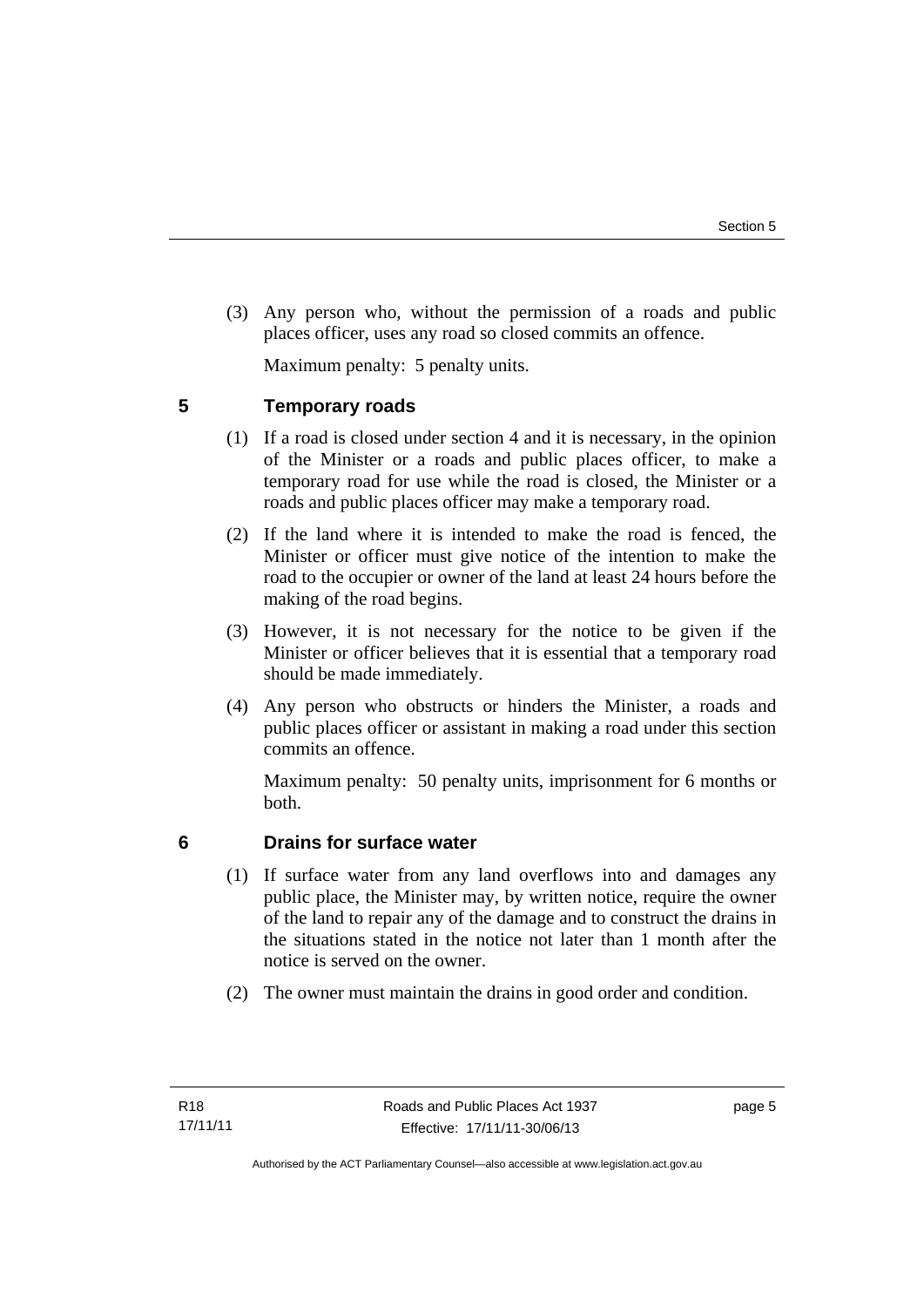(3) If the owner fails to comply with the notice or to maintain the drains in good order and condition, the Minister may enter on the land mentioned in the notice with the assistants that the Minister considers necessary and construct or maintain the drains and may recover in any court of competent jurisdiction from the owner the cost of the construction and maintenance and the cost of repairing the damage to the public place.

# <span id="page-11-0"></span>**7 Damage to or interference with public places and property on them**

Any person who—

- (a) wilfully or negligently damages or suffers or causes damage to be done to; or
- (b) without the written permission of the Minister or a roads and public places officer (proof of which lies on the person accused), interferes with;

any public place or any kerbstone, watertable, gutter, footpath or other work on it or any fence, post, lamp, lamp post, structure or other property of the Territory in any public place, commits an offence.

Maximum penalty: 50 penalty units, imprisonment for 6 months or both.

<span id="page-11-1"></span>

# **8 Construction of culverts etc in public places**

Any person who, without the permission of the Minister or a roads and public places officer (proof of which lies on the person accused)—

 (a) makes or places any culvert, bridge, crossing or drain across any watertable, watercourse or footpath in any public place; or

Authorised by the ACT Parliamentary Counsel—also accessible at www.legislation.act.gov.au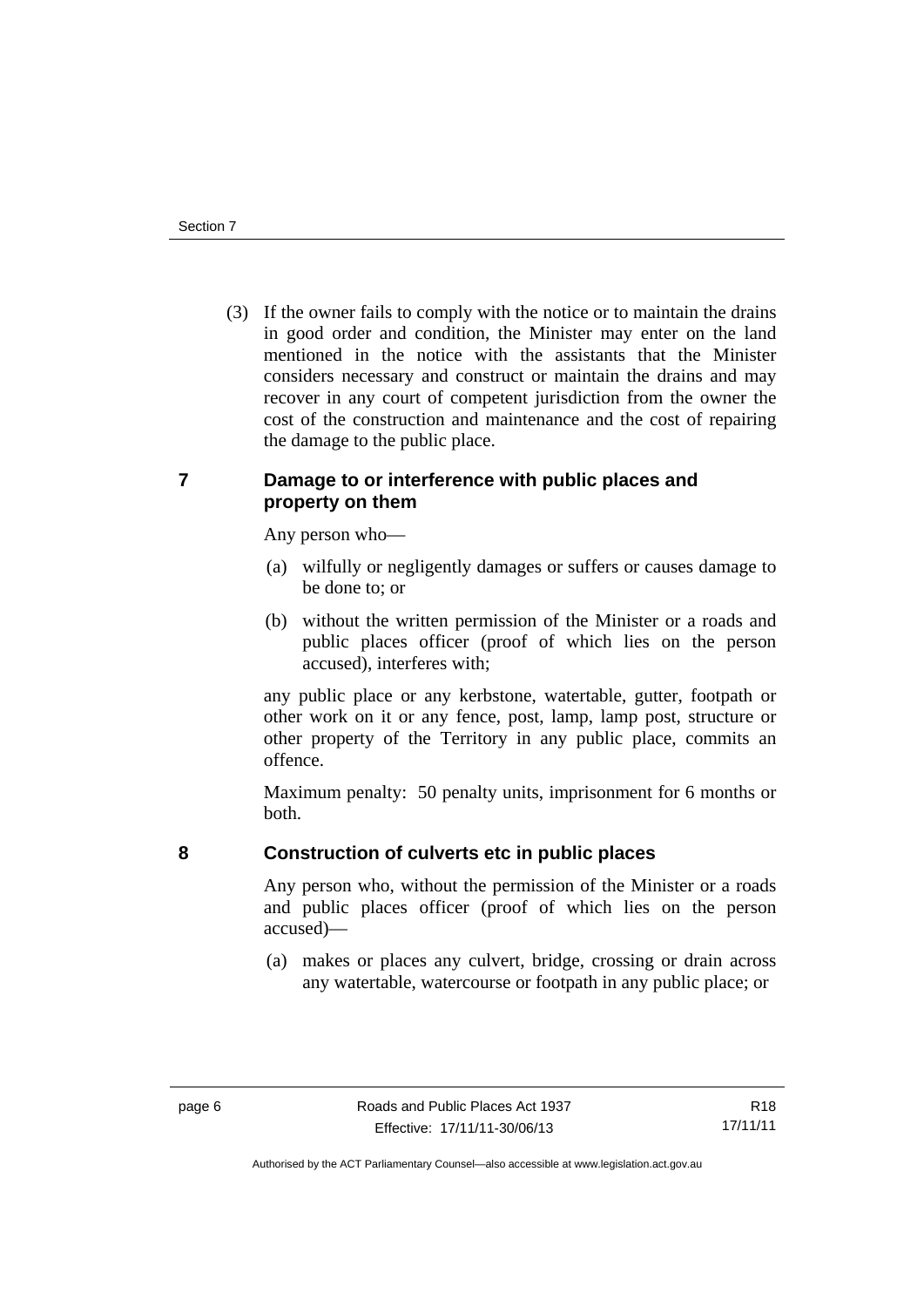(b) makes an excavation in a public place;

commits an offence.

Maximum penalty: 30 penalty units.

## <span id="page-12-0"></span>**9 Permission to place culverts etc across, and to interfere with the surfaces of, public places**

 (1) The Minister or a roads and public places officer may give permission to a person to make or place a culvert, bridge, crossing or drain across a watertable, watercourse or footpath in, or to open up or break the surface of, any public place.

 (2) The permission may be given subject to the conditions the Minister decides.

## <span id="page-12-1"></span>**9A Determination of fees**

- (1) The Minister may determine fees for this Act.
	- *Note* The [Legislation Act](http://www.legislation.act.gov.au/a/2001-14) contains provisions about the making of determinations and regulations relating to fees (see pt 6.3).
- (2) A determination is a disallowable instrument.
	- *Note* A disallowable instrument must be notified, and presented to the Legislative Assembly, under the [Legislation Act.](http://www.legislation.act.gov.au/a/2001-14)

## <span id="page-12-2"></span>**10 Excavations etc on public places to be lighted**

If any excavation is made, or any substance or material is placed, on any public place, or any work is being carried on, on any public place entailing the opening up or breaking of the surface of the public place, the person making, or permitting or causing to be made, the excavation, or placing the substance or material, or permitting or causing the substance or material to be placed, on the public place, or carrying out the works, shall cause sufficient lights to be affixed in a proper place to indicate clearly the excavation,

page 7

*Note* A fee may be determined under s 9A (Determination of fees) for this section.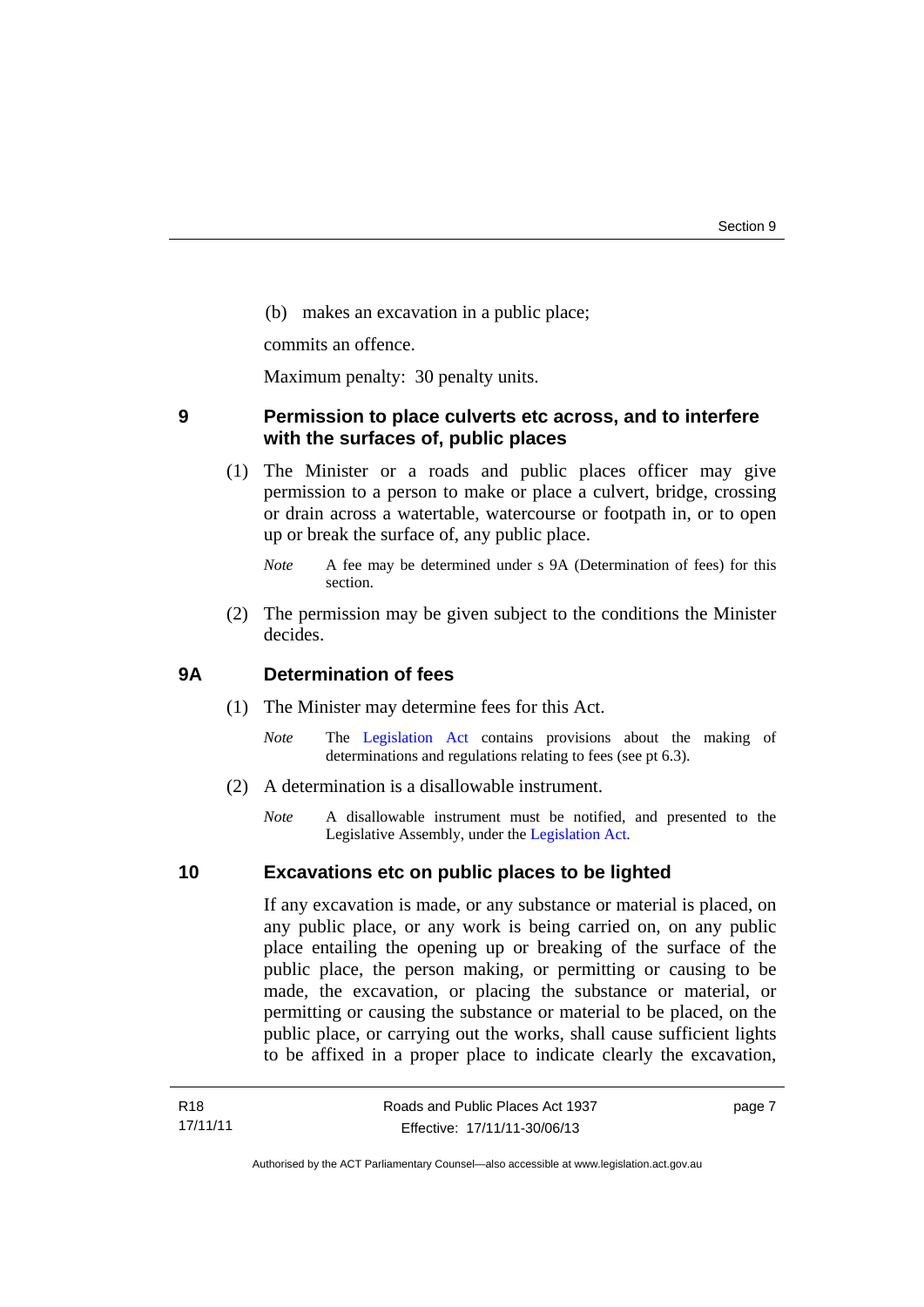substance, material or works, and continue those lights every night from sunset to sunrise while the excavation, substance, material or works continue, and shall during all that time at his or her own expense cause the place where they are continued to be sufficiently fenced or enclosed to prevent any danger or inconvenience to any person.

Maximum penalty: 30 penalty units.

## <span id="page-13-0"></span>**11 Alignment marks etc**

Any person who, without lawful authority, pulls down, pulls up, destroys or damages any alignment or boundary mark, or any stone, notice board, public notice or other erection in or on any public place commits an offence.

Maximum penalty: 30 penalty units.

## <span id="page-13-1"></span>**12 Exhibition of advertisements or notices**

Any person who, without the permission of the Minister or a roads and public places officer, exhibits, in any way, on any property of the Territory in or adjoining any public place, any advertisement or notice commits an offence.

Maximum penalty: 10 penalty units.

## <span id="page-13-2"></span>**12A Code of practice for movable signs**

- (1) The Minister may approve a code of practice about the placement and keeping of movable signs in public places.
- (2) An approval is a disallowable instrument.
	- *Note* A disallowable instrument must be notified, and presented to the Legislative Assembly, under the [Legislation Act.](http://www.legislation.act.gov.au/a/2001-14)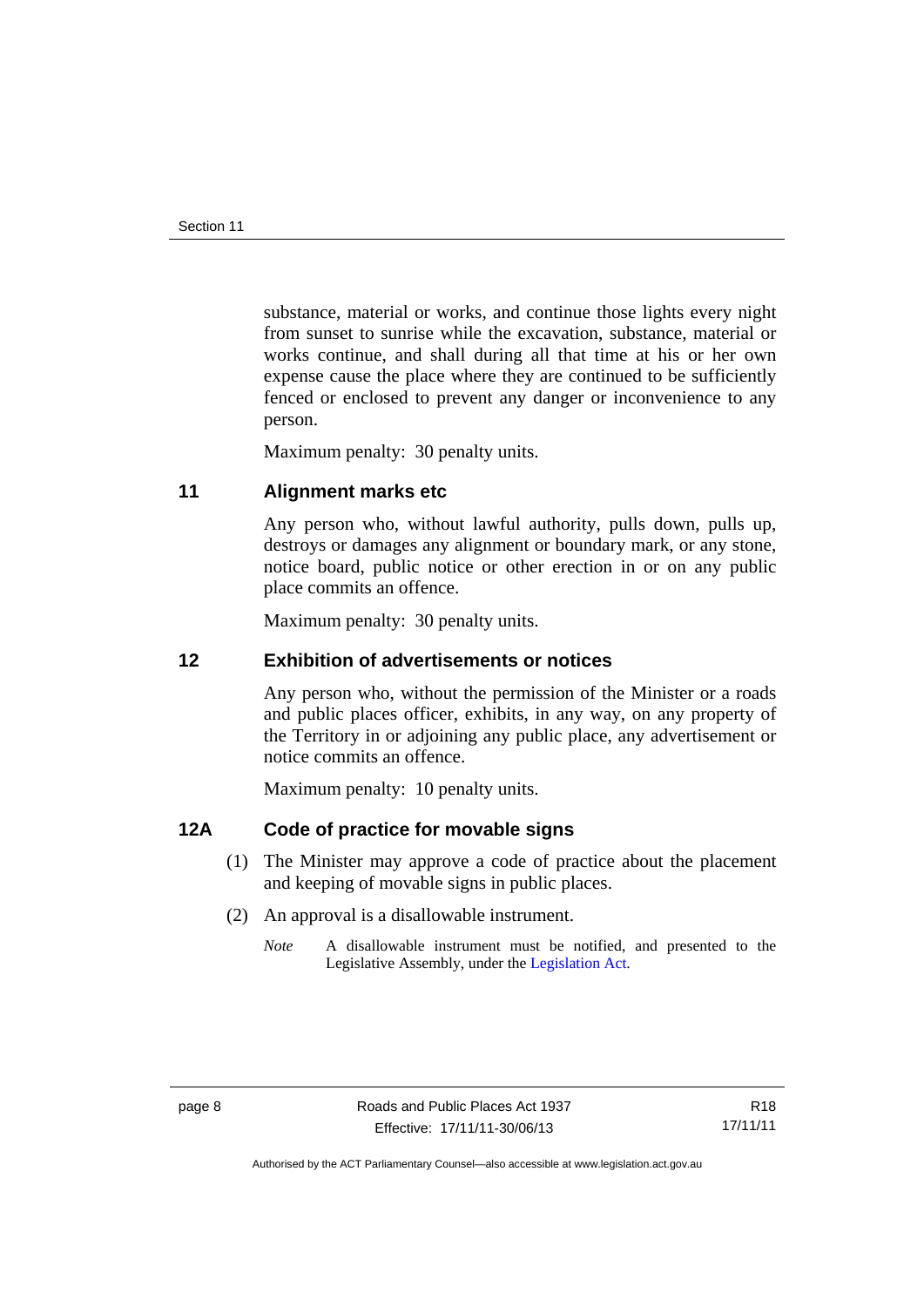# <span id="page-14-0"></span>**12B Contents of code of practice**

The code of practice may include, but is not limited to, matters relating to—

- (a) the materials from which, and the methods by which, a sign may be constructed; and
- (b) the sizes of signs; and
- (c) the locations where a sign may be placed; and
- (d) the words or images that may be displayed on a sign; and
- (e) how the person responsible for a sign may be identified; and
- (f) the number of signs that a person may place or keep in a public place; and
- (g) the requirements relating to insurance that a person who places or keeps a sign in a public place must satisfy.

# <span id="page-14-1"></span>**12C Failure to comply with code**

A person must not, without reasonable excuse, place or keep a movable sign in, over or across a public place, except in accordance with the code of practice.

Maximum penalty:

- (a) for a contravention of the code relating to insurance— 50 penalty units; or
- (b) in any other case—10 penalty units.

## <span id="page-14-2"></span>**12D Indemnification of Territory**

A person who places or keeps a movable sign in a public place is liable to indemnify the Territory for any liability the Territory incurs as a result of the sign being kept or placed in the public place.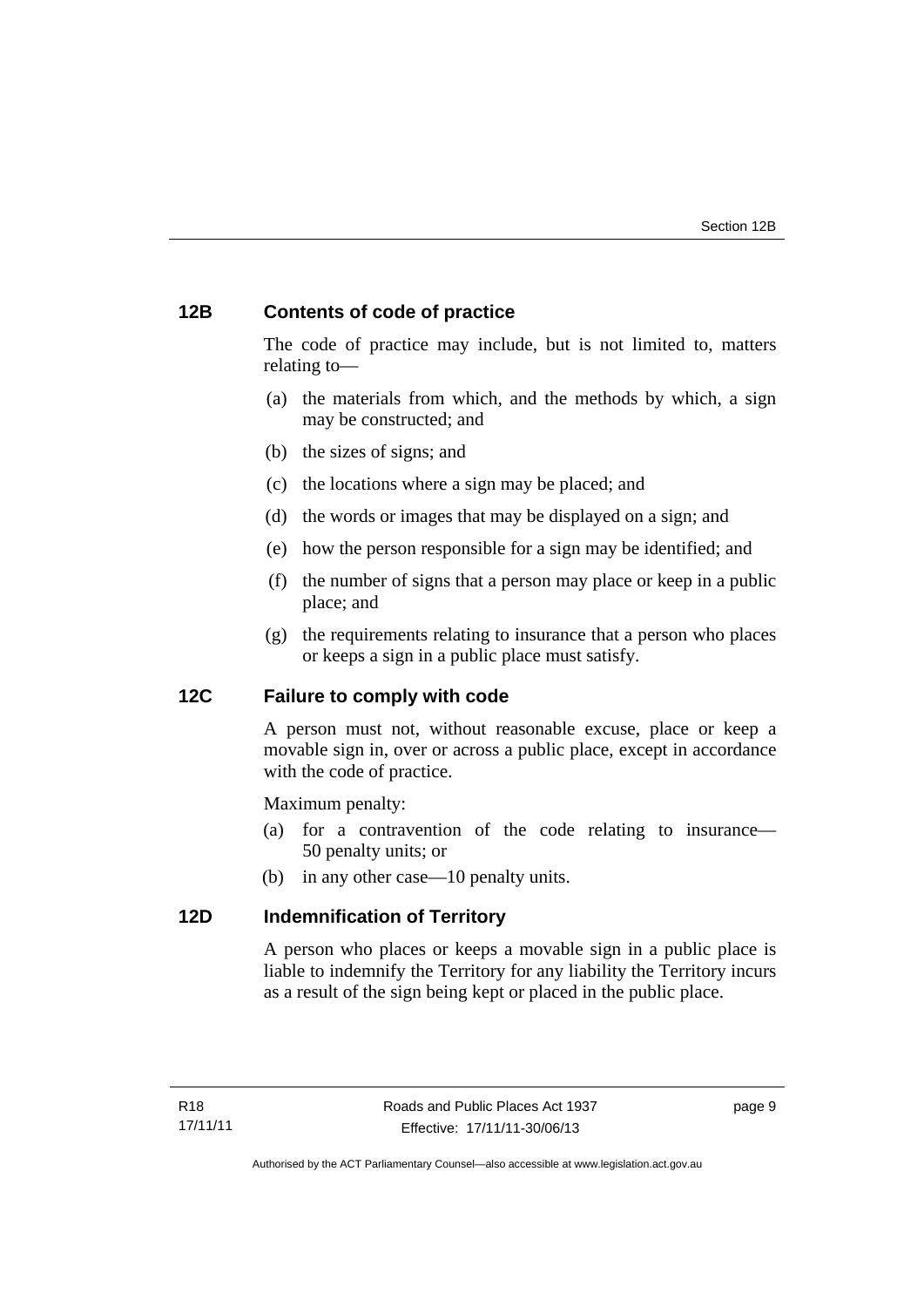## <span id="page-15-0"></span>**12E Removal of abandoned vehicles from public places**

 (1) This section applies if a roads and public places officer suspects, on reasonable grounds, that a vehicle in a public place has been abandoned.

### **Examples of grounds that might indicate vehicle is abandoned**

- 1 the vehicle's registration has expired
- 2 the vehicle is in a state of disrepair
- 3 the general appearance of the vehicle, including any build-up of dust or debris
- *Note* An example is part of the Act, is not exhaustive and may extend, but does not limit, the meaning of the provision in which it appears (see [Legislation Act,](http://www.legislation.act.gov.au/a/2001-14) s 126 and s 132).
- (2) The vehicle may be removed by, or under the direction of, a roads and public places officer and placed in a retention area.
- (3) However, if the vehicle has a registered operator, the vehicle may be removed and placed in a retention area only if—
	- (a) a roads and public places officer has given the operator a written notice under subsection (4); and
	- (b) the vehicle has not been removed within 2 days after the day the operator was given the notice.
- (4) The notice must state––
	- (a) the date the notice is given; and
	- (b) if the operator is not an owner of the vehicle––that the operator must tell a roads and public places officer within 2 days after the day the notice is given––
		- (i) that the operator is not an owner of the vehicle; and
		- (ii) the name and address of anyone that the operator believes is an owner of the vehicle; and

Authorised by the ACT Parliamentary Counsel—also accessible at www.legislation.act.gov.au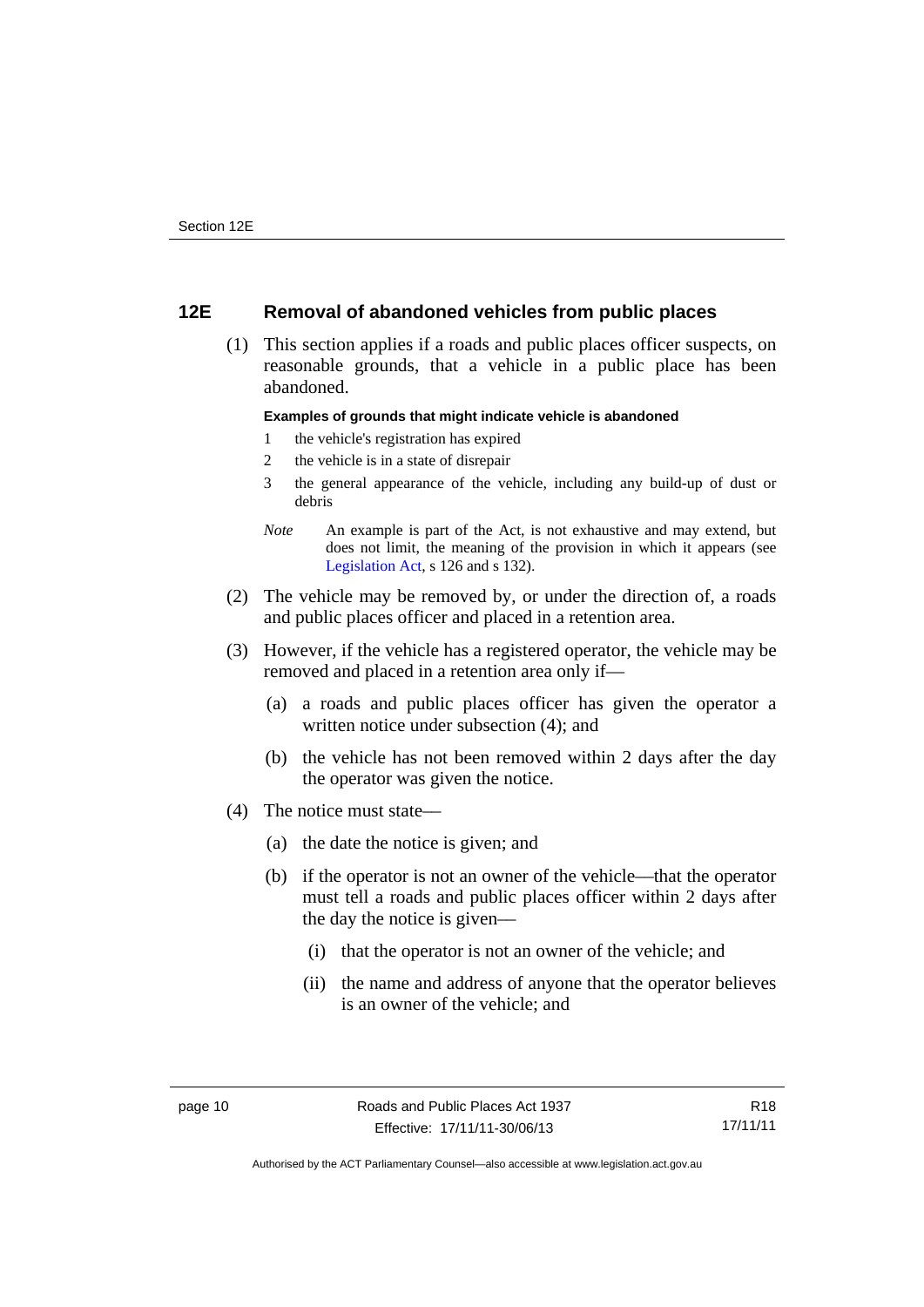- (c) that, if the vehicle is not removed within 2 days after the day the notice is given, the vehicle may be––
	- (i) removed and placed in a retention area; and
	- (ii) disposed of under the *[Uncollected Goods Act 1996](http://www.legislation.act.gov.au/a/1996-86)*, part 3 (Disposal of uncollected goods); and
- (d) how the operator may contact a roads and public places officer, including, for example, by giving a telephone number.
	- *Note* An example is part of the Act, is not exhaustive and may extend, but does not limit, the meaning of the provision in which it appears (see [Legislation Act,](http://www.legislation.act.gov.au/a/2001-14) s 126 and s 132).
- (5) Also, a notice must state, in a conspicuous position on the notice—
	- (a) that it is an offence under this Act, section 12EB to remove, deface or interfere with a notice placed on, or attached to, a vehicle if a person is not the registered operator or owner of the vehicle; and
	- (b) the penalty for the offence.
- (6) Without limiting how a notice may be given, the notice may be given by securely placing or attaching the notice, addressed to the operator, on or to the vehicle in a conspicuous position.
	- *Note* For how documents may otherwise be served, see the [Legislation Act,](http://www.legislation.act.gov.au/a/2001-14) pt 19.5.
- (7) A notice given in the way mentioned in subsection (6) is taken to have been given to the operator on the day that it is placed on or attached to the vehicle.

# <span id="page-16-0"></span>**12EA Retaining abandoned vehicles**

(1) This section applies if a vehicle is placed in a retention area under section 12E (3).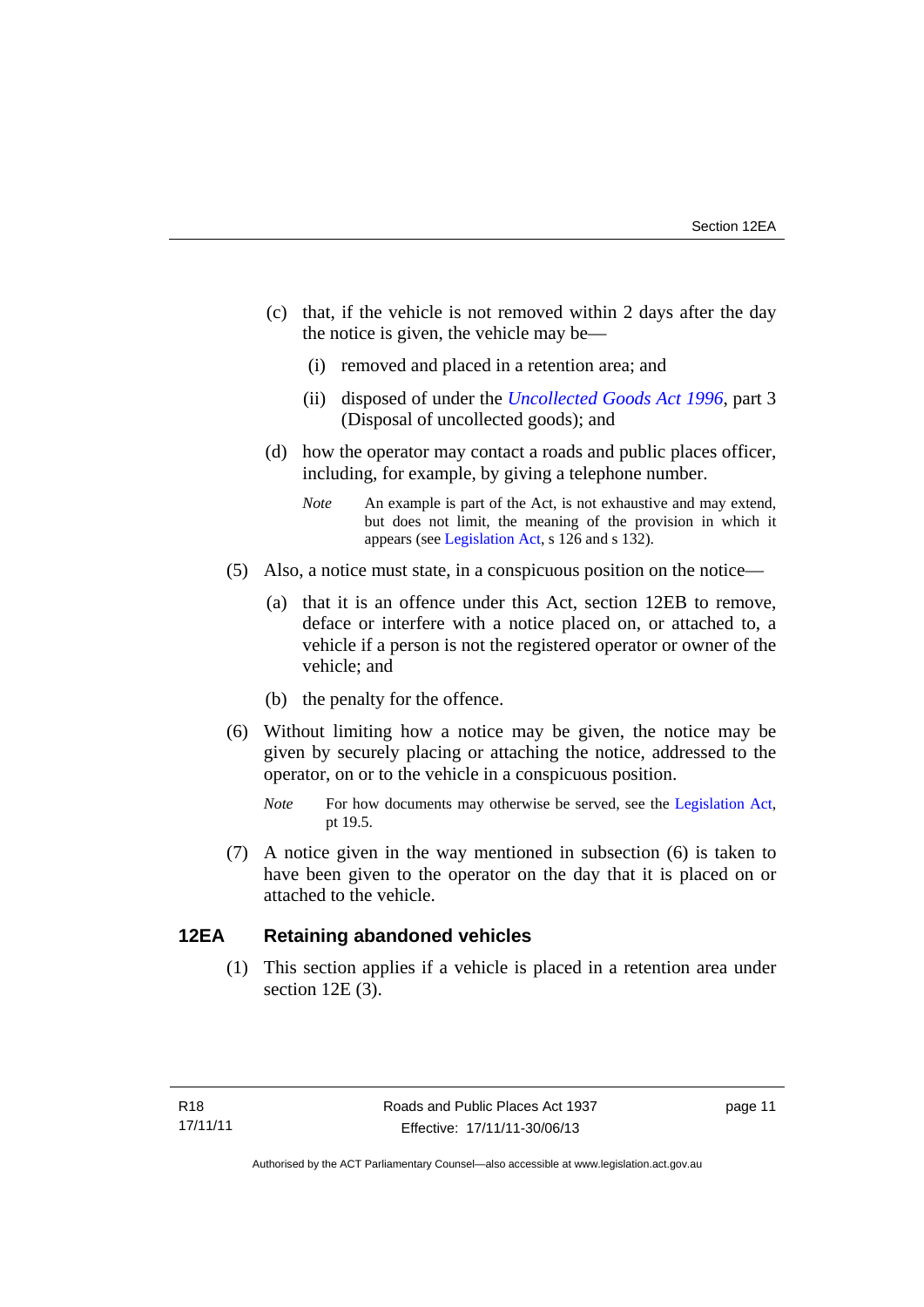- (2) The director-general must give written notice that the vehicle is in a retention area to 1 of the following people (a *notified person*):
	- (a) the registered operator;
	- (b) if the registered operator has told a roads and public places officer the name and address of another person who the registered operator believes is the owner of the vehicle—the other person.
	- *Note* For how documents may be served, see the [Legislation Act,](http://www.legislation.act.gov.au/a/2001-14) pt 19.5.
- (3) The notice must––
	- (a) briefly describe the vehicle including identifying particulars; and
	- (b) state the date of the notice; and
	- (c) state the address where the vehicle is available for collection; and
	- (d) state when the vehicle will be available for collection; and
	- (e) if the notified person is not an owner of the vehicle—
		- (i) state that the notified person must tell the director-general, within 7 days after the day the notice is given—
			- (A) that the notified person is not an owner of the vehicle; and
			- (B) the name and address of anyone that the notified person believes is an owner of the vehicle; and
		- (ii) state that—
			- (A) it is an offence under this Act, section 12F not to tell the director-general the information mentioned in subparagraph (i); and
			- (B) the penalty for the offence; and

Authorised by the ACT Parliamentary Counsel—also accessible at www.legislation.act.gov.au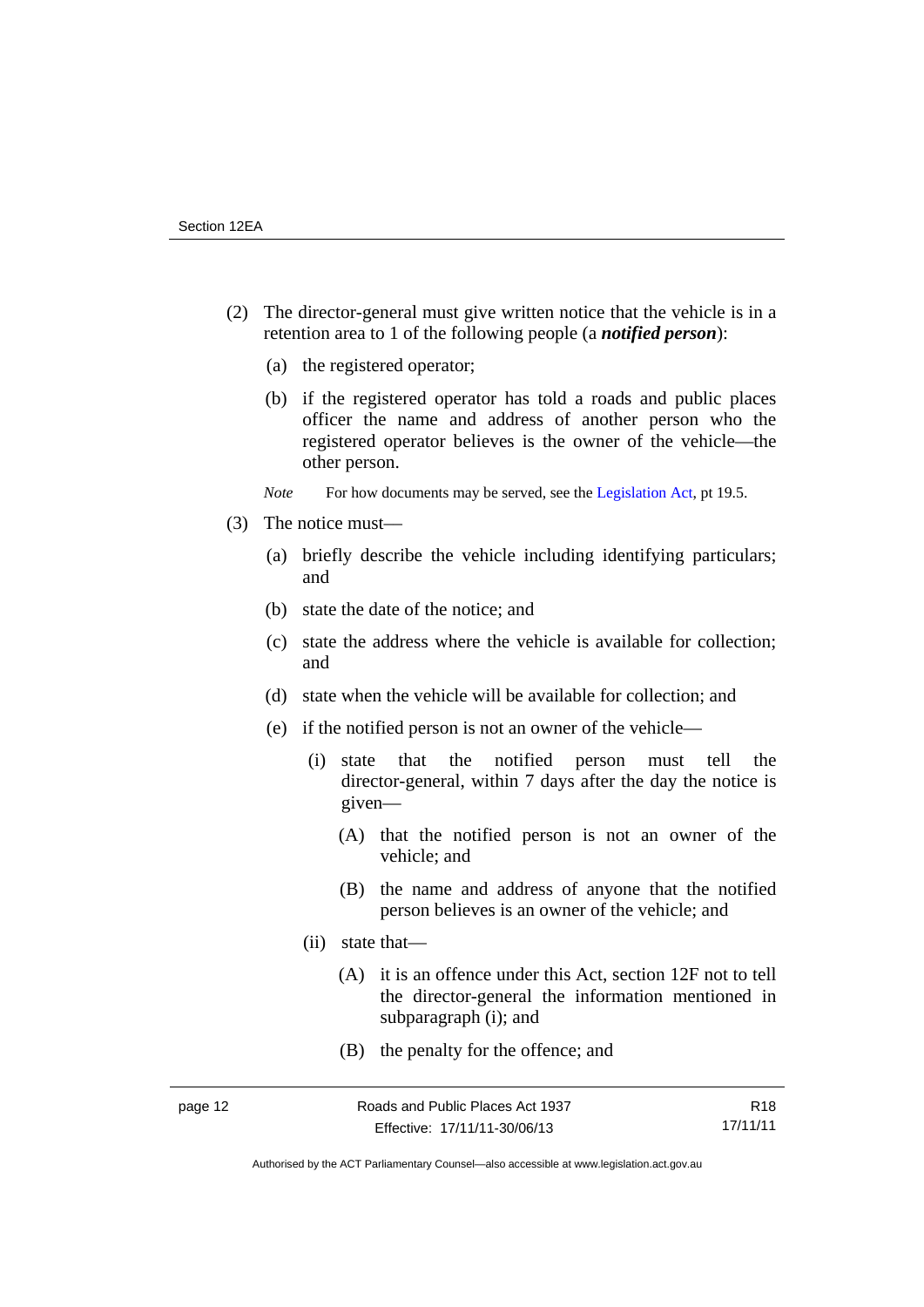- (f) state any costs that must be met by the registered operator or owner before the vehicle will be returned; and
	- *Note* Costs for removing the vehicle to a retention area are reasonable costs that can be claimed under the *[Uncollected Goods Act 1996](http://www.legislation.act.gov.au/a/1996-86)* (see s  $12H(1)(d)$ ).
- (g) state that the vehicle may be disposed of under the *[Uncollected](http://www.legislation.act.gov.au/a/1996-86)  [Goods Act 1996](http://www.legislation.act.gov.au/a/1996-86)*, part 3 if the vehicle is not collected within 7 days after the day the notice is given to the notified person.
- (4) If the notified person tells the director-general the name and address of another person that the notified person believes is an owner of the vehicle, the director-general must make reasonable attempts to give a copy of the notice to the other person.

## <span id="page-18-0"></span>**12EB Removing, defacing or interfering with notices**

A person commits an offence if—

- (a) a notice under section 12E (3) is placed on, or attached to, a vehicle; and
- (b) the person is not the registered operator or owner of the vehicle; and
- (c) the person removes, defaces or interferes with the notice.

Maximum penalty: 20 penalty units.

## <span id="page-18-1"></span>**12F Failure to provide information about abandoned vehicles**

A person commits an offence if-

- (a) the person is given a notice under section 12EA (2) or section 12EA (4) about a vehicle in a retention area; and
- (b) the person is not an owner of the vehicle; and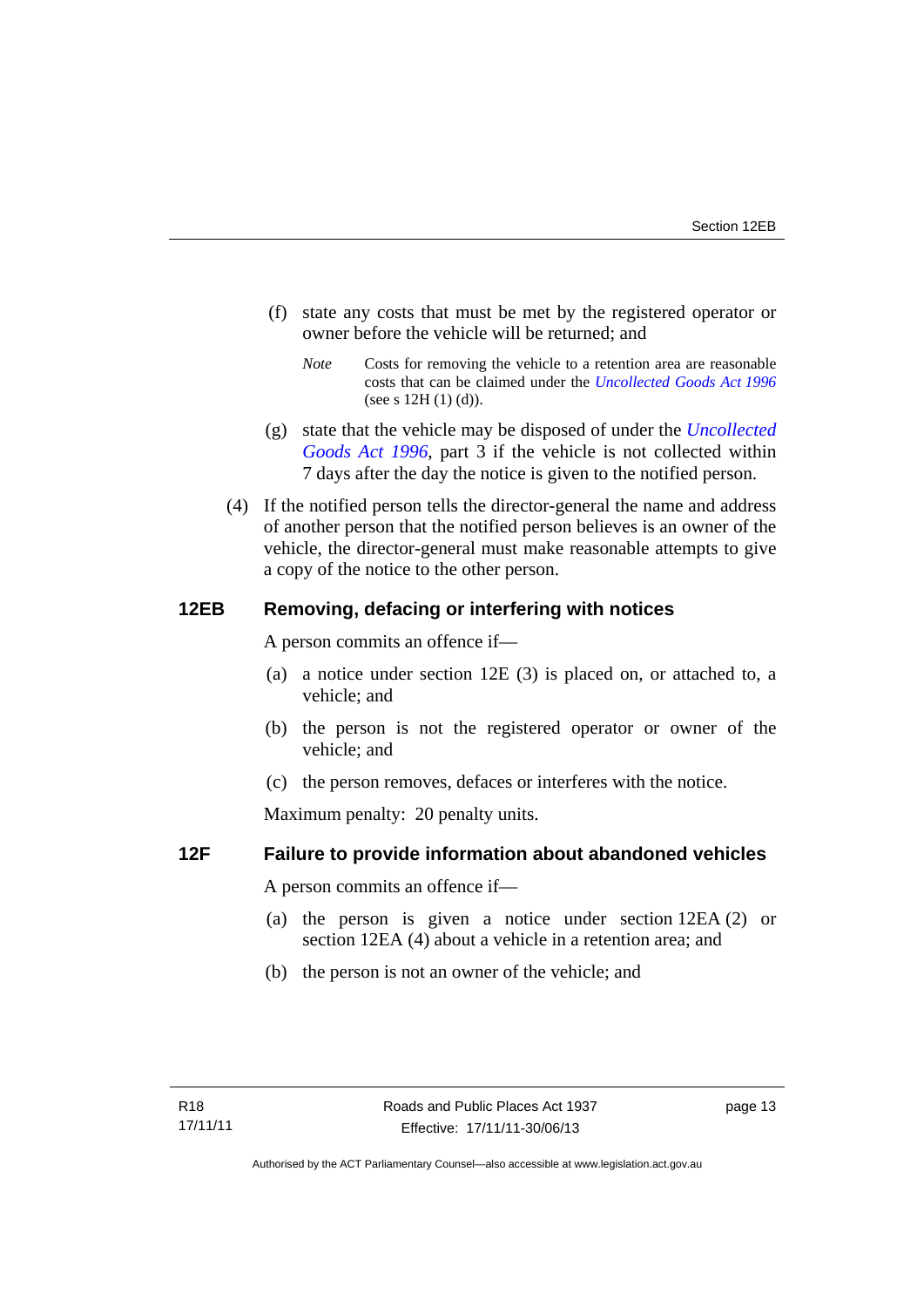- (c) the person fails to tell the director-general, within 7 days after the day the notice is given to the person––
	- (i) that the person is not an owner of the vehicle; and
	- (ii) the name and address of anyone the person believes is an owner of the vehicle.

Maximum penalty: 10 penalty units.

# <span id="page-19-0"></span>**12G Removal of signs and other items from public places**

- (1) If a movable sign has been placed, or is being kept, in a public place other than in accordance with the code of practice, a roads and public places officer may remove the sign and place it in a retention area.
- $(2)$  If—
	- (a) a prescribed object is in, over or across a public place; and
	- (b) the object is not authorised by a permit granted under this Act or any other Territory law to be there;

a roads and public places officer may—

- (c) if the object—
	- (i) creates a hazard for people using the public place or any premises next to the public place; or
	- (ii) restricts the movement of people or vehicles in the public place;

remove the object from the public place and place it in a retention area; or

- (d) in any case—give the owner of the object a written direction to—
	- (i) apply for a permit allowing the object to remain in, over or across the public place; or

Authorised by the ACT Parliamentary Counsel—also accessible at www.legislation.act.gov.au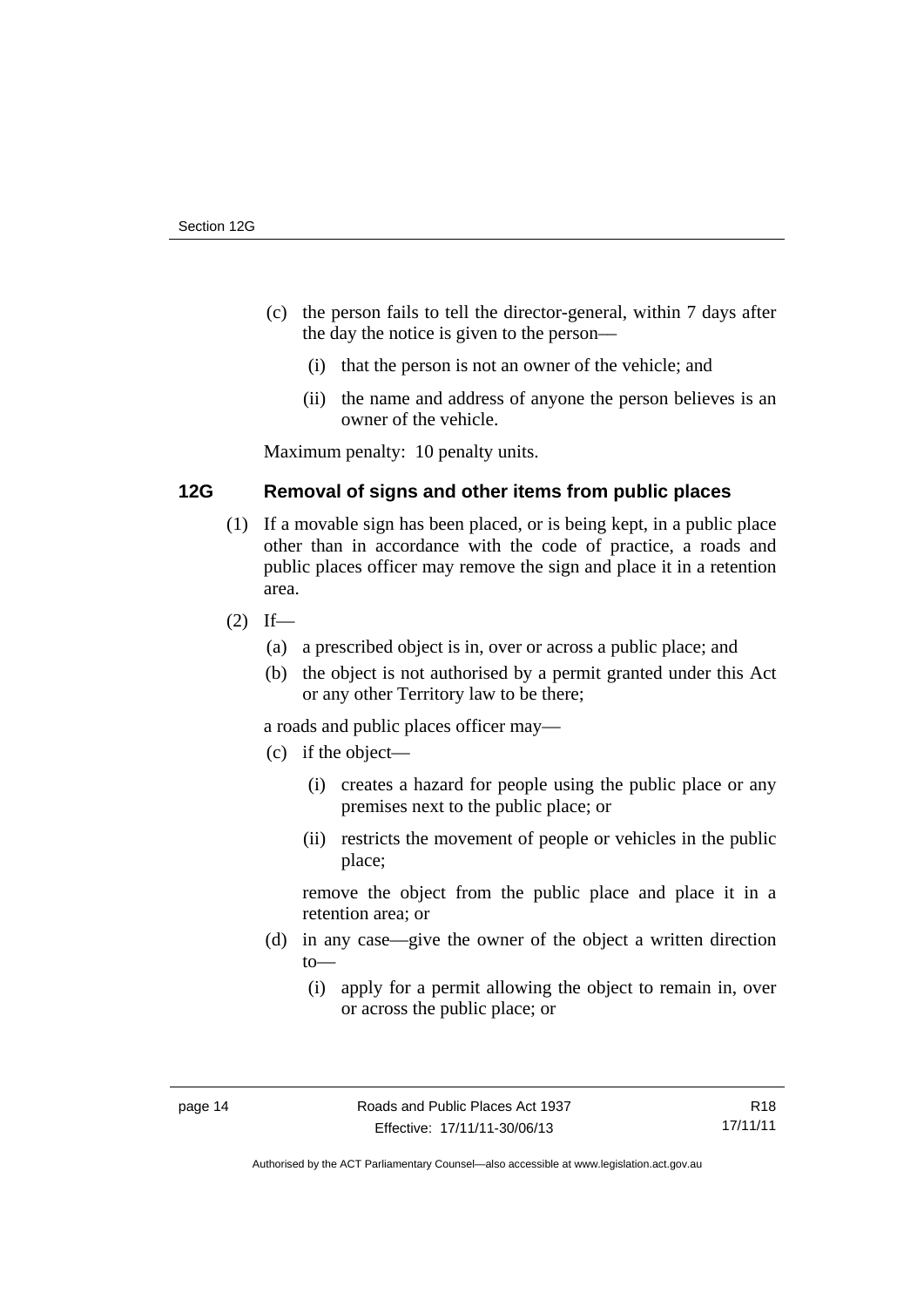(ii) remove the object from the public place;

7 days after the day the direction is given.

- (3) If a roads and public places officer gives the owner of an object a notice under subsection (2) (d) and—
	- (a) the owner does not comply with the notice; or
	- (b) within 7 days after the day the notice is given, the owner applies for a permit to allow the object to remain in, over or across the public place and that application is refused;

a roads and public places officer may remove the object from the public place and place it in a retention area.

(4) In this section:

*prescribed object* means an object prescribed under section 12I.

## <span id="page-20-0"></span>**12H Disposal of items removed under sections 12E and 12G**

- (1) If an object, sign or vehicle is placed in a retention area under section 12E or section 12G—
	- (a) the object, sign or vehicle is taken to be uncollected goods for the *[Uncollected Goods Act 1996](http://www.legislation.act.gov.au/a/1996-86)*; and
	- (b) the director-general is taken to be the possessor of the goods for that Act; and
	- (c) the director-general may dispose of the goods under that Act, part 3; and
	- (d) for that Act, section 26 (2) (a) and section 30 (1) (a), the reasonable costs incurred by the director-general in complying with that Act are taken to include the cost of removing the object, sign or vehicle from the public place to the retention area.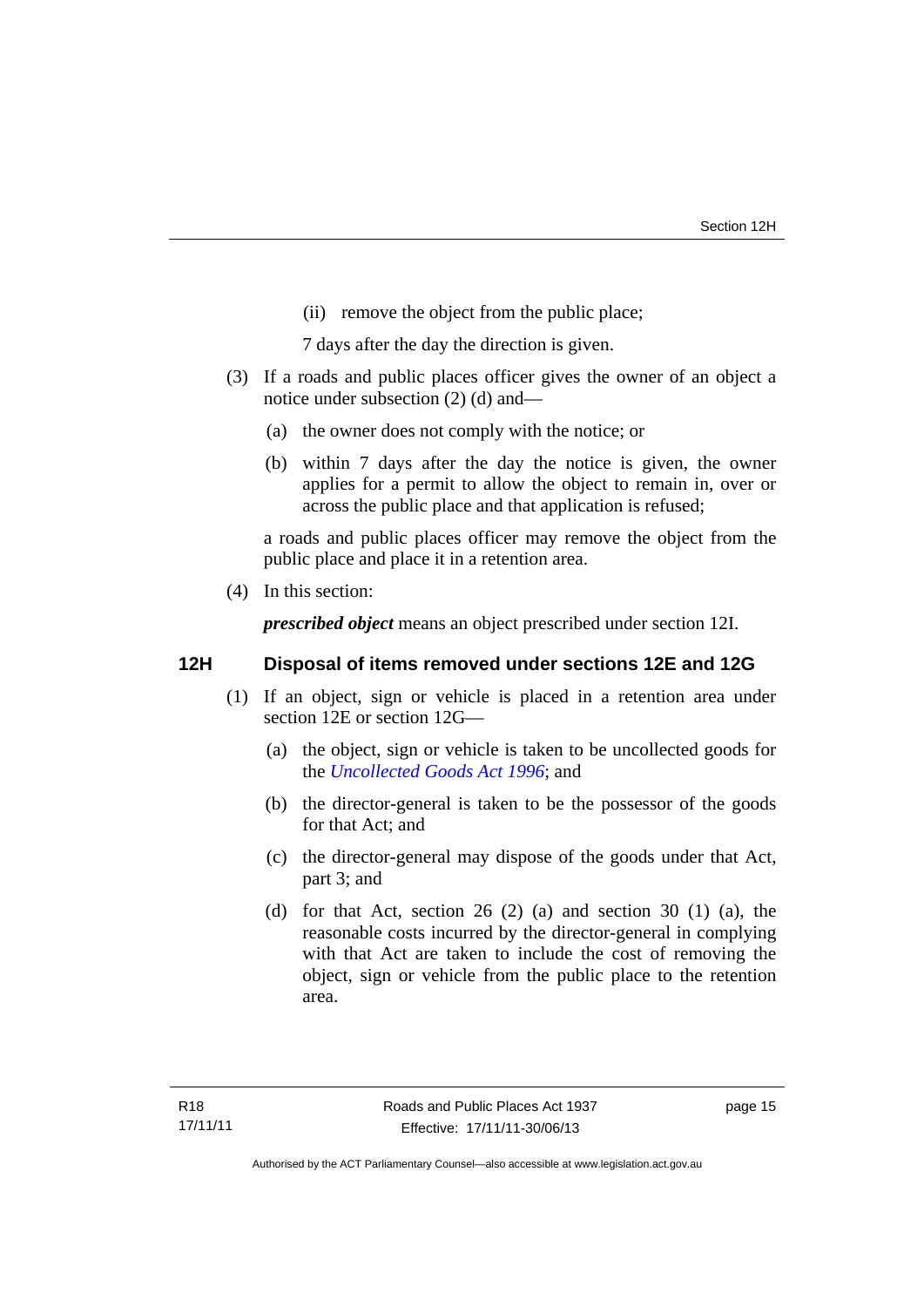- (2) However, a vehicle placed in a retention area under section 12E (3) is taken to be uncollected goods under the *[Uncollected Goods](http://www.legislation.act.gov.au/a/1996-86)  [Act 1996](http://www.legislation.act.gov.au/a/1996-86)* only if the vehicle has not been collected within the period ending––
	- (a) if a copy of a notice is given to a person under section 12EA (4)—7 days after the day the notice is given under section 12EA (4); or
	- (b) in any other case––7 days after the day a notice is given under section 12EA (2).

## <span id="page-21-0"></span>**12I Prescribed objects—s 12G (4), def of** *prescribed object*

- (1) The Minister may prescribe objects.
- (2) An instrument under subsection (1) is a disallowable instrument.
	- *Note* A disallowable instrument must be notified, and presented to the Legislative Assembly, under the [Legislation Act.](http://www.legislation.act.gov.au/a/2001-14)

## <span id="page-21-1"></span>**13 Trees etc overhanging public places**

- (1) If a tree, sapling, plant, shrub or timber on any land overhangs a public place and obstructs or inconveniences passers by, a roads and public places officer may, by written notice, require the occupier of the land, not later than the time stated in the notice, to cut the tree, sapling, plant, shrub or timber so that it will not obstruct or inconvenience passers by.
- (2) An occupier of land who is served with a notice under subsection (1) must comply with the notice.

Maximum penalty: 5 penalty units.

 (3) If a tree, sapling, plant, shrub or timber, or part of such a thing, on any land adjoining a public place is in a condition or situation that endangers the safety of a person using the place, whether by obstructing the vision or otherwise, a roads and public places officer

Authorised by the ACT Parliamentary Counsel—also accessible at www.legislation.act.gov.au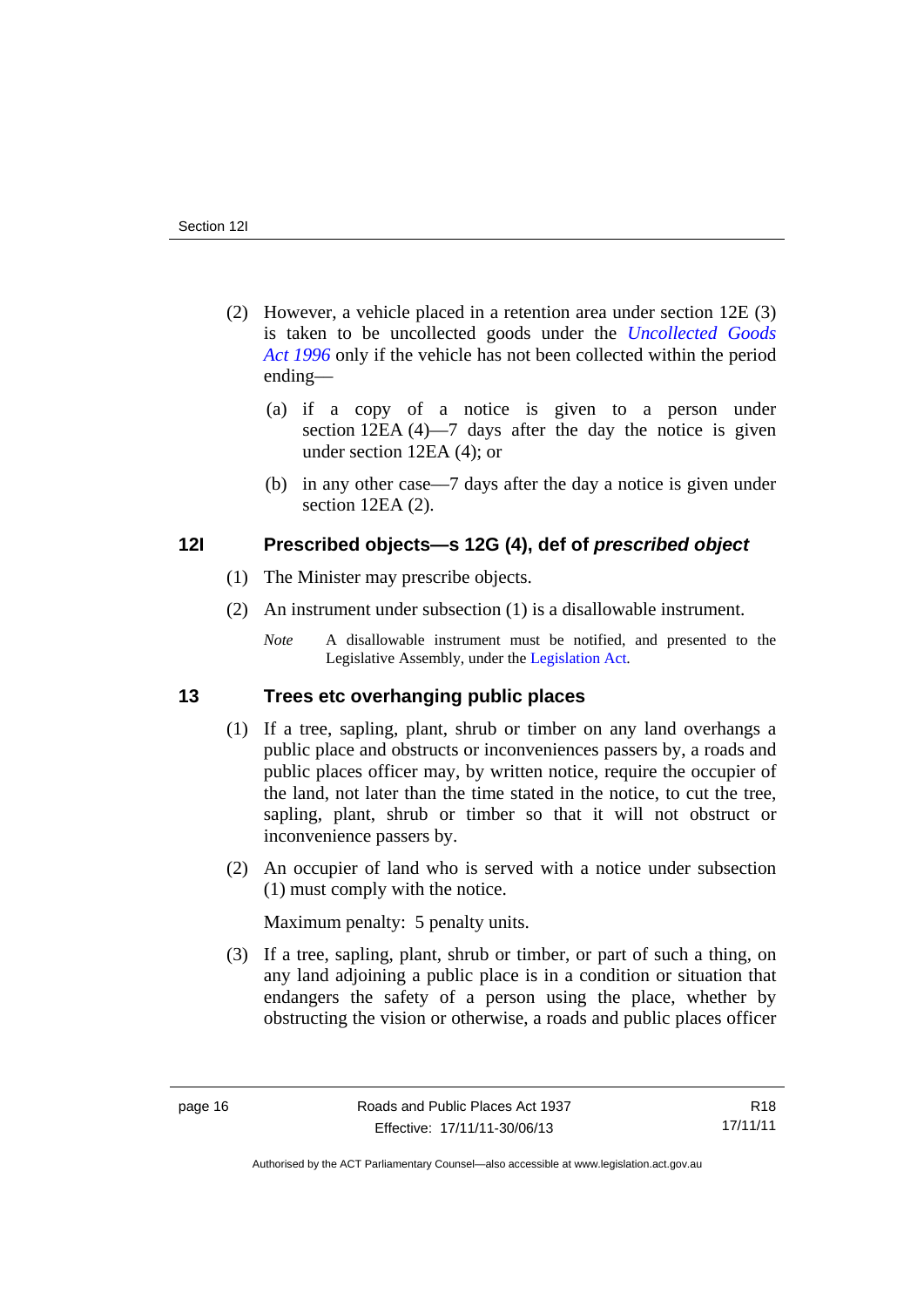may, by written notice, require the occupier of the land to immediately remove the tree, sapling, plant, shrub or timber, or part.

 (4) An occupier of land who is served with a notice under subsection (3) must comply with the notice.

Maximum penalty: 50 penalty units.

- (5) This section applies to a tree that is a registered tree under the *[Tree](http://www.legislation.act.gov.au/a/2005-51)  [Protection Act 2005](http://www.legislation.act.gov.au/a/2005-51)* subject to that Act, part 3 (Protection of trees).
	- *Note* Under the *[Tree Protection Act 2005](http://www.legislation.act.gov.au/a/2005-51)*, pt 3 it is an offence to damage a registered tree (or do prohibited groundwork in the tree's protection zone) unless the damage or groundwork is allowed under that Act. Application may be made to the conservator for approval of tree damaging activity or prohibited groundwork (including in urgent circumstances).

## <span id="page-22-0"></span>**14 Repair of damage to public places**

- (1) A person who causes damage to a public place other than the fair wear and tear due to ordinary and reasonable use of the public place must—
	- (a) pay the cost incurred by the Territory in making good the damage; or
	- (b) if the Minister requires, make good the damage to the satisfaction of the Minister or a roads and public places officer.
- (2) Subsection (1) applies whether or not the person was acting with the permission of the Minister or a roads and public places officer or under a permit granted to the person under this Act.

## <span id="page-22-1"></span>**14A Graffiti removal on leased land**

- (1) This section applies to graffiti on property on leased territory land if the graffiti is visible from a public place.
- (2) An authorised person may remove the graffiti with the agreement of the occupier of the land.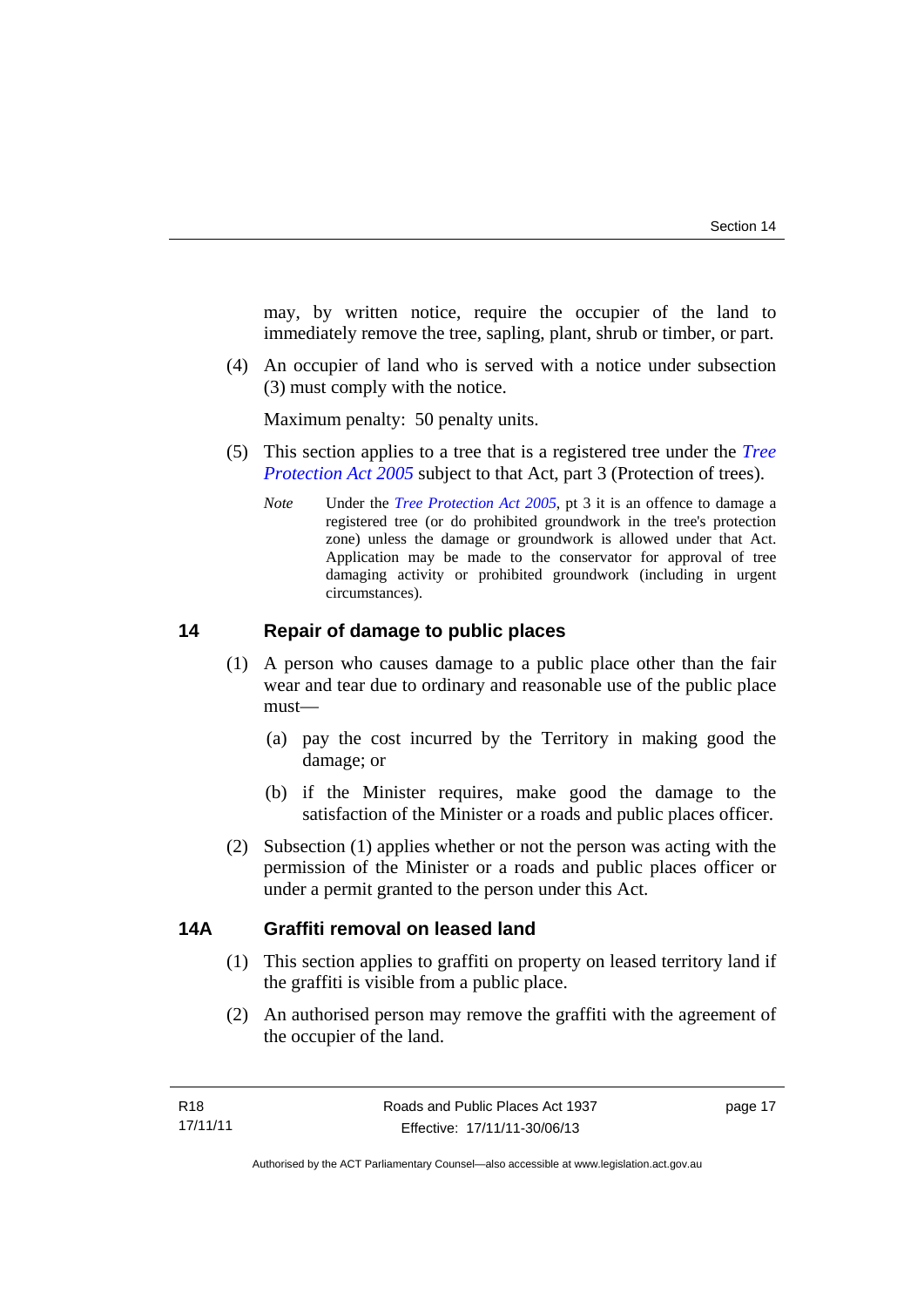- (3) If subsection (4) is complied with, an authorised person may also remove the graffiti—
	- (a) without the agreement of the occupier of the land; and
	- (b) whether or not the occupier has been notified that the graffiti removal work will be carried out.
- (4) For subsection (3), an authorised person must, immediately before the graffiti removal work is to be carried out, take reasonable steps to notify the occupier that the work is to be carried out.
- (5) Graffiti removal work under subsection (3) must be carried out only from a public place.
- (6) After graffiti removal work has been carried out under subsection (2) or (3), an authorised person must give the occupier written notice that the work has been carried out.
- (7) The notice must include information about the effect of section 14B.
- (8) To remove any doubt, this section does not require the Territory to carry out graffiti removal work.
- (9) In this section:

*authorised person* means a person authorised in writing by the director-general for this section.

*occupier*, of leased territory land, includes—

- (a) a person believed, on reasonable grounds, to be an occupier of the land; and
- (b) a person apparently in charge of the land.

## <span id="page-23-0"></span>**14B Graffiti removal—liability of the Territory**

(1) The cost of the graffiti removal work under section 14A is payable by the Territory.

Authorised by the ACT Parliamentary Counsel—also accessible at www.legislation.act.gov.au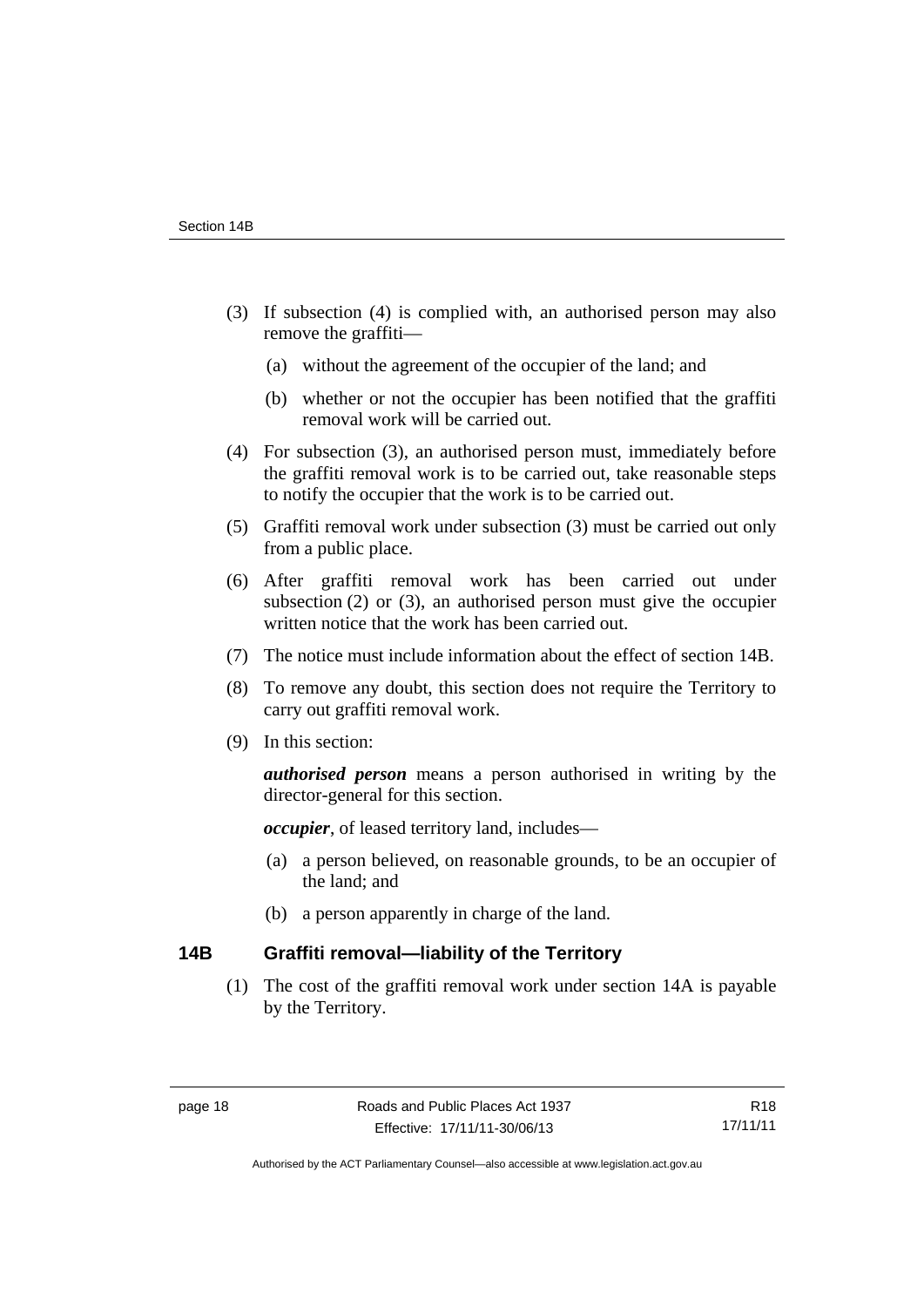(2) The Territory is liable for any damage caused to the property in carrying out the graffiti removal work, other than any minor damage that is incidental to the removal of the graffiti.

### **Examples of minor incidental damage**

- 1 minor discoloration of the surface from which the graffiti is removed
- 2 minor variations in the colour and application of paintwork
- *Note* An example is part of the Act, is not exhaustive and may extend, but does not limit, the meaning of the provision in which it appears (see [Legislation Act,](http://www.legislation.act.gov.au/a/2001-14) s 126 and s 132).
- (3) The Territory is not liable for any failure to completely remove the graffiti.
- (4) To remove any doubt, this section does not require the Territory to restore any property to its former state before graffiti was applied to it.

## <span id="page-24-0"></span>**15A Objects in public places**

The Minister may, on application by a person, grant to the person a permit to place an object, other than an object of a kind mentioned in section 8 (a), in, over or across a public place.

*Note* A hawker who is licensed under the *[Hawkers Act 2003](http://www.legislation.act.gov.au/a/2003-10)* does not require a permit under this Act to park a vehicle in a public place if the person is carrying on the business of a hawker under that Act in accordance with the person's licence, see s 15U.

## <span id="page-24-1"></span>**15B Application for permit**

An application for the grant of a permit to place an object in, over or across a public place must—

- (a) be made in writing to the Minister and signed by or for the applicant; and
- (b) state the place for which the permit is sought; and

page 19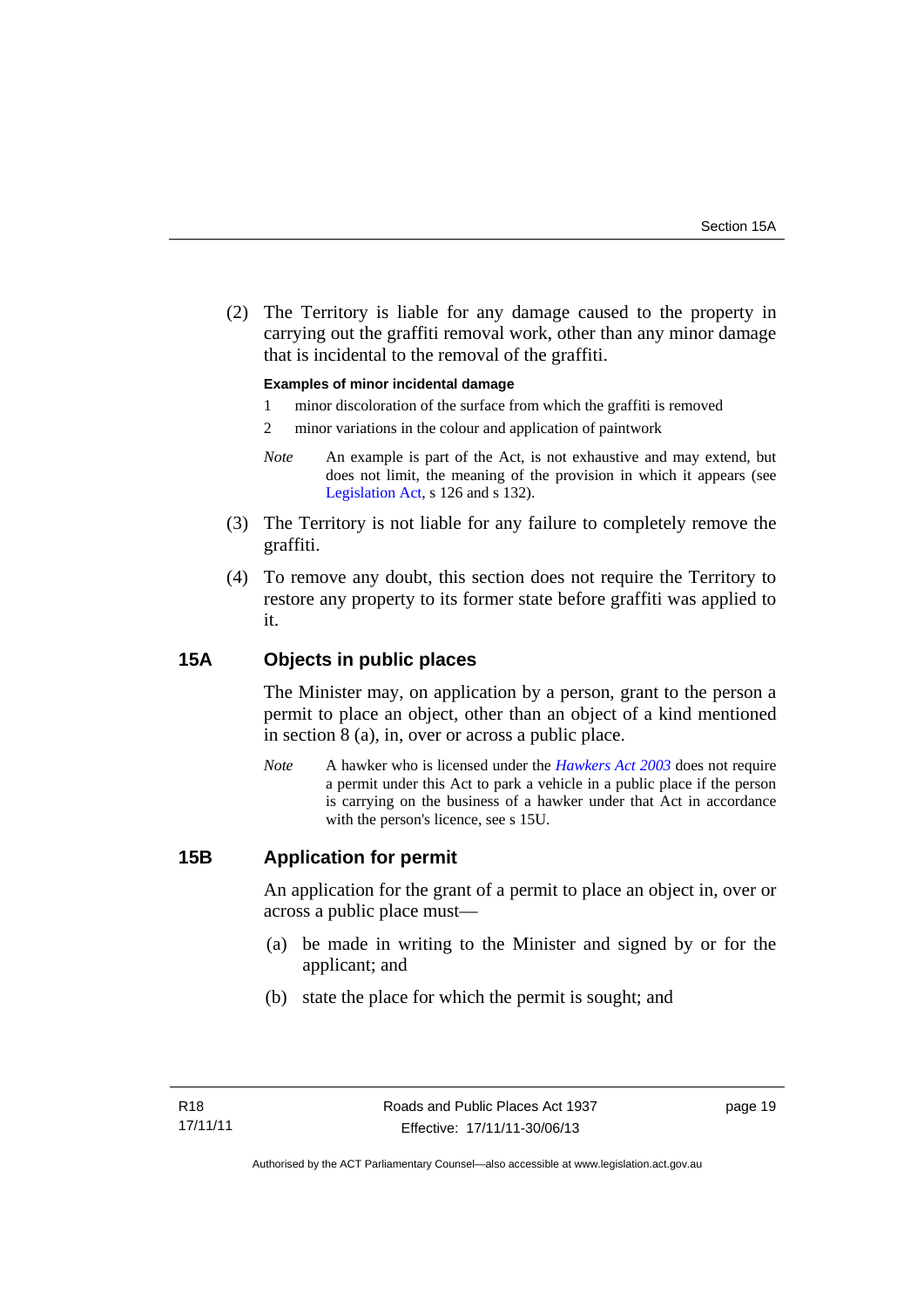- (c) be accompanied by a plan clearly showing—
	- (i) the location, boundaries and dimensions of the place for which the permit is sought; and
	- (ii) if it is not proposed to move the object while the permit is in force—the proposed position of the object in, over or across the place; and
- (d) clearly indicate the nature of the object and give details of its design and size; and
- (e) state the intended use of the object; and
- (f) state the proposed hours the object will remain in, over or across the place; and
- (g) give details of any measures proposed to be adopted for using the object to safeguard the health and provide for the safety, comfort and convenience of people using the place or a place next to or near the place; and
- (h) if installation or construction work is proposed to be carried out in or on the place to place the object in, over or across the place—
	- (i) state the nature of the work; and
	- (ii) give details of the methods to be employed in the execution of the work; and
	- (iii) give details of any measures proposed to be adopted for the work to protect the safety of people using the place or a place next to or near the place.

## <span id="page-25-0"></span>**15BA Placement of objects affecting heritage significance**

(1) The section applies if an application under section 15B relates to the placement of an object at a place registered, or nominated for provisional registration, under the *[Heritage Act 2004](http://www.legislation.act.gov.au/a/2004-57)*.

Authorised by the ACT Parliamentary Counsel—also accessible at www.legislation.act.gov.au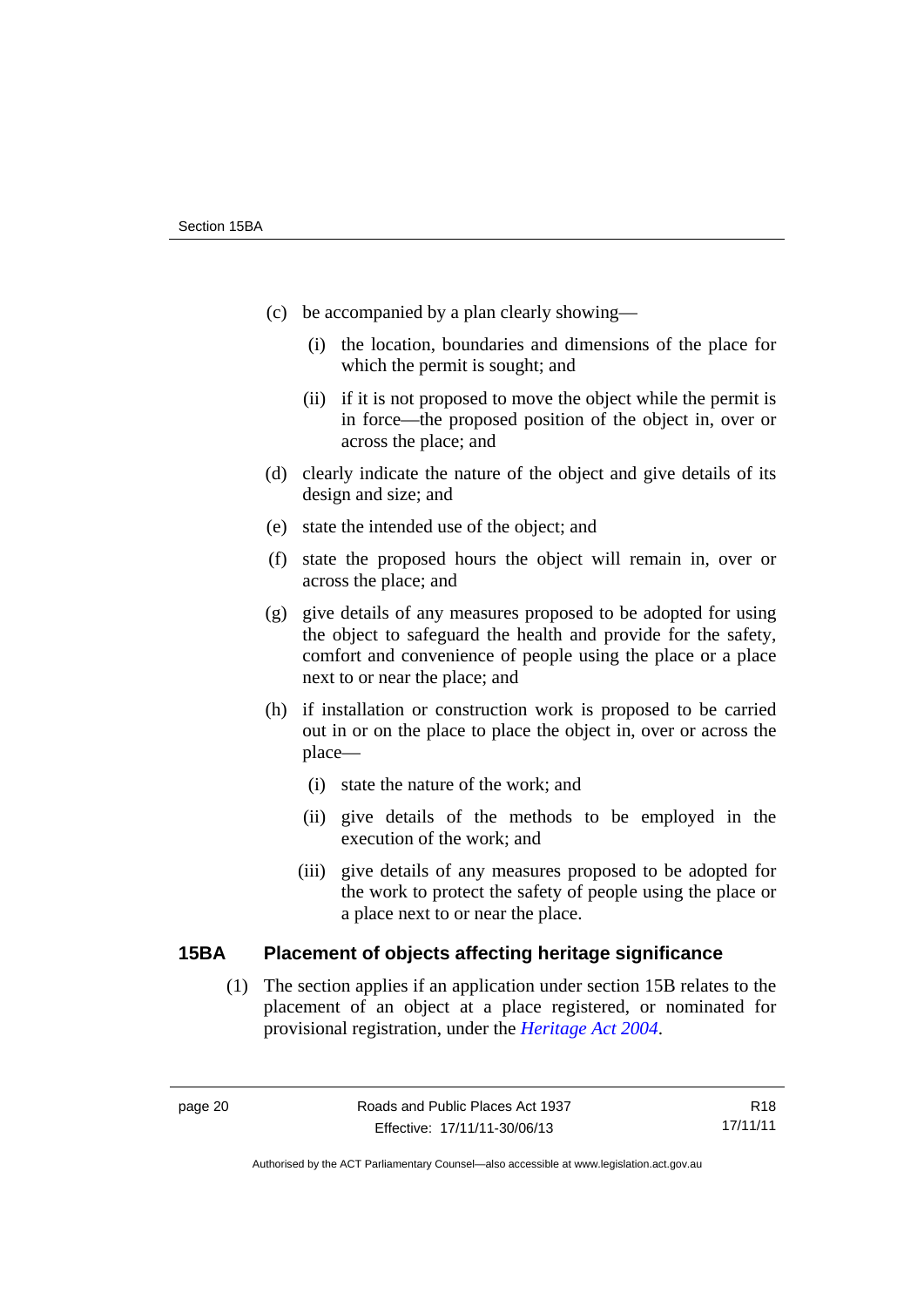- (2) The Minister must—
	- (a) give a copy of the application to the heritage council; and
	- (b) in deciding on the application under section 15C, consider any written recommendation or submission about the placement given to the Minister by the council within 15 working days after the day the copy of the application is given to the council.

## <span id="page-26-0"></span>**15C Grant or refusal of permit**

- (1) The Minister must consider each application for a permit and must—
	- (a) approve of the grant to the applicant of the permit; or
	- (b) refuse to grant the permit to the applicant.
- (2) For subsection (1), the Minister must have regard to—
	- (a) whether the place is a suitable place in, over or across which to place the object; and
	- (b) whether the object will be structurally sufficient, safe and stable; and
	- (c) the interests of the public and, in particular—
		- (i) whether the object, placed in, over or across the place, would be likely to be to the benefit or detriment of people using the place or a place next to or near the place; and
		- (ii) whether adequate provision is proposed to be made for the use of the object to safeguard the health and provide for the safety, comfort and convenience of people using the place or a place next to or near the place; and
	- (d) the interests of people carrying on business near the place and, in particular, the interests of a person carrying on a business near the place similar to the business carried on by the applicant (if any); and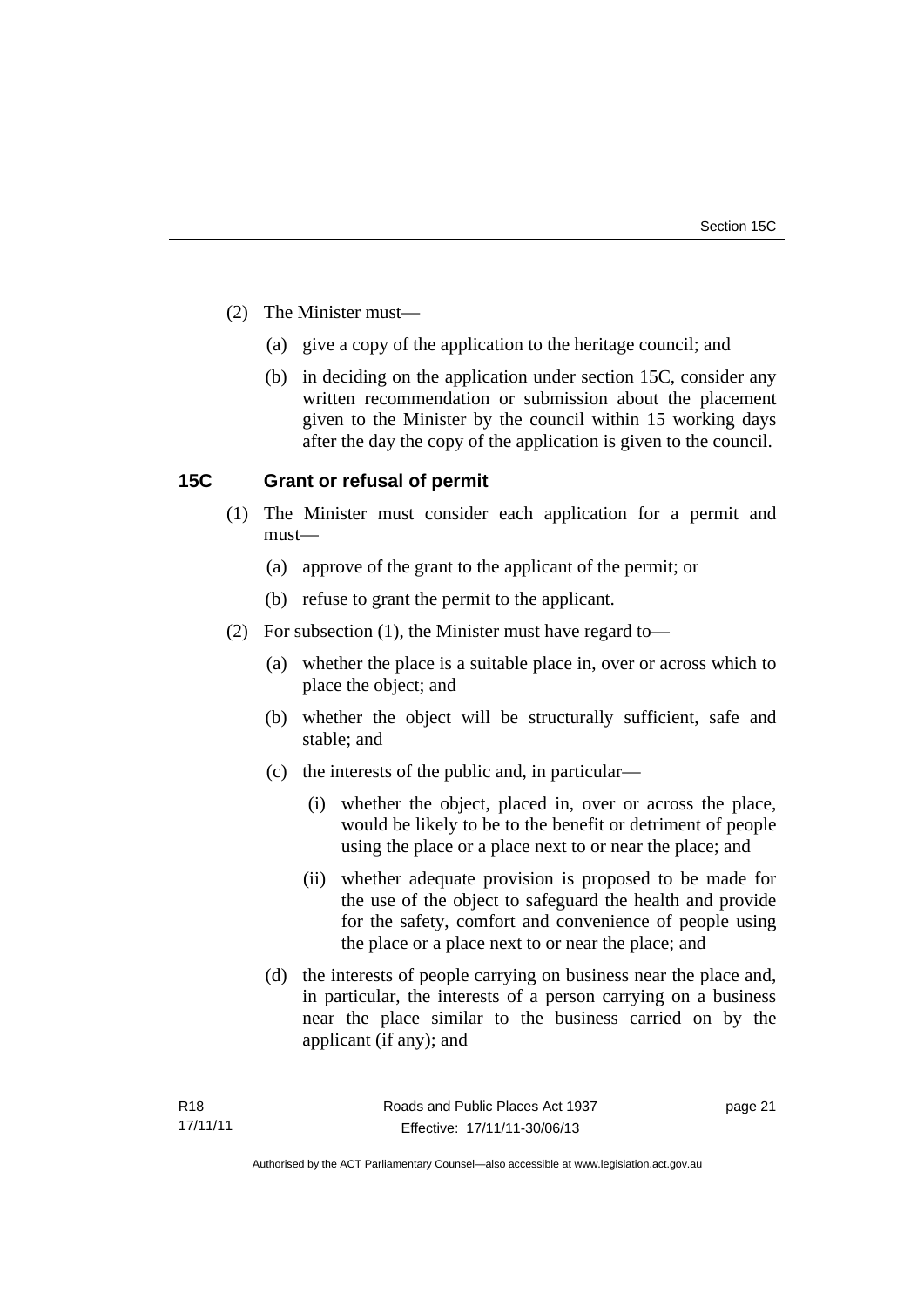- (e) if installation or construction work is proposed to be carried out in or on the place to place the object in, over or across the place—
	- (i) whether it is desirable to allow the work to be carried out in or on the place; and
	- (ii) whether the work will be suitable for the purpose; and
	- (iii) whether adequate provision is proposed to be made for the work to protect the safety of people using the place or a place next to or near the place.

## <span id="page-27-0"></span>**15D Grant of permit—conditions**

The Minister may approve the grant of a permit under section 15C subject to any of the following conditions:

- (a) the object must be of a type or design stated by the Minister;
- (b) the object must be properly maintained and must not become structurally insufficient, unsafe or unstable;
- (c) the holder of the permit must not allow the object, whether directly or indirectly, to adversely affect the health or safety of a person using the place or a place adjacent to or near the place;
- (d) adequate provision must be made for the disposal of refuse and waste from, and for the drainage of, the place;
- (e) during the hours between sunset and sunrise that the object is in the place, the place must be illuminated in a way that clearly indicates the object;
- (f) the place must be fenced or enclosed to prevent a person being endangered or inconvenienced by the object;
- (g) any installation or construction work to be carried out in or on the place for placing the object in, over or across the place must be carried out in a proper, skilful and safe way;

R18 17/11/11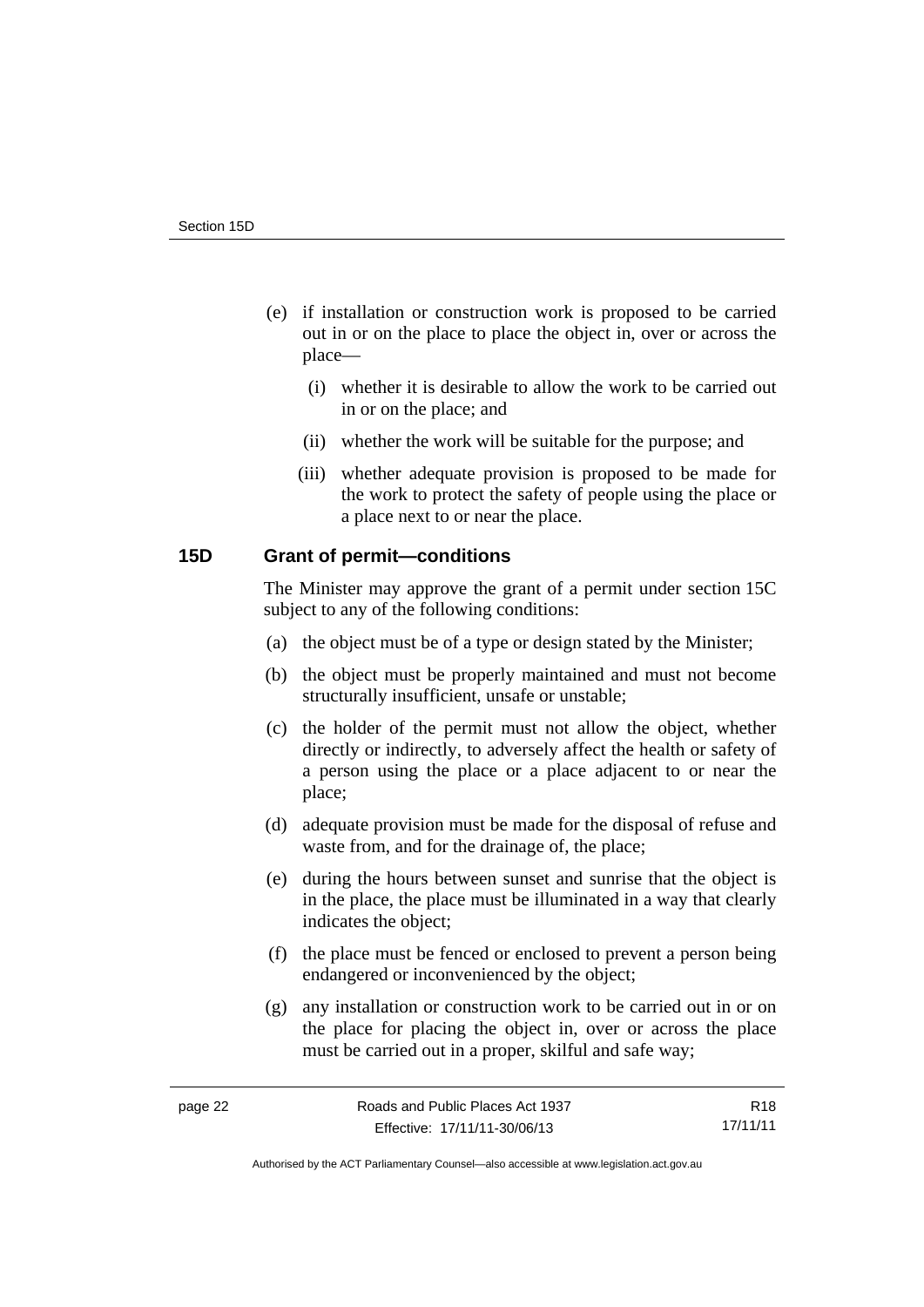- (h) the applicant must be insured against the risk of liability that may be incurred because of the object for—
	- (i) death, bodily injury or illness; and
	- (ii) loss of, or damage to, property.

## <span id="page-28-0"></span>**15E Grant of permit**

(1) If the Minister approves of the grant to an applicant of a permit, the Minister must notify the applicant in writing of the grant and of any conditions the permit is subject to and must issue the permit to the applicant.

- (2) A permit granted under this Act must clearly identify the place for which the permit is granted and must state—
	- (a) the name and address of the person to whom the permit is granted; and
	- (b) the object permitted to be placed in, over or across the place; and
	- (c) the use to which the object may be put; and
	- (d) the hours when the object may remain in, over or across the place; and
	- (e) the period for which the permit is granted; and
	- (f) the conditions (if any) to which the permit is subject.

*Note* A fee may be determined under s 9A (Determination of fees) for this section.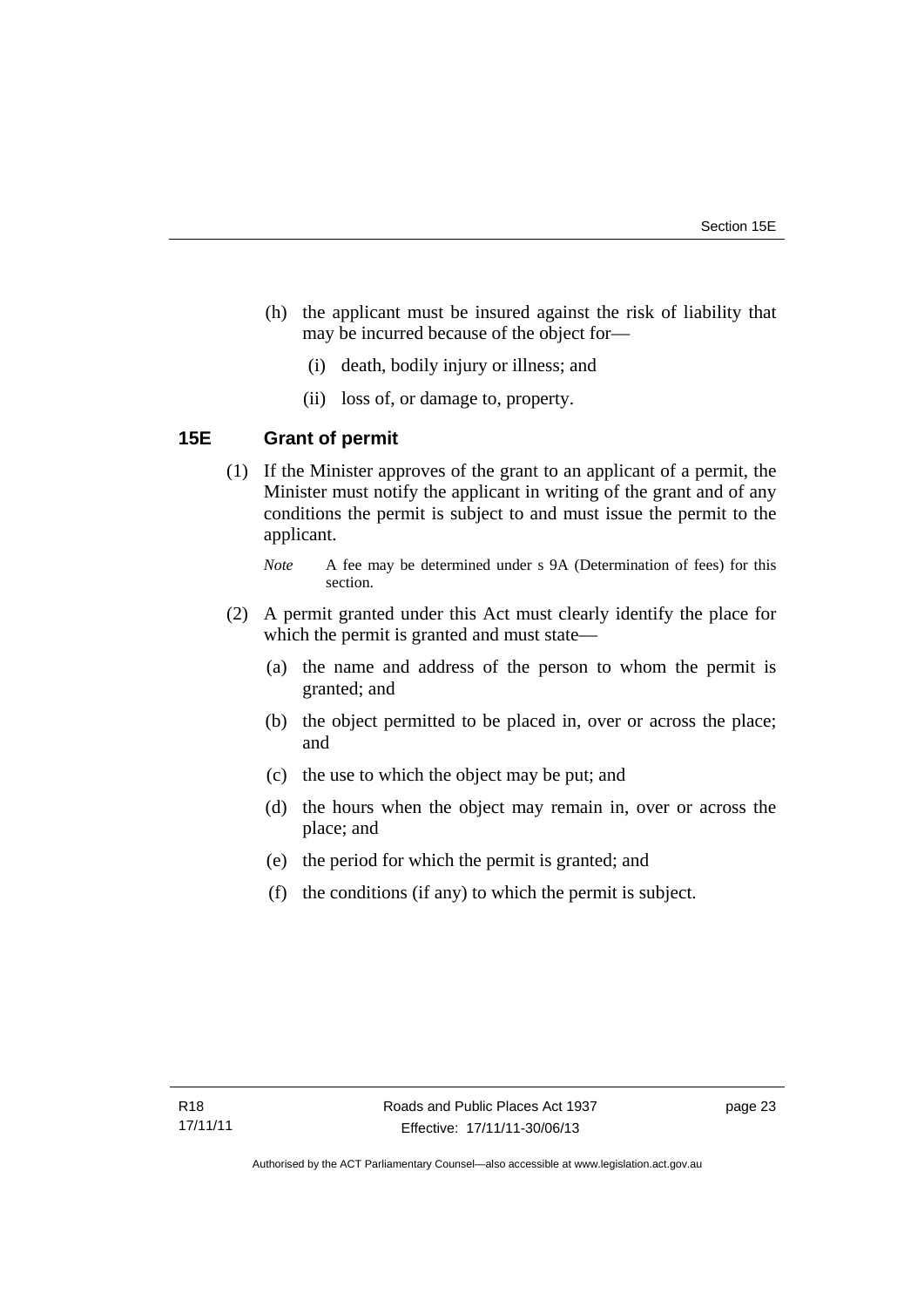# <span id="page-29-0"></span>**15F Cancellation of permit**

The Minister may, on any of the following grounds, cancel a permit authorising a person to place an object in, over or across a public place:

- (a) a permit was granted in error or because of a false statement made or misleading information given by the holder of the permit;
- (b) the holder of the permit failed to take reasonable steps to prevent the object being used for a purpose other than the purpose stated in the permit;
- (c) the holder of the permit permitted the object to remain in the public place at a time other than a time allowed by the permit;
- (d) the holder of the permit failed to comply with a condition of the permit;
- (e) the public place is no longer a suitable place to be the subject of a permit under this Act;
- (f) the object is not serving a purpose beneficial to the interests of the public;
- (g) the object has resulted in, whether directly or indirectly, the interests of a person carrying on business in the vicinity of the place being adversely affected.

## <span id="page-29-1"></span>**15G Review by ACAT**

- (1) If the Minister makes a reviewable decision, the Minister must give a reviewable decision notice to each entity mentioned in schedule 1, column 4 in relation to the decision.
	- *Note 1* The Minister must also take reasonable steps to give a reviewable decision notice to any other person whose interests are affected by the decision (see *[ACT Civil and Administrative Tribunal Act 2008](http://www.legislation.act.gov.au/a/2008-35)*, s 67A).
	- *Note* 2 The requirements for reviewable decision notices are prescribed under the *[ACT Civil and Administrative Tribunal Act 2008](http://www.legislation.act.gov.au/a/2008-35)*.

R18 17/11/11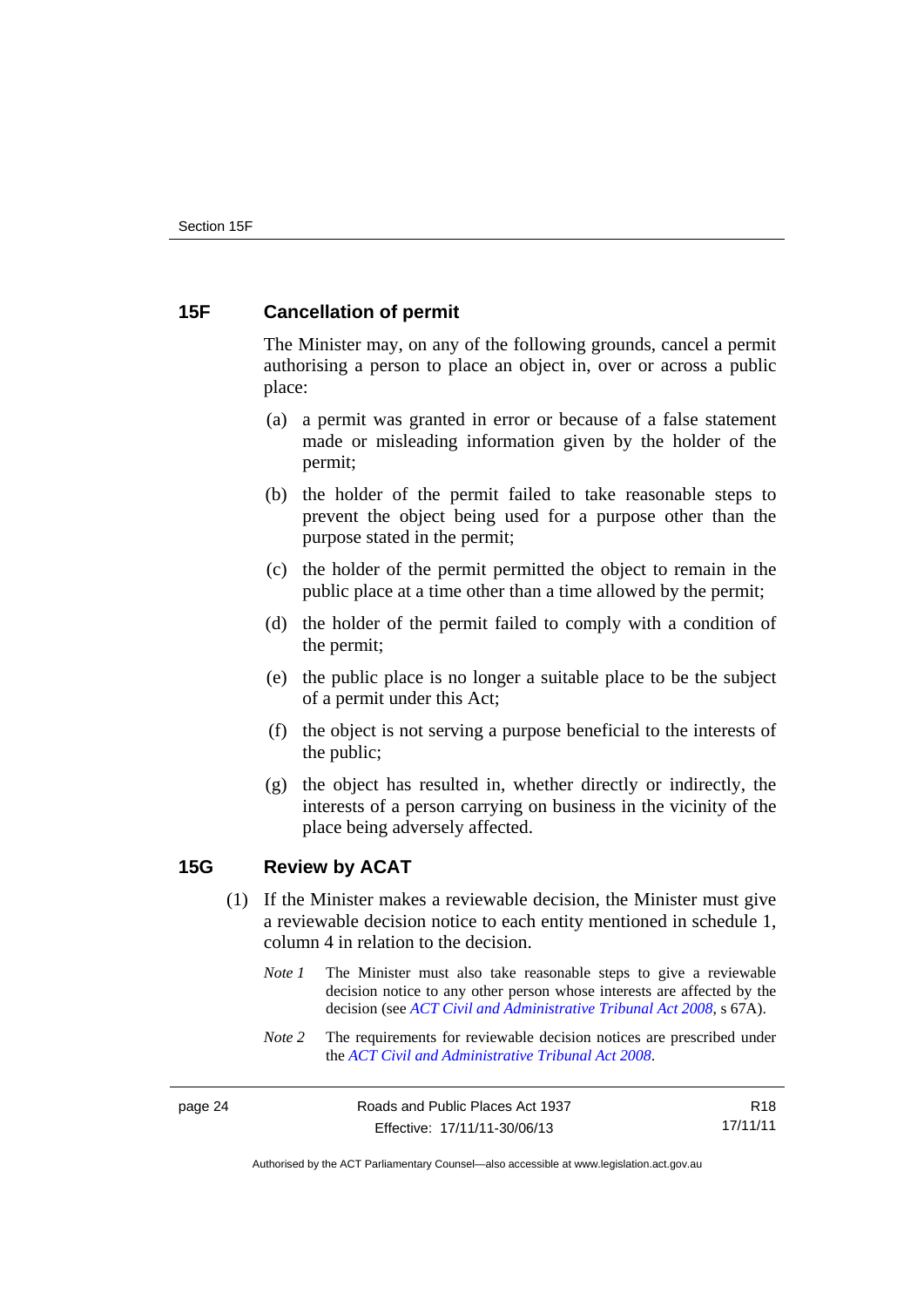- (2) The following may apply to the ACAT for review of a reviewable decision:
	- (a) an entity mentioned in schedule 1, column 4 in relation to the decision;
	- (b) any other person whose interests are affected by the decision.
	- *Note* If a form is approved under the *[ACT Civil and Administrative Tribunal](http://www.legislation.act.gov.au/a/2008-35)  [Act 2008](http://www.legislation.act.gov.au/a/2008-35)* for the application, the form must be used.
- (3) In this section:

*reviewable decision* means a decision mentioned in schedule 1, column 3 under a provision of this Act mentioned in column 2 in relation to the decision.

## <span id="page-30-0"></span>**15H Rights of holder of permit**

- (1) To ensure that an object a permit relates to is used for the purpose stated in the permit, the permit holder may decide who may use the object and any equipment or services provided for the object.
- (2) Nothing in subsection (1) or in any other provision of this Act prevents a place that is a public place under a law in force in the ACT from continuing to be a public place under that law.

## <span id="page-30-1"></span>**15J Term of permit**

A permit, unless surrendered or cancelled, remains in force for the period, not longer than 12 months, stated in the permit.

# <span id="page-30-2"></span>**15K Renewal of permit**

(1) If the holder of a permit applies to the Minister for its renewal, whether the application is made before or after the end of the permit's term, the Minister must renew the permit.

*Note* A fee may be determined under s 9A (Determination of fees) for this section.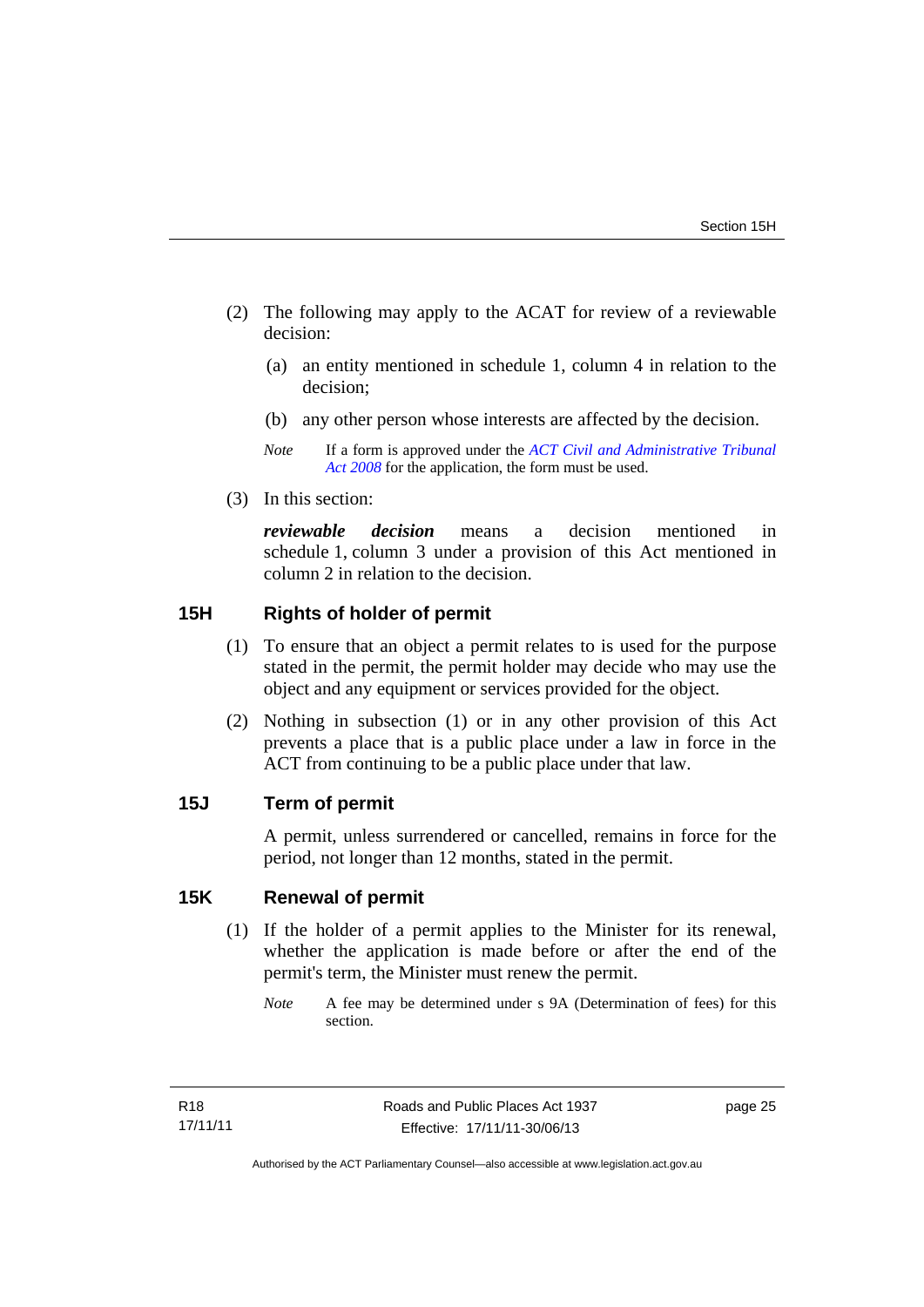- (2) If the Minister renews a permit—
	- (a) the permit continues in force for the period, not longer than 12 months, stated in the renewal; and
	- (b) that period begins at the end of the period when, apart from its renewal, the permit would have been in force.
- (3) The Minister must not renew a permit if the object the permit relates to has been removed under section 15N (1).

## <span id="page-31-0"></span>**15L Loss or destruction of permit**

If the Minister is satisfied that a permit has been lost, defaced or destroyed, the Minister may issue to the holder of the permit a certified copy of the permit and the copy has for this Act, has the same effect as the permit.

## <span id="page-31-1"></span>**15M Notice to remove object**

- (1) This section applies if—
	- (a) a permit authorising a person to place an object in, over or across a public place expires or is surrendered or cancelled; and
	- (b) the object is still in, over or across the public place.
- (2) The Minister must give the person who held the permit written notice requiring the person to remove the object from the public place within the period stated in the notice.

*Note* For the giving of documents, see the [Legislation Act](http://www.legislation.act.gov.au/a/2001-14), pt 19.5.

- (3) For subsection (2), the period must be at least 14 days after the notice is given.
- (4) If a notice is given under subsection (2) following the expiry of a permit and the permit is subsequently renewed under section 15K (1), the notice ceases to have effect.

R18 17/11/11

Authorised by the ACT Parliamentary Counsel—also accessible at www.legislation.act.gov.au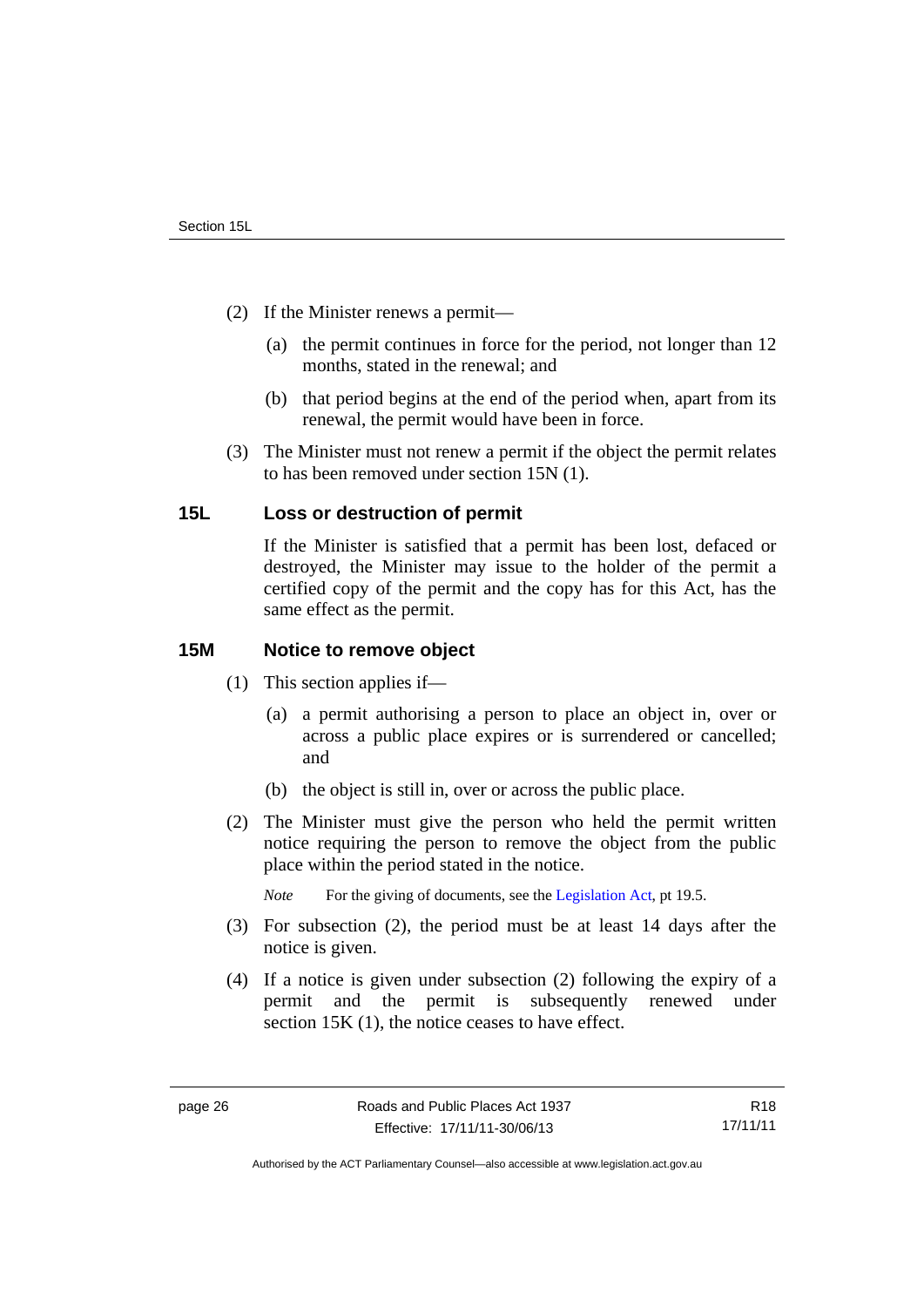# <span id="page-32-0"></span>**15N Removal of objects by Territory**

- (1) If a person fails to comply with a notice given to the person under section 15M (2), the Minister must ensure the object the notice relates to is removed and placed in storage.
- (2) If a notice is given to a person under section 15M (2) and the object the notice relates to is removed under subsection (1), the Minister must give to the person a further notice stating—
	- (a) the place where the object is stored; and
	- (b) that the object will be given to the person at the place where it is being stored if, within 28 days after the notice is given, the person pays to the Territory—
		- (i) the amount stated in the notice for the costs and expenses incurred or to be incurred by the Territory in making good any damage caused to the public place by the removal of the object; and
		- (ii) the amount stated in the notice for the costs and expenses incurred by the Territory in removing the object; and
		- (iii) the amount for the costs and expenses of storage of the object, calculated using the rate stated in the notice; and
	- (c) that, if, within the time stated in paragraph (b), the amount mentioned in paragraph (b) are not paid and the object removed from the place where it is being stored—
		- (i) the ownership of the object is taken for all purposes, to vest in the Territory; and
		- (ii) the object may be disposed of in the way the Minister directs.
	- *Note* For the giving of documents, see [Legislation Act,](http://www.legislation.act.gov.au/a/2001-14) pt 19.5.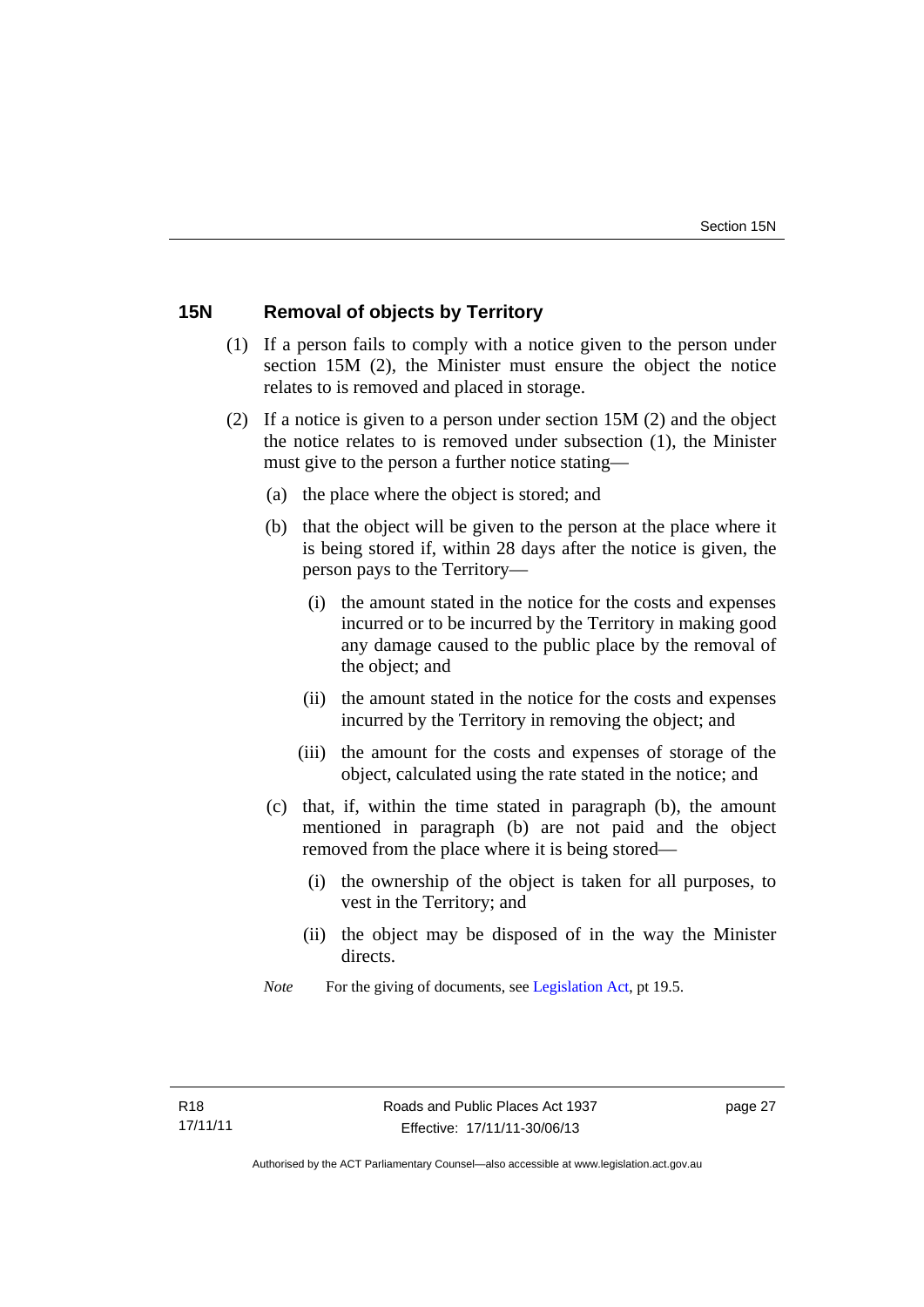- (3) For a notice given under subsection (2)—
	- (a) the amount for subsection  $(2)$  (b) (i) is the amount of the reasonable costs and expenses incurred or to be incurred by the Territory in making good any damage caused to the public place by the removal of the object; and
	- (b) the amount for subsection  $(2)$  (b) (ii) is the amount of the reasonable costs and expenses incurred by the Territory in removing the object; and
	- (c) the rate for subsection  $(2)$  (b) (iii) is the rate necessary to cover the reasonable costs and expenses of storage of the object.

# <span id="page-33-0"></span>**15P Disposal of objects by Territory**

- (1) If a person given a notice under section 15N (2) does not, within 28 days after the notice is given to the person—
	- (a) pay to the Territory the amounts stated in the notice; and
	- (b) remove the object the notice relates to from the place where it is being stored;

the ownership of the object is taken, for all purposes, to vest in the Territory and the object may be disposed of in the way the Minister directs.

- (2) If, the object is sold by the Territory, the proceeds of the sale must be used—
	- (a) to repay the Territory—
		- (i) the amounts stated for section  $15N(2)$  (b) (i) and (ii) in the notice given under section 15N (2) for the object; and
		- (ii) the amount of the costs and expenses incurred by the Territory for the storage of the object, calculated in accordance with the rate stated for section 15N (2) (b) (iii) in the notice; and

Authorised by the ACT Parliamentary Counsel—also accessible at www.legislation.act.gov.au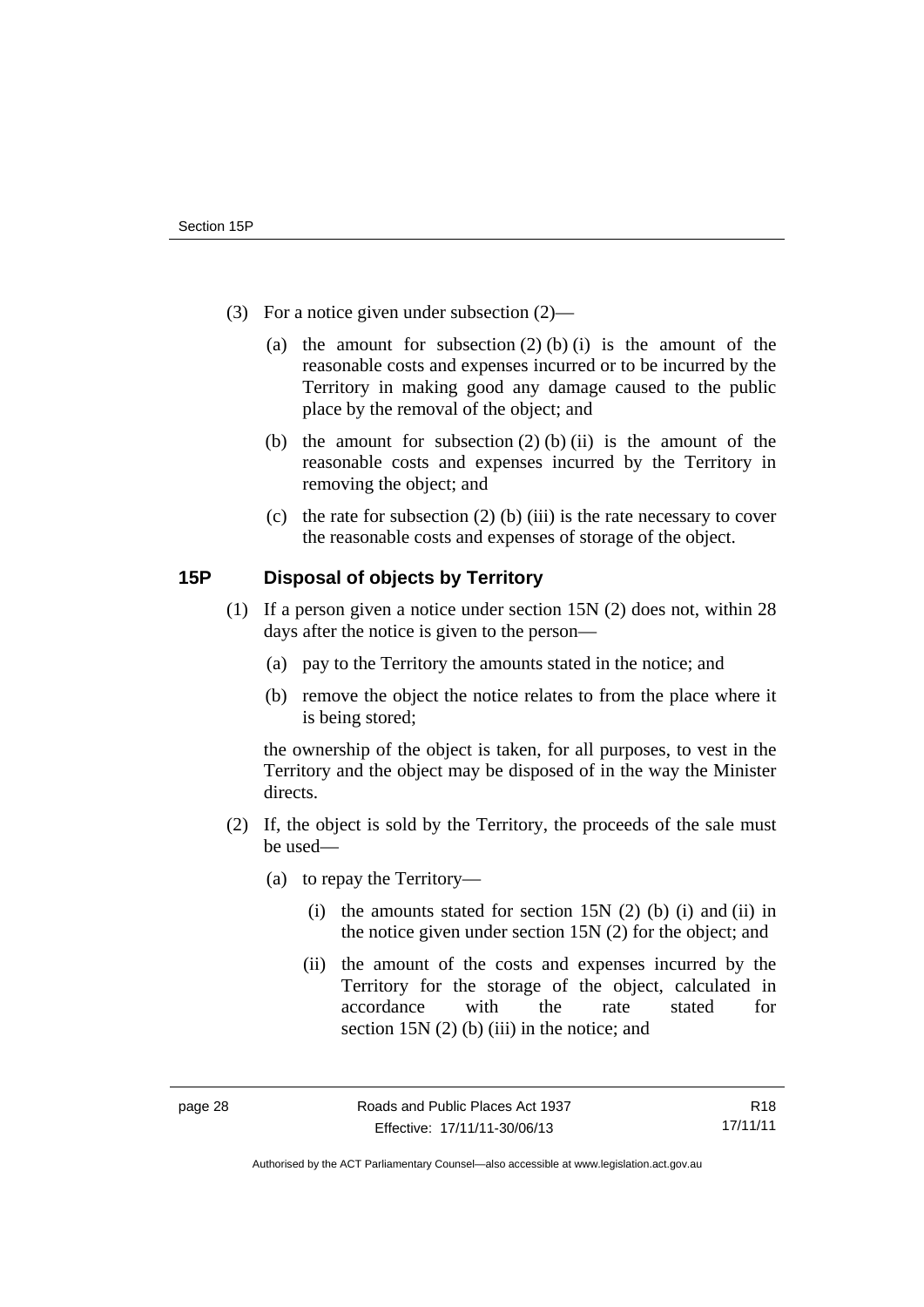- (iii) the amount of the reasonable costs and expenses incurred by the Territory for the sale of the object; and
- (b) to pay any balance to the person to whom the notices under section 15M (2) and section 15N (2) were given.

## <span id="page-34-0"></span>**15R Change of address**

(1) If the name or address of the holder of a permit changes, the holder must immediately give to the Minister written notice of the change and the permit.

Maximum penalty: 1 penalty unit.

 (2) The Minister must enter the changed details on the permit and return it to the holder.

## <span id="page-34-1"></span>**15S Approved forms**

- (1) The Minister may approve forms for this Act.
- (2) If the Minister approves a form for a particular purpose, the form must be used for that purpose.

*Note* For other provisions about forms, see [Legislation Act,](http://www.legislation.act.gov.au/a/2001-14) s 255.

(3) An approved form is a notifiable instrument.

*Note* A notifiable instrument must be notified under the [Legislation Act](http://www.legislation.act.gov.au/a/2001-14).

## <span id="page-34-2"></span>**15T Occupation etc of public land under Planning and Development Act licence**

A person is not required to hold a permit under this Act to place an object in, over or across, or otherwise interfere with, a public place if—

- (a) the person holds a licence under the *[Planning and](http://www.legislation.act.gov.au/a/2007-24)  [Development Act 2007](http://www.legislation.act.gov.au/a/2007-24)* to occupy or use the public place; and
- (b) the public place is being occupied or used in accordance with the licence.

page 29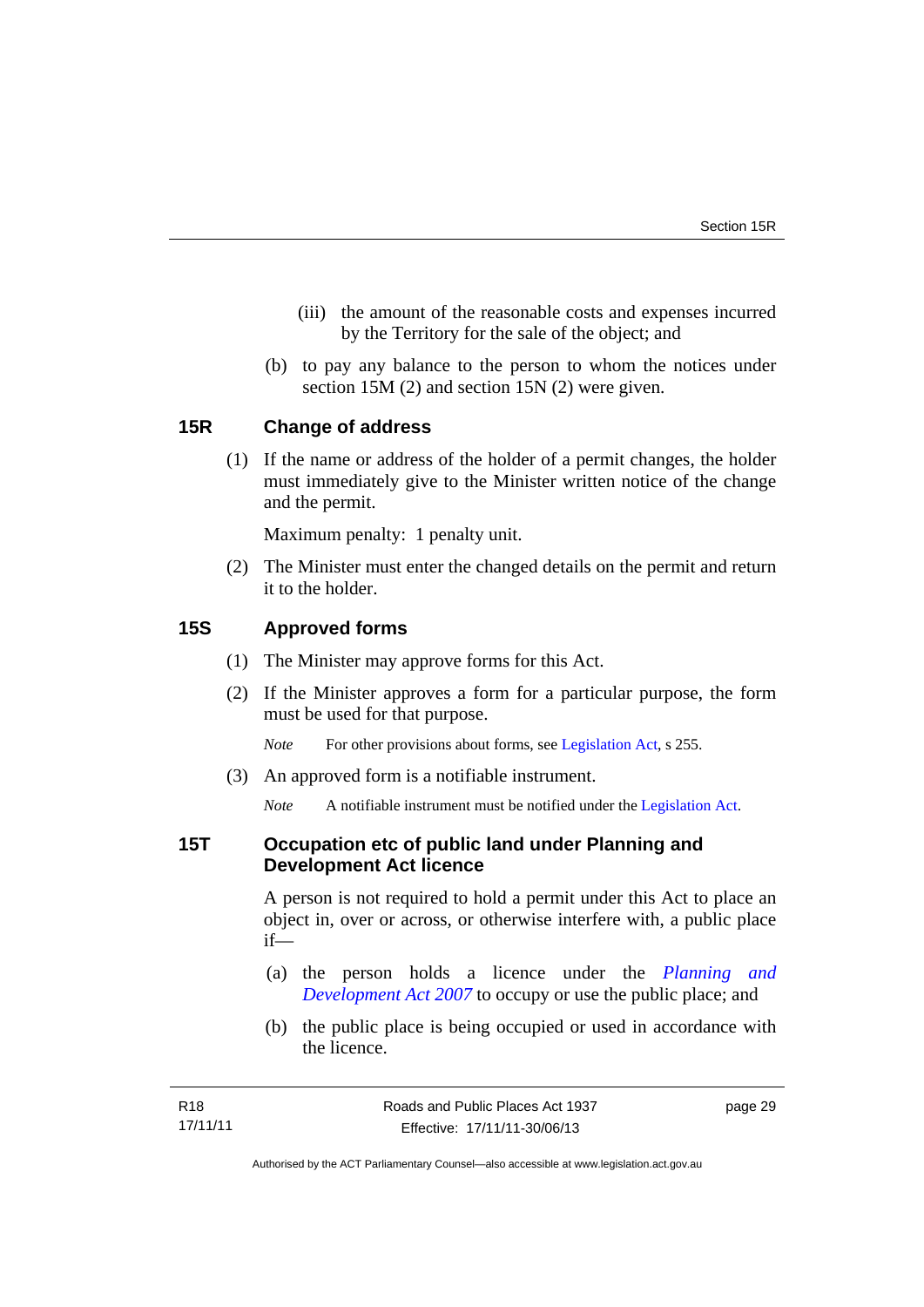# <span id="page-35-0"></span>**15U Occupation etc of public land under Hawkers Act licence**

A person is not required to hold a permit under this Act to park a vehicle (within the meaning of the *[Hawkers Act 2003](http://www.legislation.act.gov.au/a/2003-10)*) in a public place if—

- (a) the person holds a licence under the *[Hawkers Act 2003](http://www.legislation.act.gov.au/a/2003-10)* to use the vehicle to sell goods or services in the public place; and
- (b) the person is carrying on the business of a hawker under that Act in accordance with the licence.

## <span id="page-35-1"></span>**16 Regulation-making power**

The Executive may make regulations for this Act.

*Note* Regulations must be notified, and presented to the Legislative Assembly, under the [Legislation Act](http://www.legislation.act.gov.au/a/2001-14).

page 30 Roads and Public Places Act 1937 Effective: 17/11/11-30/06/13

R18 17/11/11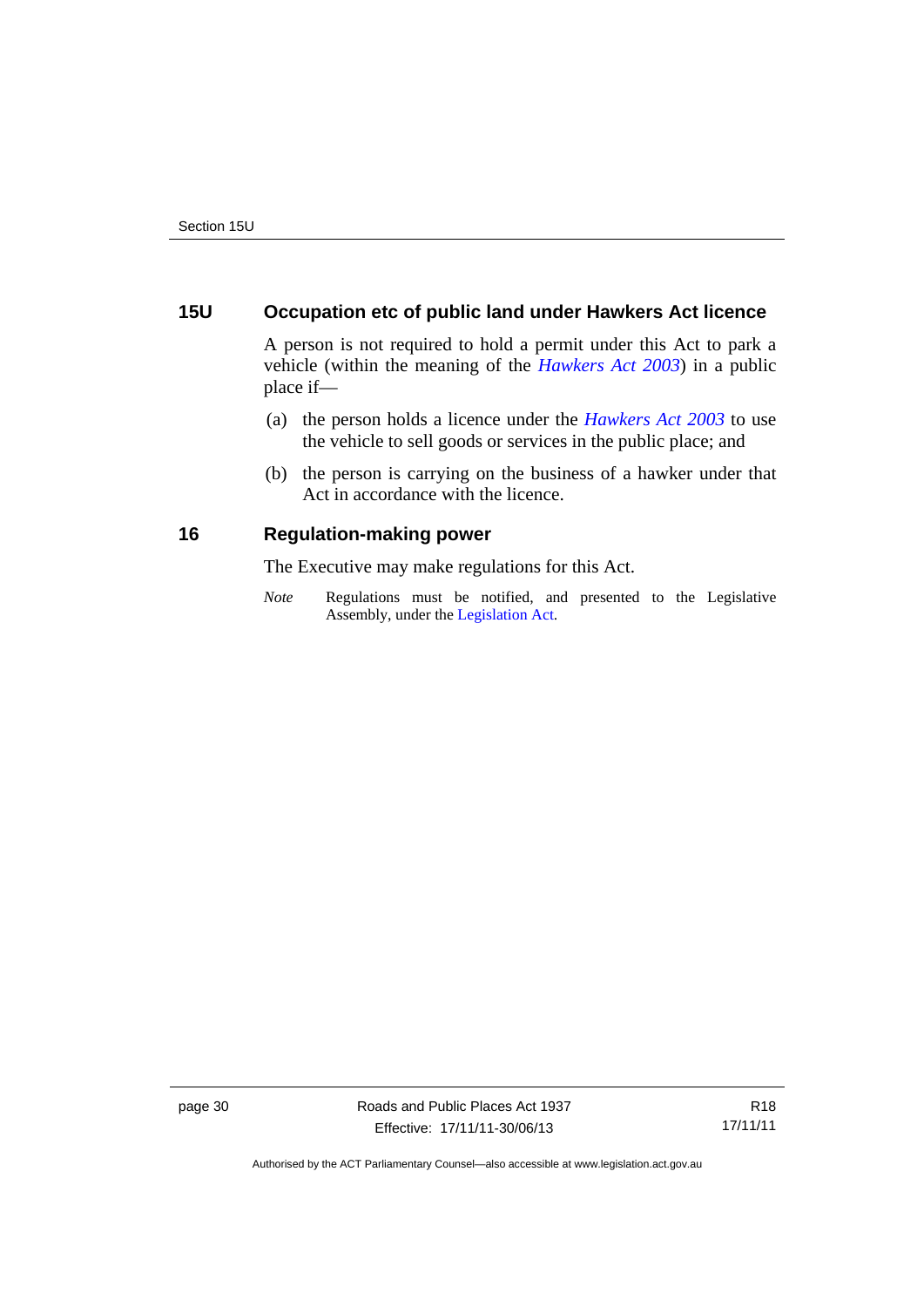# <span id="page-36-0"></span>**Schedule 1 Reviewable decisions**

(see s 15G)

| column 1<br>item | column 2<br>section | column 3<br>decision                    | column 4<br>entity                  |
|------------------|---------------------|-----------------------------------------|-------------------------------------|
|                  | 15C $(1)$ $(b)$     | refuse to grant<br>permit               | applicant for permit                |
|                  | 15D                 | grant a permit<br>subject to conditions | applicant for permit                |
|                  | 15F                 | cancel permit                           | entity that has permit<br>cancelled |

R18 17/11/11 Roads and Public Places Act 1937 Effective: 17/11/11-30/06/13

page 31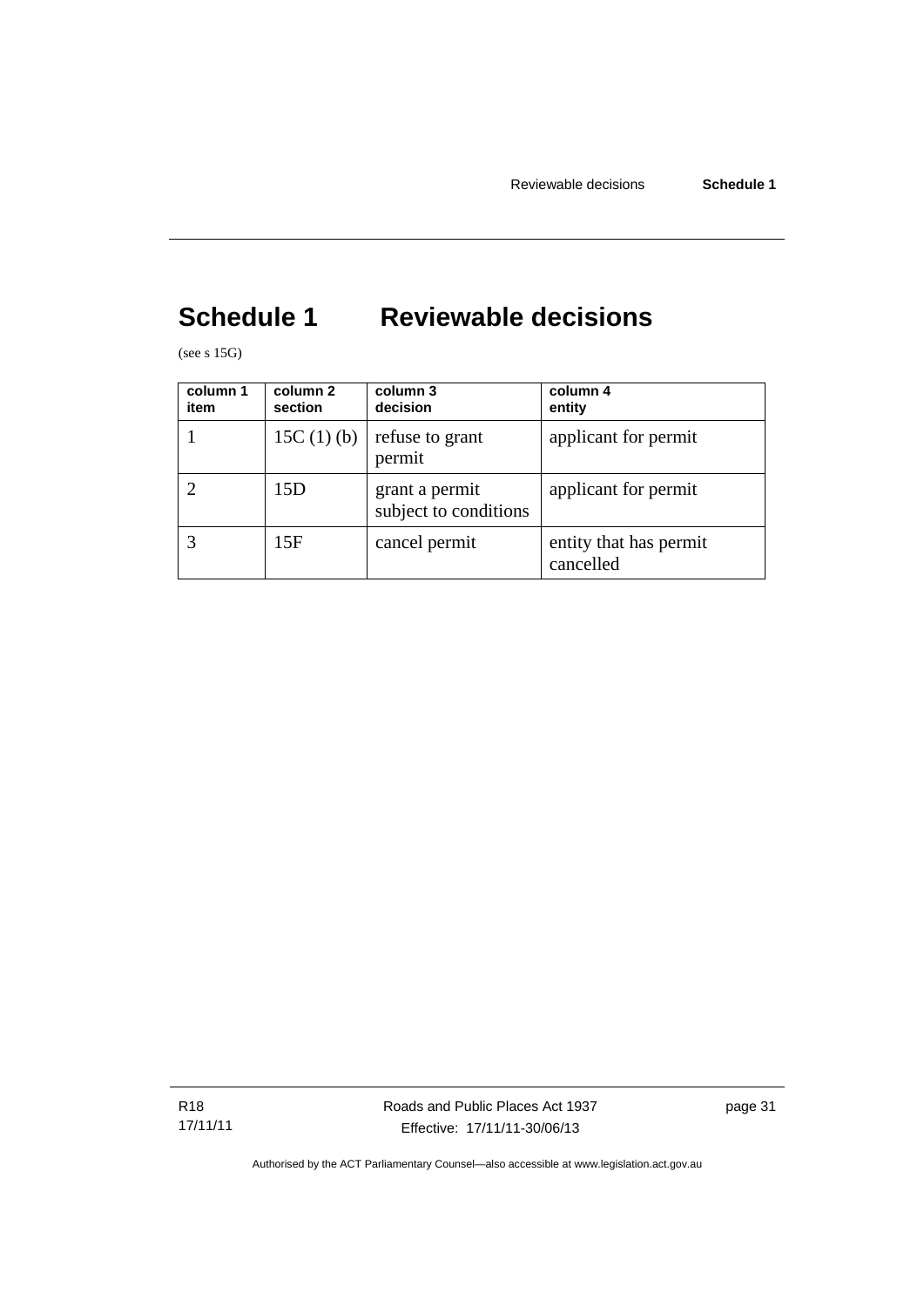**Dictionary** 

# <span id="page-37-0"></span>**Dictionary**

(see s 2)

- *Note 1* The [Legislation Act](http://www.legislation.act.gov.au/a/2001-14) contains definitions and other provisions relevant to this Act.
- *Note 2* In particular, the [Legislation Act,](http://www.legislation.act.gov.au/a/2001-14) dict, pt 1, defines the following terms:
	- ACAT
	- **ACT**
	- director-general (see s 163)
	- document
	- penalty unit (see s 133)
	- property
	- reviewable decision notice
	- territory land
	- the Territory.

*code of practice* means the code of practice approved by the Minister under section 12A (1).

*object* includes any item of movable personal property.

## *owner––*

- (a) of land, means the lessee of the land; and
- (b) of a vehicle, includes anyone who has a legal right to move the vehicle.

*permit* means a permit granted under this Act.

*public place* means unleased territory land that the public are entitled to use or that is open to, or used by, the public.

*public road* means any street, road, lane, thoroughfare, footpath, or place that is territory land open to, or used by, the public.

*registered operator*––see the *[Road Transport \(Vehicle Registration\)](http://www.legislation.act.gov.au/a/1999-81)  [Act 1999](http://www.legislation.act.gov.au/a/1999-81)*, dictionary.

*Note* A reference to the registered operator includes each registered operator (see *[Road Transport \(Vehicle Registration\) Act 1999](http://www.legislation.act.gov.au/a/1999-81)*, s 29).

| page 32 | Roads and Public Places Act 1937 | R18      |
|---------|----------------------------------|----------|
|         | Effective: 17/11/11-30/06/13     | 17/11/11 |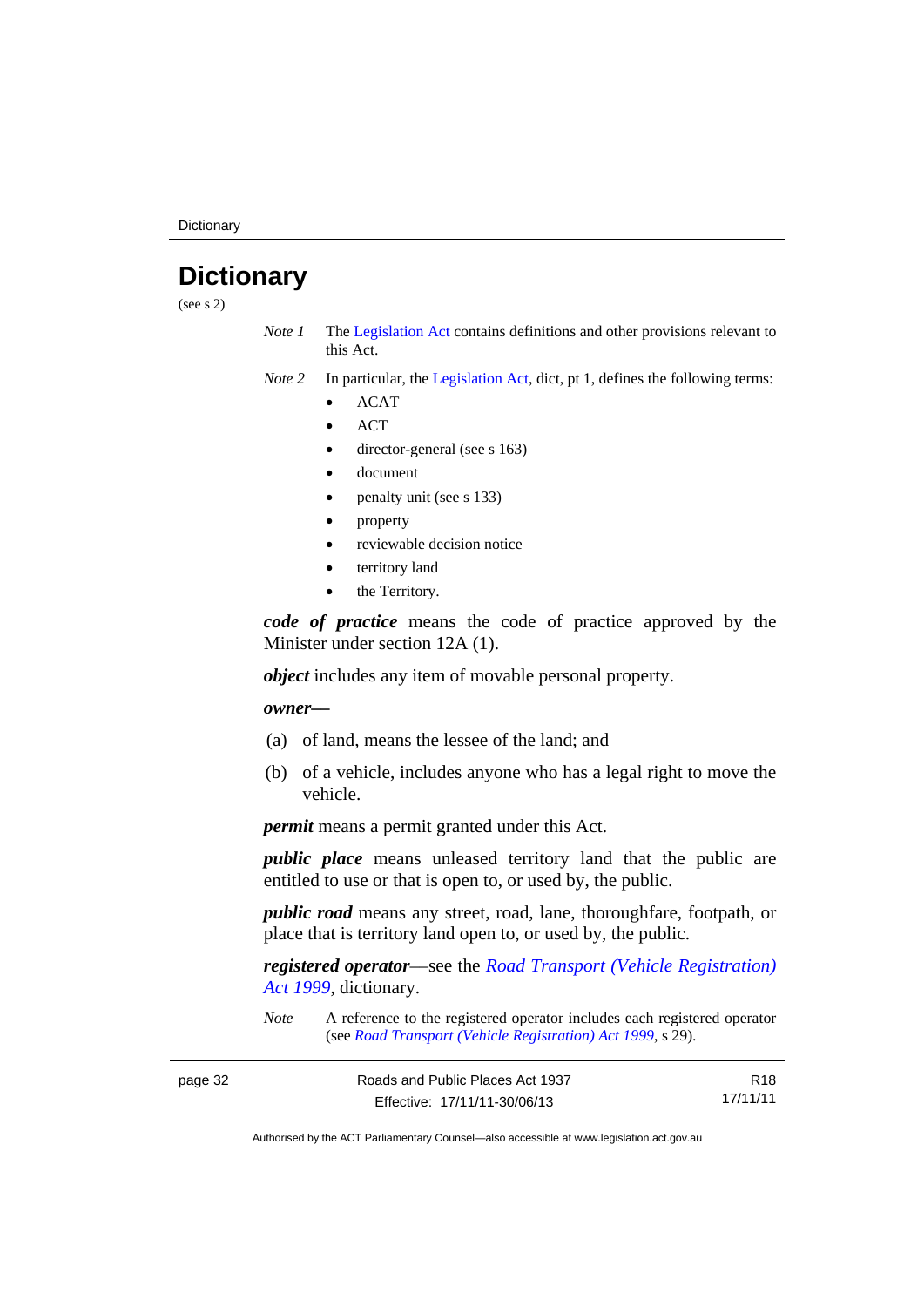*retention area*—see the *[Uncollected Goods Act 1996](http://www.legislation.act.gov.au/a/1996-86)*, dictionary.

*roads and public places officer* means a roads and public places officer under section 2C.

*sign* includes a notice and an advertisement.

*vehicle*—see the *[Road Transport \(General\) Act 1999](http://www.legislation.act.gov.au/a/1999-77)*, dictionary.

*Note* The def defines *vehicle* as any vehicle on wheels (other than a vehicle used on railways or tramways) or a prescribed vehicle.

Roads and Public Places Act 1937 Effective: 17/11/11-30/06/13

page 33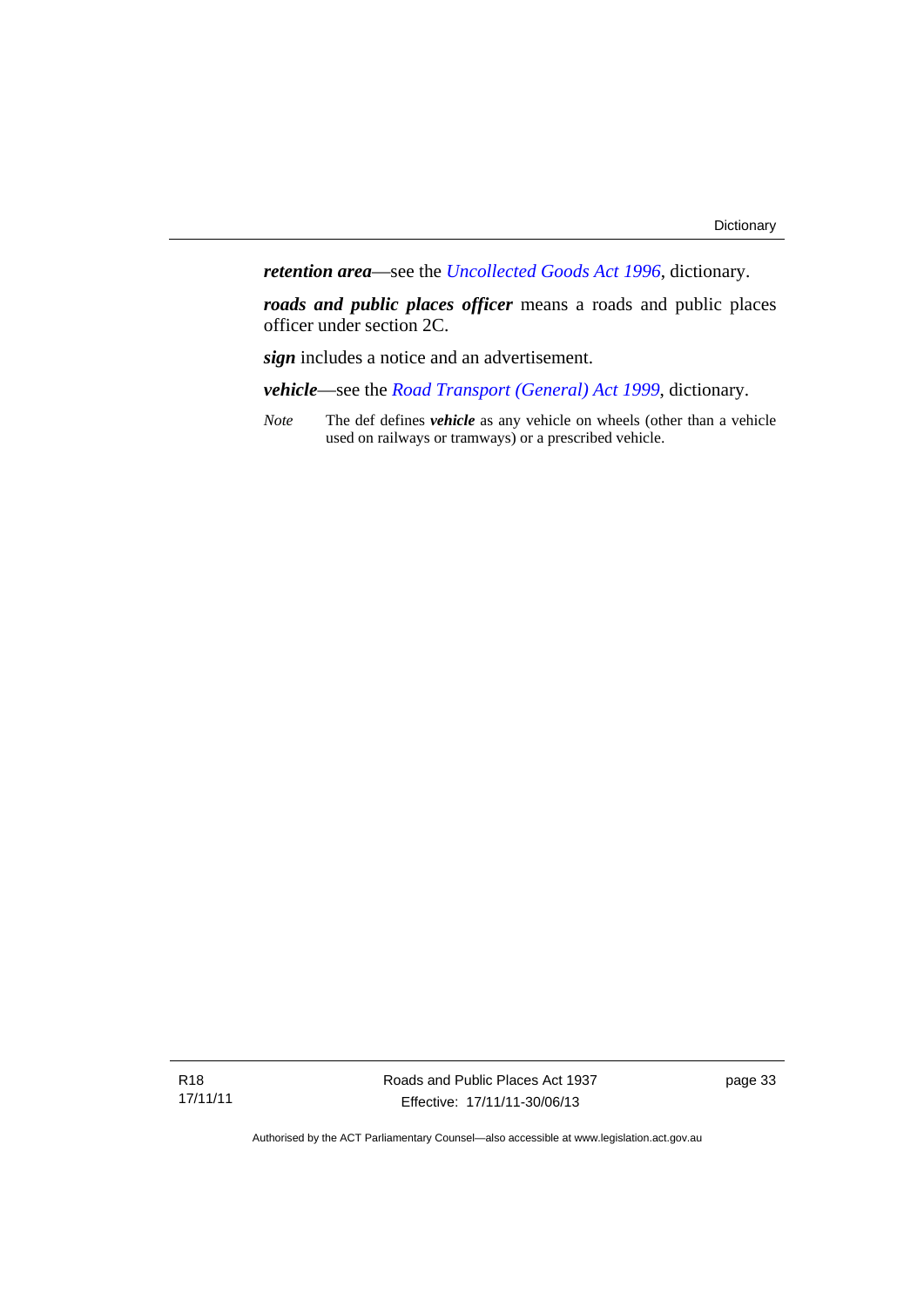1 About the endnotes

# <span id="page-39-0"></span>**Endnotes**

# **1 About the endnotes**

Amending and modifying laws are annotated in the legislation history and the amendment history. Current modifications are not included in the republished law but are set out in the endnotes.

Not all editorial amendments made under the *[Legislation Act 2001](http://www.legislation.act.gov.au/a/2001-14)*, part 11.3 are annotated in the amendment history. Full details of any amendments can be obtained from the Parliamentary Counsel's Office.

Uncommenced amending laws are not included in the republished law. The details of these laws are underlined in the legislation history. Uncommenced expiries are underlined in the legislation history and amendment history.

If all the provisions of the law have been renumbered, a table of renumbered provisions gives details of previous and current numbering.

The endnotes also include a table of earlier republications.

| $dict = dictionary$<br>$pt = part$<br>disallowed = disallowed by the Legislative<br>$r = rule/subrule$<br>$reloc = relocated$<br>Assembly<br>$div = division$<br>$renum = renumbered$<br>$R[X]$ = Republication No<br>$exp = expires/expired$<br>$RI = reissue$<br>$Gaz = gazette$<br>$hdg = heading$<br>$s = section/subsection$<br>$IA = Interpretation Act 1967$<br>$sch = schedule$<br>$ins = inserted/added$<br>$sdiv = subdivision$<br>$SL = Subordinate$ law<br>$LA =$ Legislation Act 2001<br>$LR =$ legislation register<br>$sub =$ substituted<br>$LRA =$ Legislation (Republication) Act 1996<br>underlining = whole or part not commenced |
|-------------------------------------------------------------------------------------------------------------------------------------------------------------------------------------------------------------------------------------------------------------------------------------------------------------------------------------------------------------------------------------------------------------------------------------------------------------------------------------------------------------------------------------------------------------------------------------------------------------------------------------------------------|
| $mod = modified/modification$<br>or to be expired                                                                                                                                                                                                                                                                                                                                                                                                                                                                                                                                                                                                     |

## <span id="page-39-2"></span>**2 Abbreviation key**

page 34 Roads and Public Places Act 1937 Effective: 17/11/11-30/06/13

R18 17/11/11

<span id="page-39-1"></span>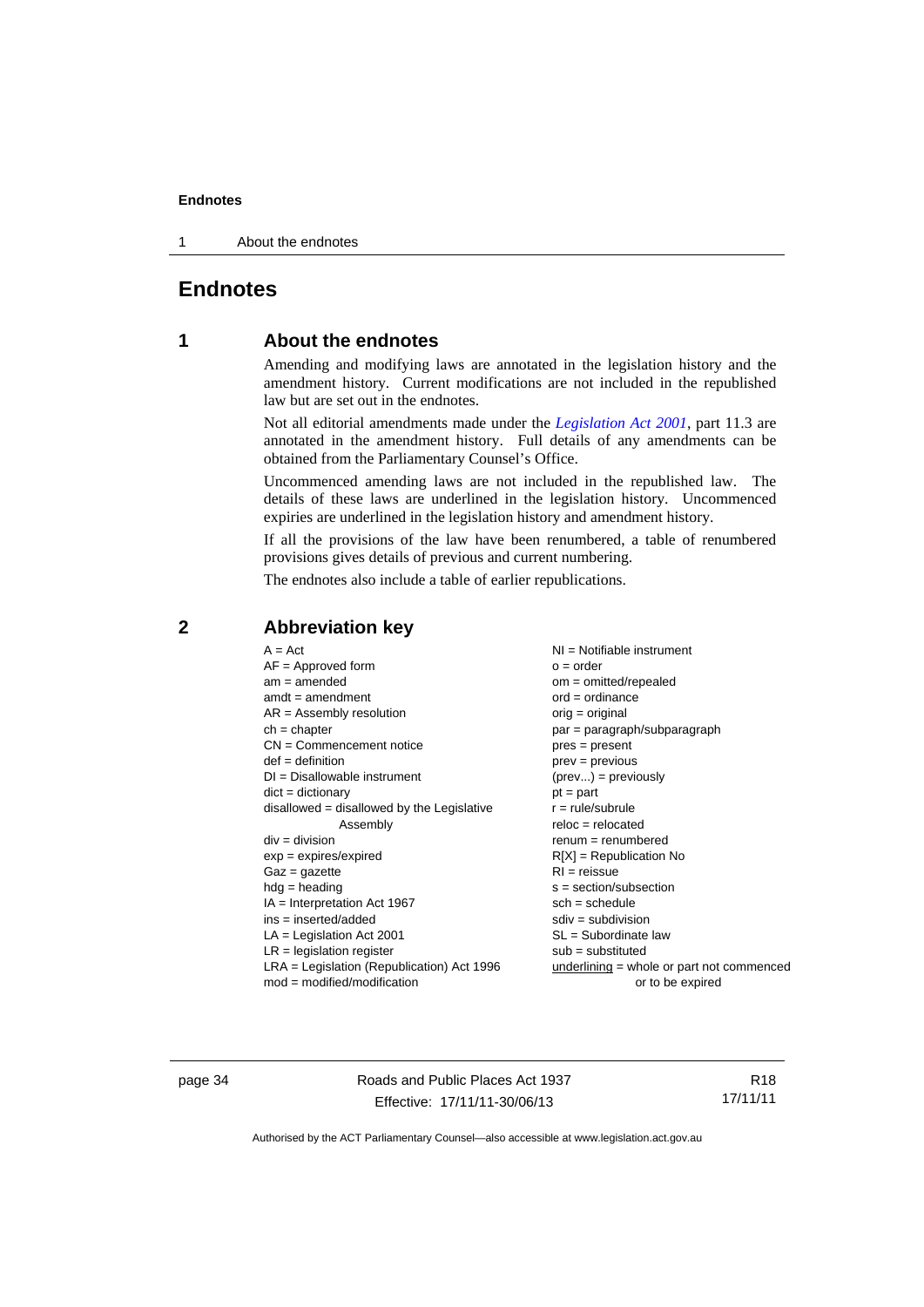## <span id="page-40-0"></span>**3 Legislation history**

This Act was originally a Commonwealth ordinance—the *[Roads and Public](http://www.legislation.act.gov.au/a/1937-24)  [Places Ordinance 1937](http://www.legislation.act.gov.au/a/1937-24)* No 24 (Cwlth).

The *[Australian Capital Territory \(Self-Government\) Act 1988](http://www.comlaw.gov.au/Current/C2004A03699)* (Cwlth), s 34 (4) converted most former Commonwealth ordinances in force in the ACT into ACT enactments. This allowed the ACT Legislative Assembly to amend and repeal the laws. This Act was converted into an ACT enactment on 11 May 1989 (selfgovernment day).

As with most ordinances in force in the ACT, the name was changed from *Ordinance* to *Act* by the *[Self-Government \(Citation of Laws\) Act 1989](http://www.legislation.act.gov.au/a/alt_ord1989-21/default.asp)* A1989-21, s 5 on 11 May 1989 (self-government day).

Before 11 May 1989, ordinances commenced on their notification day unless otherwise stated (see *[Seat of Government \(Administration\) Act 1910](http://www.comlaw.gov.au/Current/C1910A00025)* (Cwlth), s 12).

## **Legislation before becoming Territory enactment**

#### **Roads and Public Places Act 1937 A1937-24**

notified 16 December 1937 commenced 16 December 1937

as amended by

### **[Ordinances Revision Ordinance 1959](http://www.legislation.act.gov.au/a/1959-21) Ord1959-21**

notified 23 December 1959 commenced 31 December 1959

## **[Ordinances Revision \(Decimal Currency\) Ordinance 1966](http://www.legislation.act.gov.au/a/1966-19) Ord1966-19**  notified 23 December 1966

commenced 23 December 1966

### **[Roads and Public Places \(Amendment\) Ordinance 1976](http://www.legislation.act.gov.au/a/1976-72) Ord1976-72**  notified 30 December 1976 commenced 30 December 1976

#### **[Roads and Public Places \(Amendment\) Ordinance 1983](http://www.legislation.act.gov.au/a/1983-15) Ord1983-15**

notified 27 July 1983 commenced 10 August 1983 (Cwlth Gaz 1983 No S172)

R18 17/11/11 Roads and Public Places Act 1937 Effective: 17/11/11-30/06/13

page 35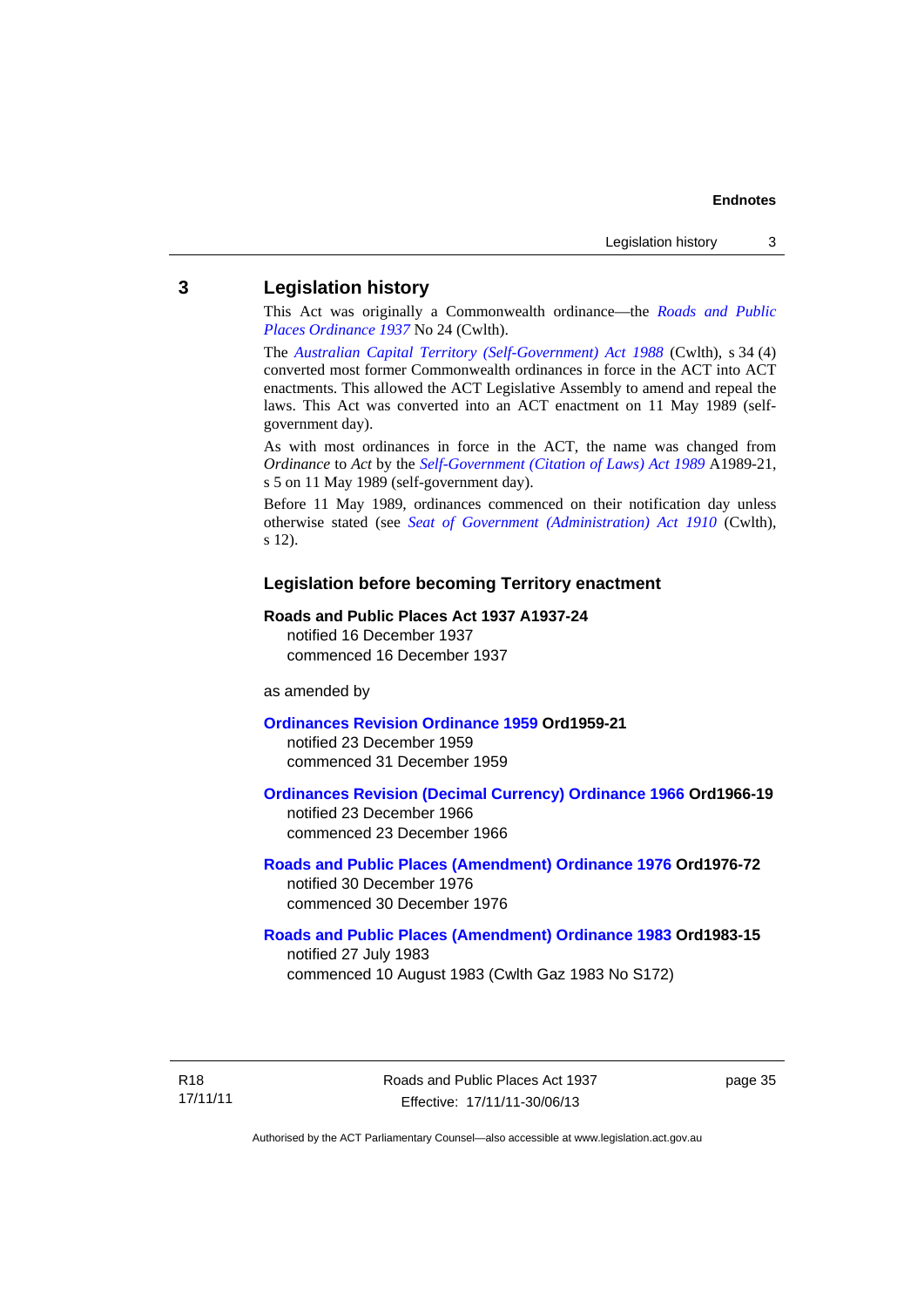| Legislation history<br>-3 |  |
|---------------------------|--|
|---------------------------|--|

## **[Roads and Public Places \(Amendment\) Ordinance 1987](http://www.legislation.act.gov.au/a/1987-64) Ord1987-64**  notified 6 November 1987 commenced 6 November 1987

### **[Self-Government \(Consequential Amendments\) Ordinance 1989](http://www.legislation.act.gov.au/a/1989-38) Ord1989-38 sch1**

notified 10 May 1989 (Cwlth Gaz 1989 No S160) s 1, s 2 commenced 10 May 1989 (s 2 (1)) sch 1 commenced 11 May 1989 (s 2 (2) and see Cwlth Gaz 1989 No S164)

## **Legislation after becoming Territory enactment**

#### **[Acts Revision \(Position of Crown\) Act 1993](http://www.legislation.act.gov.au/a/1993-44) A1993-44 s 3**

notified 27 August 1993 [\(Gaz 1993 No S165](http://www.legislation.act.gov.au/gaz/1993-S165/default.asp)) commenced 27 August 1993 (s 2)

### **[Administrative Appeals \(Consequential Amendments\) Act 1994](http://www.legislation.act.gov.au/a/1994-60) A1994-60 sch 1**

notified 11 October 1994 ([Gaz 1994 No S197\)](http://www.legislation.act.gov.au/gaz/1994-S197/default.asp) s 1, s 2 commenced 11 October 1994 (s 2 (1)) sch 1 commenced 14 November 1994 (s 2 (2) and see [Gaz 1994](http://www.legislation.act.gov.au/gaz/1994-S250/default.asp)  [No S250\)](http://www.legislation.act.gov.au/gaz/1994-S250/default.asp)

## **[Statute Law Revision \(Penalties\) Act 1994](http://www.legislation.act.gov.au/a/1994-81) A1994-81 sch**

notified 29 November 1994 [\(Gaz 1994 No S253](http://www.legislation.act.gov.au/gaz/1994-S253/default.asp)) s 1, s 2 commenced 29 November 1994 (s 2 (1)) sch commenced 29 November 1994 (s 2 (2) and [Gaz 1994 No S269](http://www.legislation.act.gov.au/gaz/1994-S269/default.asp))

## **[Statutory Offices \(Miscellaneous Provisions\) Act 1994](http://www.legislation.act.gov.au/a/1994-97) A1994-97 sch pt 1**

notified 15 December 1994 (Gaz No S280) s 1, s 2 commenced 15 December 1994 (s 2 (1)) sch pt 1 commenced 15 December 1994 (s 2 (2) and [Gaz 1994](http://www.legislation.act.gov.au/gaz/1994-S293/default.asp)  [No S293\)](http://www.legislation.act.gov.au/gaz/1994-S293/default.asp)

### **[Roads and Public Places \(Amendment\) Act 1997](http://www.legislation.act.gov.au/a/1997-63) A1997-63**

notified 9 October 1997 [\(Gaz 1997 No S300](http://www.legislation.act.gov.au/gaz/1997-S300/default.asp)) ss 1-3 commenced 9 October 1997 (s 2 (1)) remainder commenced 27 October 1997 (s 2 (2) and [Gaz 1997](http://www.legislation.act.gov.au/gaz/1997-S326/default.asp)  [No S326\)](http://www.legislation.act.gov.au/gaz/1997-S326/default.asp)

R18 17/11/11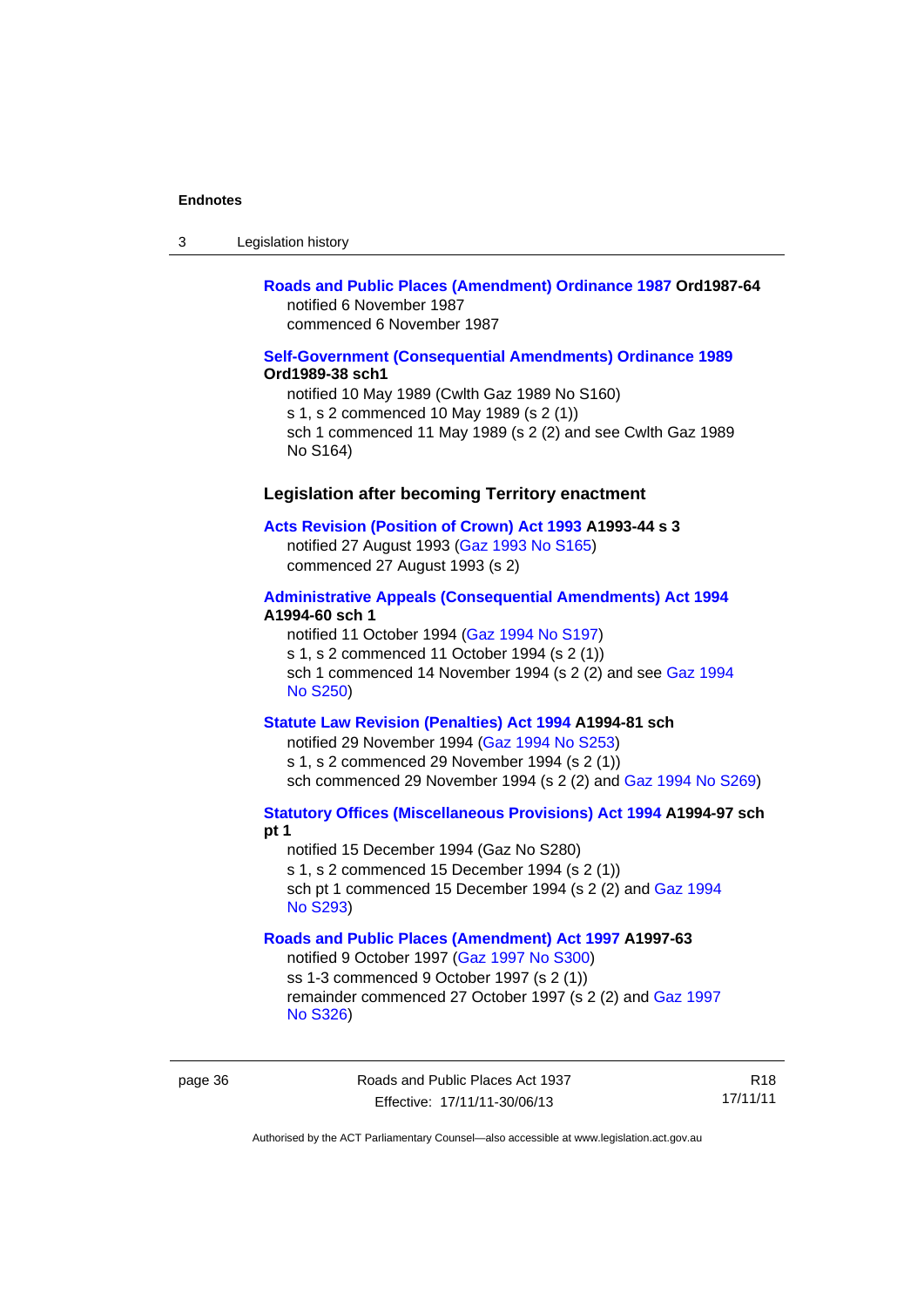| Legislation history |  |
|---------------------|--|
|---------------------|--|

#### **[Roads and Public Places \(Amendment\) Act 1998](http://www.legislation.act.gov.au/a/1998-56) A1998-56**

notified 27 November 1998 [\(Gaz 1998 No S207](http://www.legislation.act.gov.au/gaz/1998-S207/default.asp)) ss 1-3 commenced 27 November 1998 (s 2 (1)) s 11 (part) commenced 5 February 1999 (s 2 (2) and [Gaz 1999 No S5\)](http://www.legislation.act.gov.au/gaz/1999-S5/default.asp) remainder commenced 27 May 1999 (s 2 (3))

#### **[Legislation Amendment Act 2002](http://www.legislation.act.gov.au/a/2002-11) A2002-11 pt 2.43**

notified LR 27 May 2002 s 1, s 2 commenced 27 May 2002 (LA s 75) pt 2.43 commenced 28 May 2002 (s 2 (1))

## **[Statute Law Amendment Act 2002](http://www.legislation.act.gov.au/a/2002-30) A2002-30 pt 3.62**

notified LR 16 September 2002 s 1, s 2 taken to have commenced 19 May 1997 (LA s 75 (2)) pt 3.62 commenced 17 September 2002 (s 2 (1))

### **[Hawkers Act 2003](http://www.legislation.act.gov.au/a/2003-10) A2003-10 sch 1**

notified LR 27 March 2003 s 1, s 2 commenced 27 March 2003 (LA s 75 (1)) sch 1 commenced 27 September 2003 (s 2 and LA s 79)

#### **[Land \(Planning and Environment\) \(Compliance\) Amendment Act](http://www.legislation.act.gov.au/a/2003-34)  [2003](http://www.legislation.act.gov.au/a/2003-34) A2003-34 pt 4**

notified LR 7 July 2003 s 1, s 2 commenced 7 July 2003 (LA s 75 (1)) pt 4 commenced 1 September 2003 (s 2 and [CN2003-8](http://www.legislation.act.gov.au/cn/2003-8/default.asp))

## **[Roads and Public Places \(Vandalism\) Amendment Act 2004](http://www.legislation.act.gov.au/a/2004-46) A2004-46**

notified LR 11 August 2004 s 1, s 2 commenced 11 August 2004 (LA s 75 (1)) remainder commenced 13 September 2004 (s 2 and [CN2004-23\)](http://www.legislation.act.gov.au/cn/2004-23/default.asp)

#### **[Heritage Act 2004](http://www.legislation.act.gov.au/a/2004-57) A2004-57 sch 1 pt 1.10**

notified LR 9 September 2004 s 1, s 2 commenced 9 September 2004 (LA s 75 (1)) sch 1 pt 1.10 commenced 9 March 2005 (s 2 and LA s 79)

### **[Statute Law Amendment Act 2005](http://www.legislation.act.gov.au/a/2005-20) A2005-20 sch 3 pt 3.52**

notified LR 12 May 2005 s 1, s 2 taken to have commenced 8 March 2005 (LA s 75 (2)) sch 3 pt 3.52 commenced 2 June 2005 (s 2 (1))

R18 17/11/11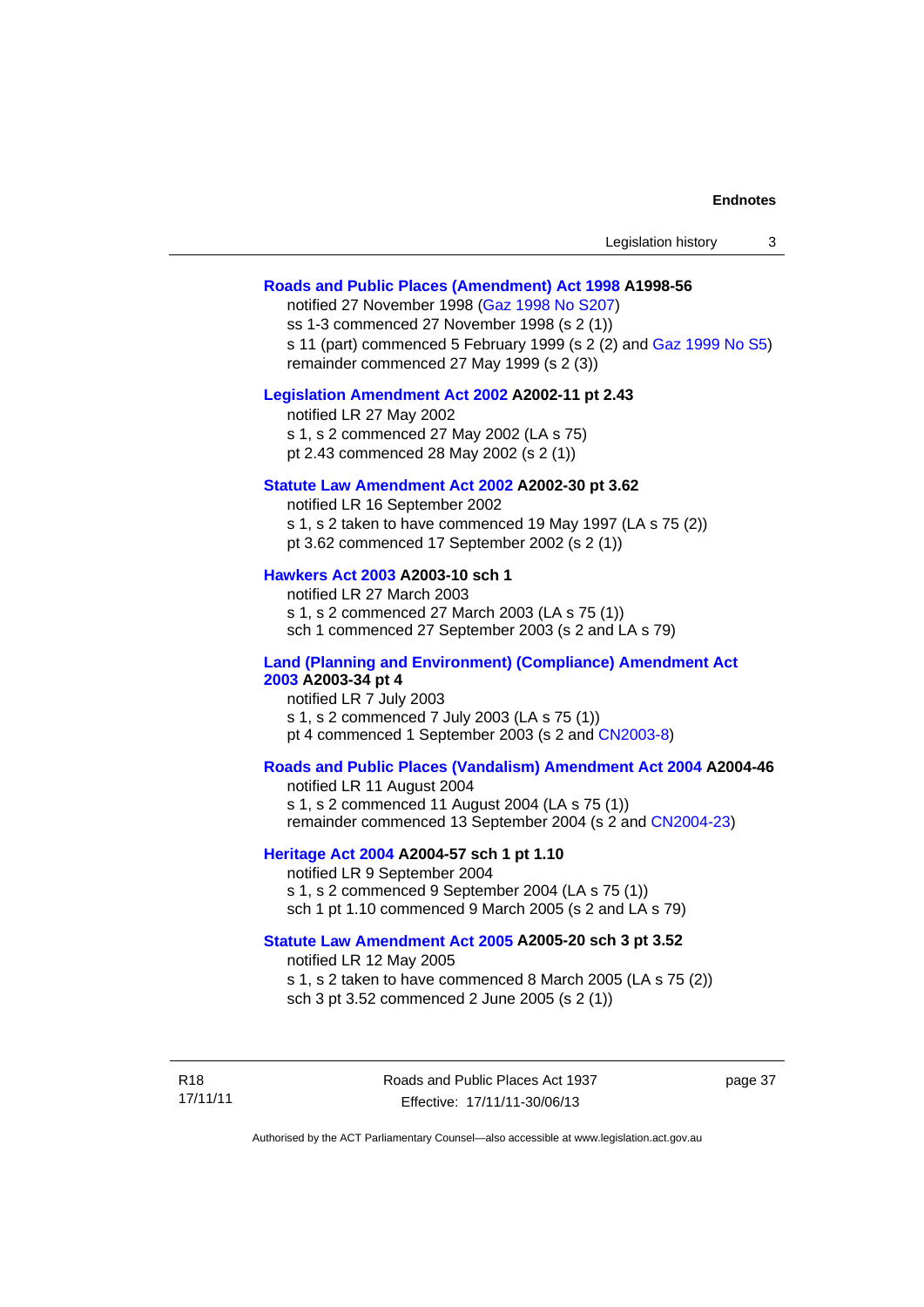| 3 | Legislation history |  |
|---|---------------------|--|
|---|---------------------|--|

## **[Tree Protection Act 2005](http://www.legislation.act.gov.au/a/2005-51) A2005-51 sch 1 pt 1.4**

notified LR 29 September 2005 s 1, s 2 commenced 29 September 2005 (LA s 75 (1)) sch 1 pt 1.4 commenced 29 March 2006 (s 2 and LA s 79)

# **[Statute Law Amendment Act 2007](http://www.legislation.act.gov.au/a/2007-3) A2007-3 sch 3 pt 3.87**

notified LR 22 March 2007 s 1, s 2 taken to have commenced 1 July 2006 (LA s 75 (2)) sch 3 pt 3.87 commenced 12 April 2007 (s 2 (1))

#### **[Planning and Development \(Consequential Amendments\) Act 2007](http://www.legislation.act.gov.au/a/2007-25) A2007-25 sch 1 pt 1.27**

notified LR 13 September 2007 s 1, s 2 commenced 13 September 2007 (LA s 75 (1)) sch 1 pt 1.27 commenced 31 March 2008 (s 2 and see [Planning and](http://www.legislation.act.gov.au/a/2007-24)  [Development Act 2007](http://www.legislation.act.gov.au/a/2007-24) A2007-24, s 2 and [CN2008-1](http://www.legislation.act.gov.au/cn/2008-1/default.asp))

# **[ACT Civil and Administrative Tribunal Legislation Amendment](http://www.legislation.act.gov.au/a/2008-37)  [Act 2008 \(No 2\)](http://www.legislation.act.gov.au/a/2008-37) A2008-37 sch 1 pt 1.90**

notified LR 4 September 2008

s 1, s 2 commenced 4 September 2008 (LA s 75 (1)) sch 1 pt 1.90 commenced 2 February 2009 (s 2 (1) and see [ACT Civil](http://www.legislation.act.gov.au/a/2008-35)  [and Administrative Tribunal Act 2008](http://www.legislation.act.gov.au/a/2008-35) A2008-35, s 2 (1) and [CN2009-2](http://www.legislation.act.gov.au/cn/2009-2/default.asp))

## **[Roads and Public Places Amendment Act 2009](http://www.legislation.act.gov.au/a/2009-13) A2009-13**

notified LR 14 May 2009 s 1, s 2 commenced 14 May 2009 (LA s 75 (1)) remainder commenced 14 November 2009 (s 2 and LA s 79)

### **[Statute Law Amendment Act 2009](http://www.legislation.act.gov.au/a/2009-20) A2009-20 sch 3 pt 3.64**

notified LR 1 September 2009 s 1, s 2 commenced 1 September 2009 (LA s 75 (1)) sch 3 pt 3.64 commenced 22 September 2009 (s 2)

### **[Justice and Community Safety Legislation Amendment Act 2011](http://www.legislation.act.gov.au/a/2011-16) A2011-16 sch 1 pt 1.8**

notified LR 17 May 2011 s 1, s 2 commenced 17 May 2011 (LA s 75 (a)) sch 1 pt 1.8 commenced 17 November 2011 (s 2 and LA s 79)

R18 17/11/11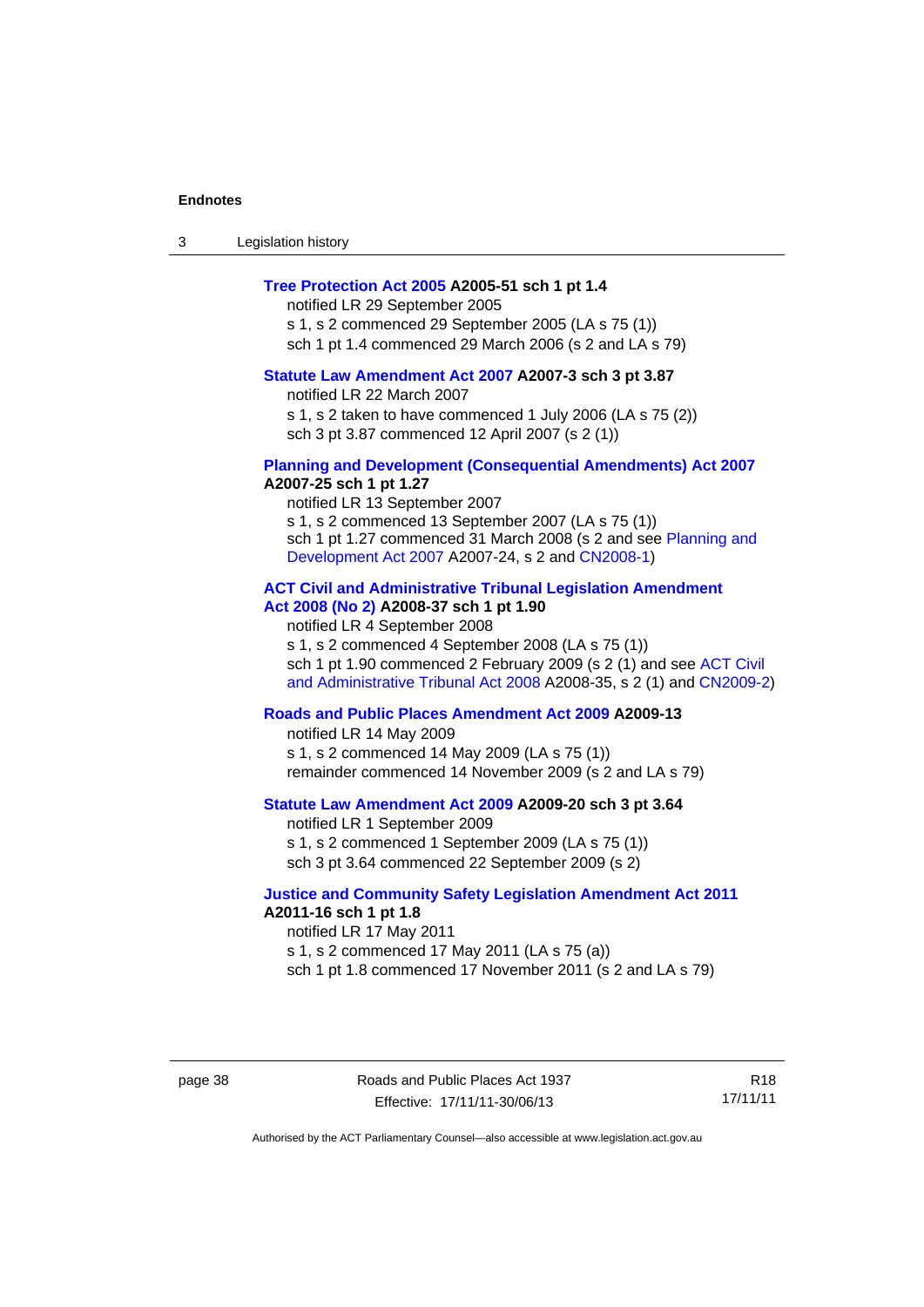Legislation history 3

## **[Administrative \(One ACT Public Service Miscellaneous Amendments\)](http://www.legislation.act.gov.au/a/2011-22)  [Act 2011](http://www.legislation.act.gov.au/a/2011-22) A2011-22 sch 1 pt 1.134**

notified LR 30 June 2011

s 1, s 2 commenced 30 June 2011 (LA s 75 (1))

sch 1 pt 1.134 commenced 1 July 2011 (s 2 (1))

Roads and Public Places Act 1937 Effective: 17/11/11-30/06/13

page 39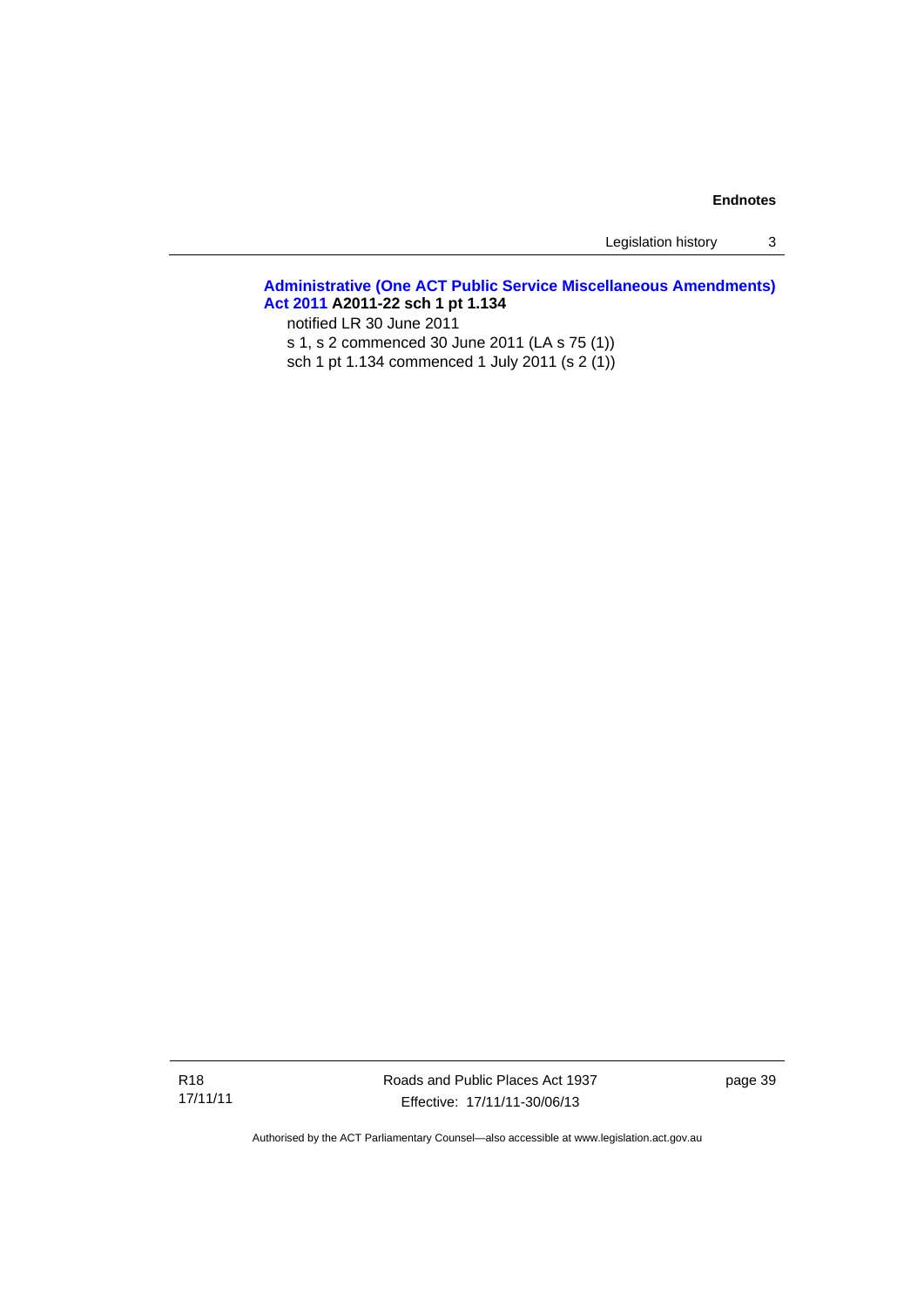4 Amendment history

# <span id="page-45-0"></span>**4 Amendment history**

| <b>Short title</b><br>short title   |                                        | am Ord1989-38                                                                                                                                                                                                                                                                                                                                                                                                                                                                                                                                                                                                                                                                                                                         |
|-------------------------------------|----------------------------------------|---------------------------------------------------------------------------------------------------------------------------------------------------------------------------------------------------------------------------------------------------------------------------------------------------------------------------------------------------------------------------------------------------------------------------------------------------------------------------------------------------------------------------------------------------------------------------------------------------------------------------------------------------------------------------------------------------------------------------------------|
| s 1                                 | Name of Act                            | sub A2002-30 amdt 3.663                                                                                                                                                                                                                                                                                                                                                                                                                                                                                                                                                                                                                                                                                                               |
| <b>Dictionary</b><br>s <sub>2</sub> |                                        | am A2007-3 amdt 3.456<br>def <b>authorized officer</b> am Ord1989-38<br>om A1994-97 sch pt 1<br>def code of practice ins A1998-56 s 4<br>om A2002-30 amdt 3.664<br>def determined fee ins A1997-63 s 4<br>om A2002-30 amdt 3.664<br>def object ins A1998-56 s 4<br>om A2002-30 amdt 3.664<br>def <i>permit</i> ins Ord1976-72<br>om A2002-30 amdt 3.664<br>def <i>public place</i> am Ord1989-38; A1998-56 s 4<br>om A2002-30 amdt 3.664<br>def <i>public road</i> am Ord1959-21, Ord1989-38<br>om A2002-30 amdt 3.664<br>def retention area ins A1998-56 s 4<br>om A2002-30 amdt 3.664<br>def roads and public places officer ins A1994-97 sch pt 1<br>om A2002-30 amdt 3.664<br>def sign ins A1998-56 s 4<br>om A2002-30 amdt 3.664 |
| s 2AA                               |                                        | Offences against Act—application of Criminal Code etc<br>ins A2004-46 s 4<br>am A2009-13 s 4                                                                                                                                                                                                                                                                                                                                                                                                                                                                                                                                                                                                                                          |
| <b>Notes</b><br>s <sub>2A</sub>     |                                        | ins A1993-44 sch 1<br>sub A2002-11 amdt 2.88; A2002-30 amdt 3.664                                                                                                                                                                                                                                                                                                                                                                                                                                                                                                                                                                                                                                                                     |
| s 2B                                | <b>Application of Act to Territory</b> | ins A1994-97 sch pt 1<br>sub A2002-30 amdt 3.664                                                                                                                                                                                                                                                                                                                                                                                                                                                                                                                                                                                                                                                                                      |
| s 2C hdg<br>s <sub>2C</sub>         |                                        | Roads and public places officers<br>sub A2011-16 amdt 1.29<br>ins A2002-30 amdt 3.664<br>am A2011-22 amdt 1.386; A2011-16 amdt 1.30                                                                                                                                                                                                                                                                                                                                                                                                                                                                                                                                                                                                   |
| s 3                                 | Level of roads                         | am A1994-97 sch pt 1; am A2002-30 amdt 3.665, amdt 3.666                                                                                                                                                                                                                                                                                                                                                                                                                                                                                                                                                                                                                                                                              |
|                                     |                                        |                                                                                                                                                                                                                                                                                                                                                                                                                                                                                                                                                                                                                                                                                                                                       |

| page 40 | Roads and Public Places Act 1937 | R18      |  |
|---------|----------------------------------|----------|--|
|         | Effective: 17/11/11-30/06/13     | 17/11/11 |  |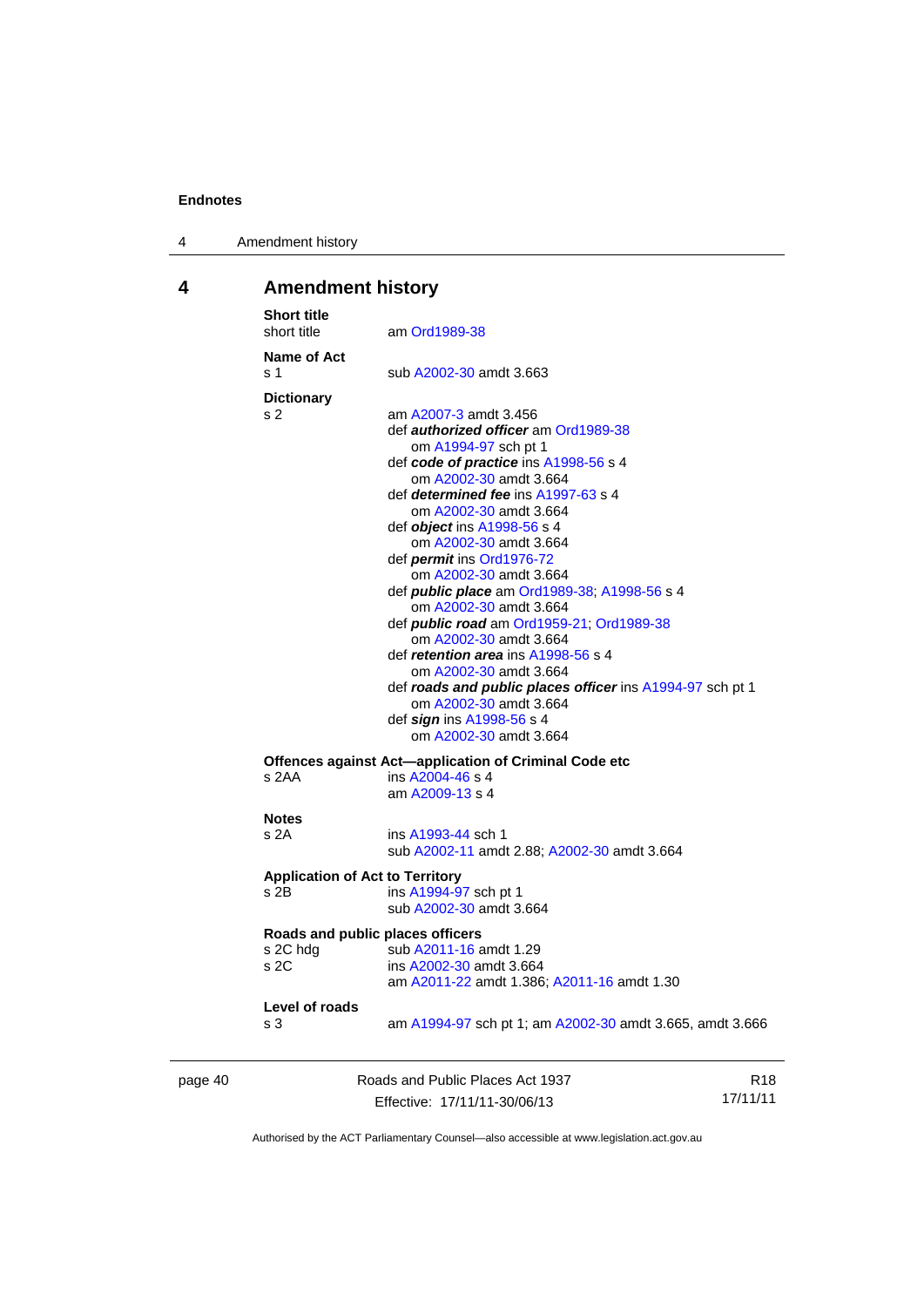| <b>Temporary closing of roads</b><br>am A1994-81 sch; A1994-97 sch pt 1; A1998-56<br>renum R3 LA; A2002-30 amdt 3.667<br>Drains for surface water<br>am A2002-30 amdt 3.668<br>Damage to or interference with public places and property on them<br>A2002-30 amdt 3.669<br>Construction of culverts etc in public places<br>A2002-30 amdt 3.669<br>sub A2002-30 amdt 3.670 |
|----------------------------------------------------------------------------------------------------------------------------------------------------------------------------------------------------------------------------------------------------------------------------------------------------------------------------------------------------------------------------|
| am A1994-81 sch; A1994-97 sch pt 1; A1998-56; R2 LRA; ss<br>am Ord1989-38, A1994-81 sch; A1994-97 sch pt 1; A1998-56;                                                                                                                                                                                                                                                      |
|                                                                                                                                                                                                                                                                                                                                                                            |
|                                                                                                                                                                                                                                                                                                                                                                            |
|                                                                                                                                                                                                                                                                                                                                                                            |
|                                                                                                                                                                                                                                                                                                                                                                            |
| am Ord1976-72, A1994-81 sch; A1994-97 sch pt 1; A1998-56;<br>Permission to place culverts etc across, and to interfere with the surfaces of,<br>am Ord1976-72, Ord1983-15, A1994-97 sch pt 1; A1997-63                                                                                                                                                                     |
|                                                                                                                                                                                                                                                                                                                                                                            |
|                                                                                                                                                                                                                                                                                                                                                                            |
|                                                                                                                                                                                                                                                                                                                                                                            |
|                                                                                                                                                                                                                                                                                                                                                                            |
| ins Ord1983-15<br>sub A1997-63; A2002-30 amdt 3.671                                                                                                                                                                                                                                                                                                                        |
| Excavations etc on public places to be lighted                                                                                                                                                                                                                                                                                                                             |
| am Ord1966-19; Ord1976-72; A1994-81 sch; A1998-56;<br>A2002-30 amdt 3.672                                                                                                                                                                                                                                                                                                  |
|                                                                                                                                                                                                                                                                                                                                                                            |
| am Ord1989-38, A1994-81 sch; A1998-56                                                                                                                                                                                                                                                                                                                                      |
| <b>Exhibition of advertisements or notices</b><br>am Ord1976-72, Ord1989-38; A1994-81 sch; A1994-97 sch pt<br>1, A2002-30 amdt 3.673                                                                                                                                                                                                                                       |
| Code of practice for movable signs                                                                                                                                                                                                                                                                                                                                         |
| ins A1998-56<br>sub A2002-30 amdt 3.674                                                                                                                                                                                                                                                                                                                                    |
| Contents of code of practice<br>ins A1998-56                                                                                                                                                                                                                                                                                                                               |
| <b>Failure to comply with code</b>                                                                                                                                                                                                                                                                                                                                         |
| ins A1998-56<br>am A2002-30 amdt 3.675                                                                                                                                                                                                                                                                                                                                     |
|                                                                                                                                                                                                                                                                                                                                                                            |
|                                                                                                                                                                                                                                                                                                                                                                            |

R18 17/11/11 Roads and Public Places Act 1937 Effective: 17/11/11-30/06/13

page 41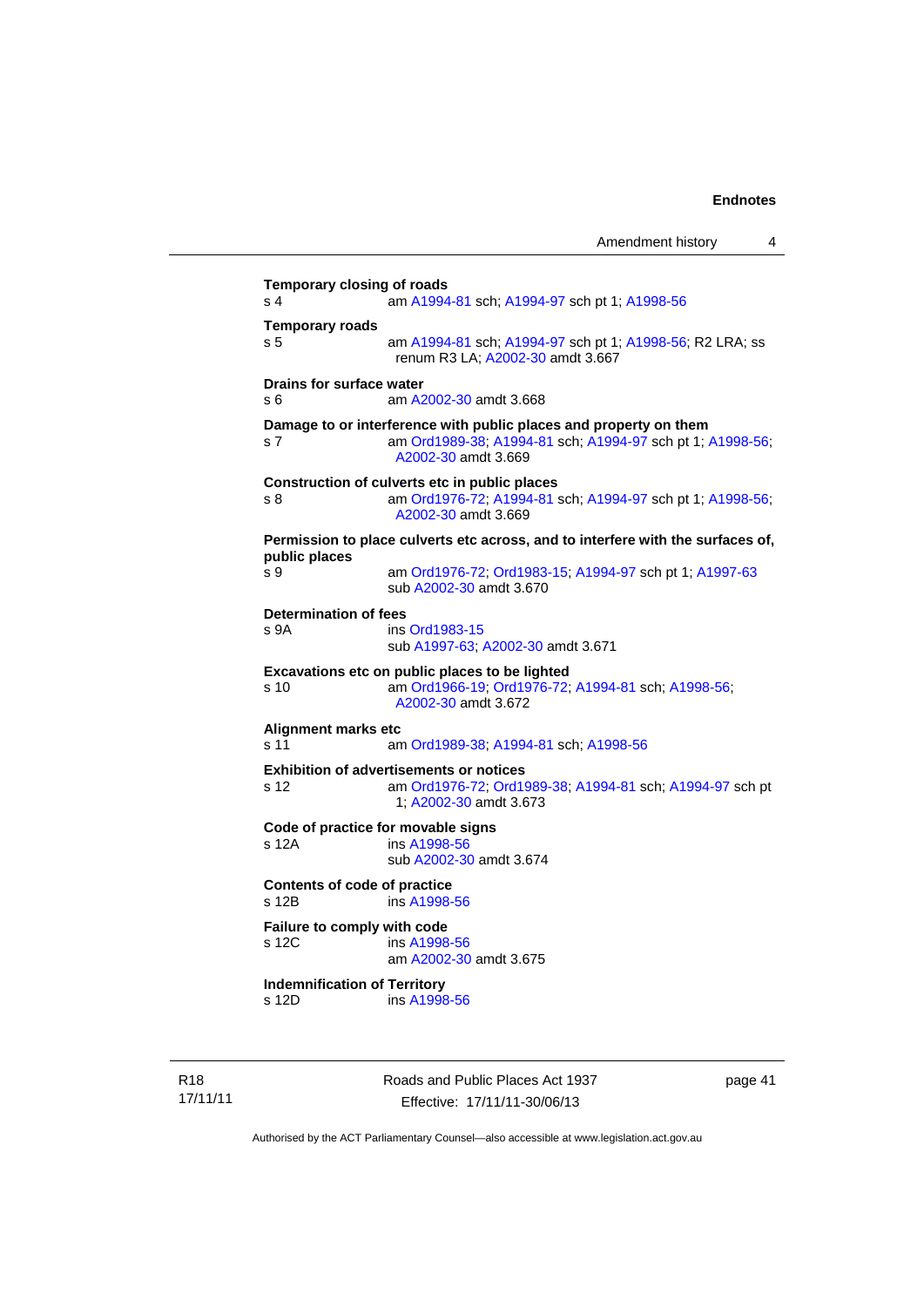4 Amendment history

# **Removal of abandoned vehicles from public places**

| s 12E | ins A1998-56                                     |
|-------|--------------------------------------------------|
|       | om A2002-30 amdt 3.676                           |
|       | ins A2004-46 s 5                                 |
|       | am A2005-20 amdt 3.341, amdt 3.342; A2009-13 s 5 |

#### **Retaining abandoned vehicles**

s 12EA ins [A2009-13](http://www.legislation.act.gov.au/a/2009-13) s 6 am [A2011-22](http://www.legislation.act.gov.au/a/2011-22) amdt 1.386

#### **Removing, defacing or interfering with notices**  s 12EB ins [A2009-13](http://www.legislation.act.gov.au/a/2009-13) s 6

# **Failure to provide information about abandoned vehicles**<br>s 12F orig s 12F renum as s 12G

orig s 12F renum as s 12G ins [A2004-46](http://www.legislation.act.gov.au/a/2004-46) s 5 sub [A2009-13](http://www.legislation.act.gov.au/a/2009-13) s 7 am [A2011-22](http://www.legislation.act.gov.au/a/2011-22) amdt 1.386

### **Removal of signs and other items from public places**

| s 12G hdg<br>s 12G              | (prev s 12F hdg) sub A2004-46 s 6<br>orig s 12G renum as s 12l<br>(prev s 12F) ins A1998-56<br>am A2002-30 amdt 3.677<br>renum as s 12G A2004-46 s 6<br>am A2004-46 s 7; A2009-20 amdt 3.176, amdt 3.177 |
|---------------------------------|----------------------------------------------------------------------------------------------------------------------------------------------------------------------------------------------------------|
| s 12H                           | Disposal of items removed under sections 12E and 12G<br>ins A2004-46 s 7<br>am A2009-13 s 8, s 9; A2011-22 amdt 1.386                                                                                    |
| s 12I hda<br>s 12I              | Prescribed objects—s 12G (4), def of prescribed object<br>(prev s 12G hdg) sub A2004-46 s 8<br>(prev s 12G) ins A1998-56<br>sub A2002-30 amdt 3.678<br>renum as s 12l A2004-46 s 8                       |
| s 13                            | Tress etc overhanging public places<br>am A1994-81 sch; A1994-97 sch pt 1; A1998-56; ss renum R3<br>LA; A2002-30 amdt 3.679; amdt 3.680; A2005-51 amdt 1.22;<br>A2009-20 amdt 3.178                      |
| s 14                            | Repair of damage to public places<br>am Ord1976-72; Ord1989-38; A1994-97 sch pt 1                                                                                                                        |
| Graffiti removal on leased land |                                                                                                                                                                                                          |

s 14A ins [A2004-46](http://www.legislation.act.gov.au/a/2004-46) s 9 am [A2011-22](http://www.legislation.act.gov.au/a/2011-22) amdt 1.386

#### **Graffiti removal—liability of the Territory**  ins [A2004-46](http://www.legislation.act.gov.au/a/2004-46) s 9

page 42 Roads and Public Places Act 1937 Effective: 17/11/11-30/06/13

R18 17/11/11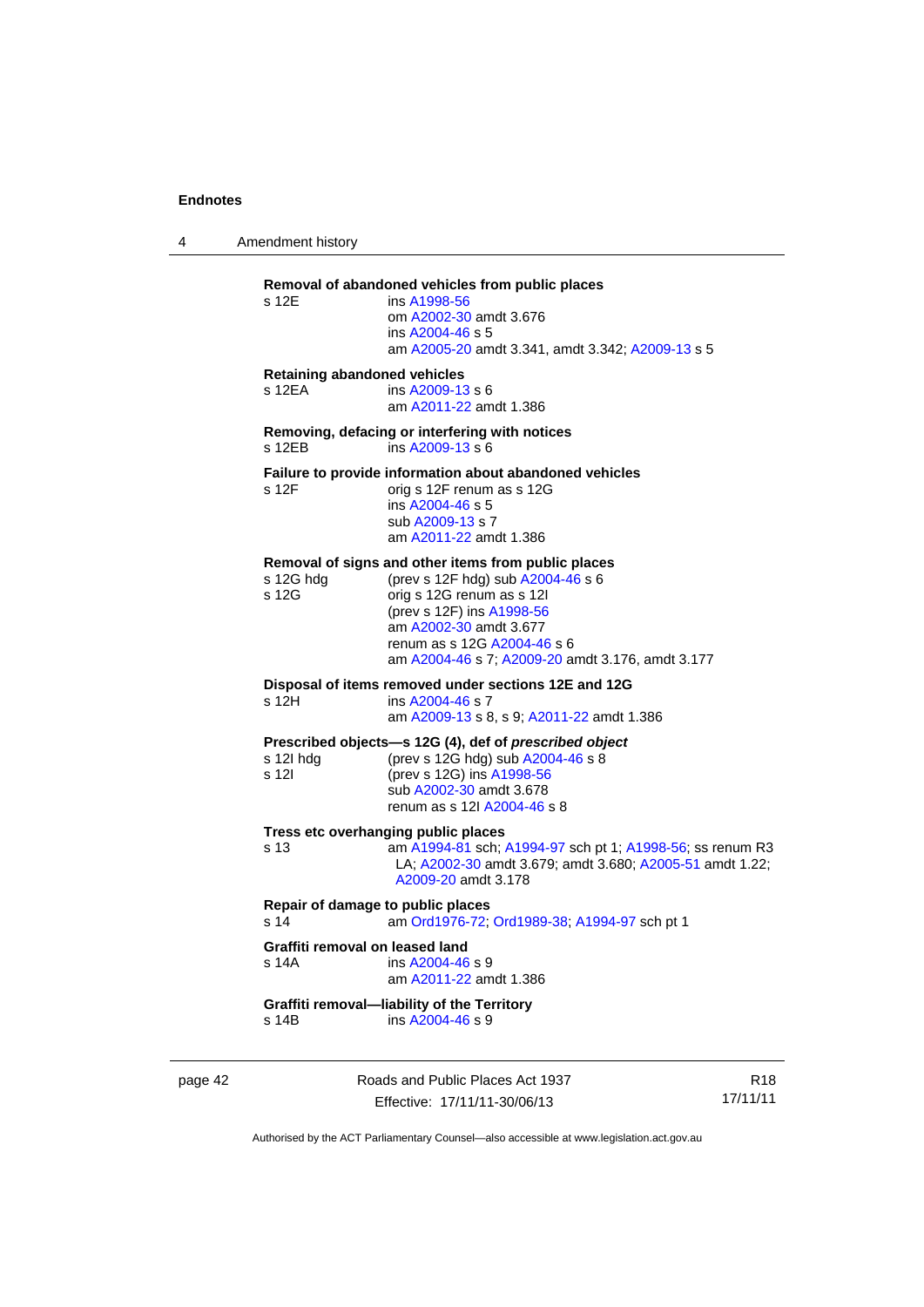| Amendment history |  |
|-------------------|--|
|-------------------|--|

**Penalties**  am [Ord1966-19](http://www.legislation.act.gov.au/a/1966-19) sub [Ord1976-72](http://www.legislation.act.gov.au/a/1976-72) om [A1994-81](http://www.legislation.act.gov.au/a/1994-81) sch **Objects in public places**  s 15A ins [Ord1976-72](http://www.legislation.act.gov.au/a/1976-72) am [A2003-34](http://www.legislation.act.gov.au/a/2003-34) s 15; [A2003-10](http://www.legislation.act.gov.au/a/2003-10) amdt 1.1 **Application for permit**  ins [Ord1976-72](http://www.legislation.act.gov.au/a/1976-72) **Placement of objects affecting heritage significance**  s 15BA ins [A2004-57](http://www.legislation.act.gov.au/a/2004-57) amdt 1.55 **Grant or refusal of permit**  s 15C ins [Ord1976-72](http://www.legislation.act.gov.au/a/1976-72) am [A2009-20](http://www.legislation.act.gov.au/a/2009-20) amdt 3.179 **Grant of permit—conditions**  S 15D hdg sub [A2009-20](http://www.legislation.act.gov.au/a/2009-20) amdt 3.180<br>s15D ins Ord1976-72 ins [Ord1976-72](http://www.legislation.act.gov.au/a/1976-72) am [A2009-20](http://www.legislation.act.gov.au/a/2009-20) amdt 3.180, amdt 3.181 **Grant of permit**  s 15E ins [Ord1976-72](http://www.legislation.act.gov.au/a/1976-72) am [A1997-63](http://www.legislation.act.gov.au/a/1997-63); [A2002-30](http://www.legislation.act.gov.au/a/2002-30) amdt 3.681, amdt 3.682 **Cancellation of permit**  s 15F ins [Ord1976-72](http://www.legislation.act.gov.au/a/1976-72) **Review by ACAT**  s 15G ins [Ord1976-72](http://www.legislation.act.gov.au/a/1976-72) am [Ord1989-38](http://www.legislation.act.gov.au/a/1989-38); [A1994-60](http://www.legislation.act.gov.au/a/1994-60) sch 1; [A2002-30](http://www.legislation.act.gov.au/a/2002-30) amdt 3.683, amdt 3.684 sub [A2008-37](http://www.legislation.act.gov.au/a/2008-37) amdt 1.427 **Rights of holder of permit**  s 15H ins [Ord1976-72](http://www.legislation.act.gov.au/a/1976-72) am [A2009-20](http://www.legislation.act.gov.au/a/2009-20) amdt 3.182 **Term of permit**  s 15J ins [Ord1976-72](http://www.legislation.act.gov.au/a/1976-72) **Renewal of permit**  s 15K ins [Ord1976-72](http://www.legislation.act.gov.au/a/1976-72) am [A1997-63](http://www.legislation.act.gov.au/a/1997-63); [A2002-30](http://www.legislation.act.gov.au/a/2002-30) amdt 3.685 **Loss or destruction of permit**  s 15L ins [Ord1976-72](http://www.legislation.act.gov.au/a/1976-72)

Roads and Public Places Act 1937 Effective: 17/11/11-30/06/13

page 43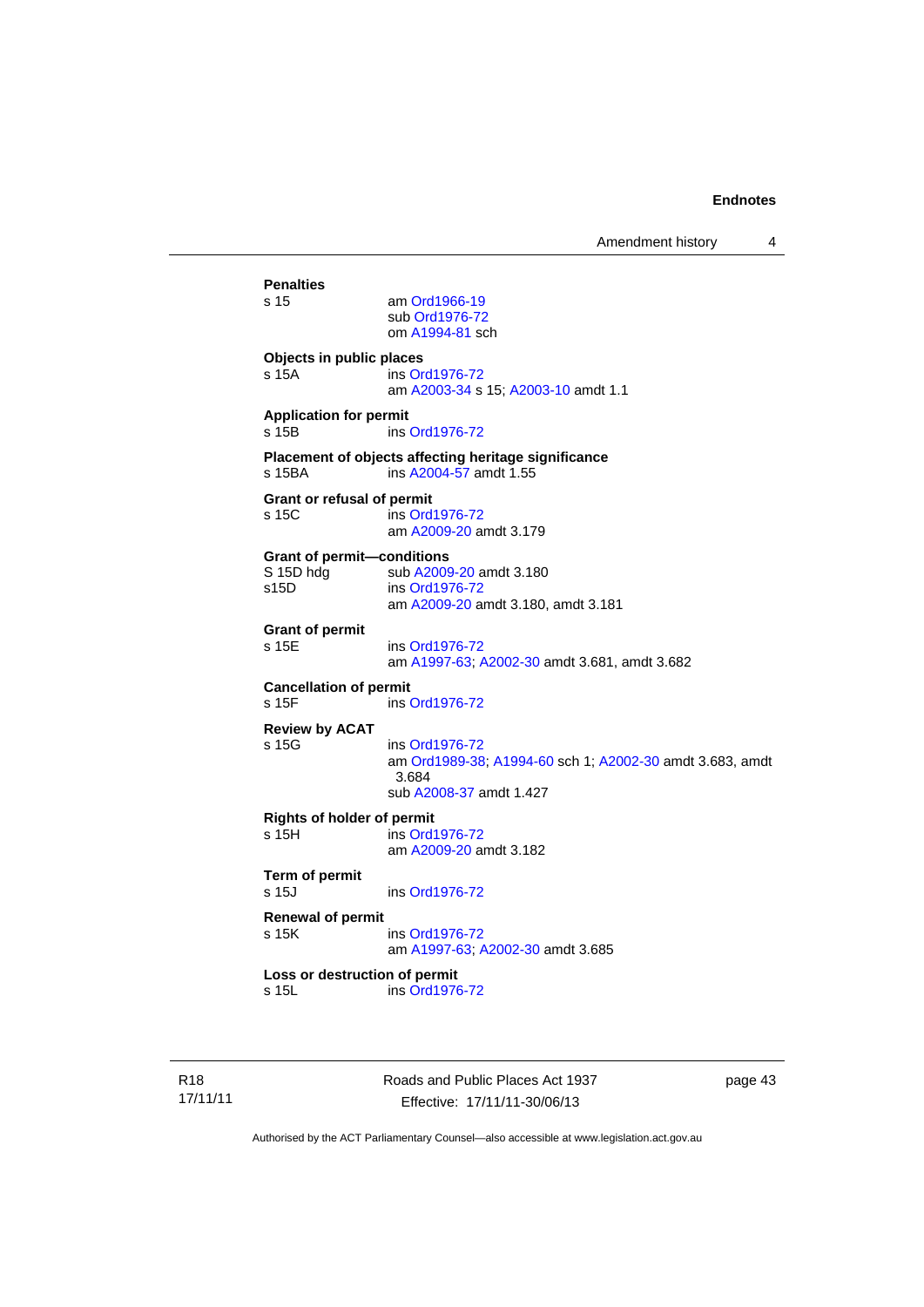4 Amendment history **Notice to remove object**  s 15M ins [Ord1976-72](http://www.legislation.act.gov.au/a/1976-72) am [A2002-30](http://www.legislation.act.gov.au/a/2002-30) amdt 3.686; [A2009-20](http://www.legislation.act.gov.au/a/2009-20) amdt 3.183, amdt 3.184 **Removal of objects by Territory**  s 15N ins [Ord1976-72](http://www.legislation.act.gov.au/a/1976-72) am [Ord1989-38](http://www.legislation.act.gov.au/a/1989-38); [A2002-30](http://www.legislation.act.gov.au/a/2002-30) amdt 3.686; [A2009-20](http://www.legislation.act.gov.au/a/2009-20) amdt 3.185 **Disposal of objects by Territory**  s 15P ins [Ord1976-72](http://www.legislation.act.gov.au/a/1976-72) am [Ord1989-38](http://www.legislation.act.gov.au/a/1989-38); [A2002-30](http://www.legislation.act.gov.au/a/2002-30) amdt 3.687; [A2009-20](http://www.legislation.act.gov.au/a/2009-20) amdt 3.185 **Manner of giving notices**  s 15Q ins [Ord1976-72](http://www.legislation.act.gov.au/a/1976-72) om [A2002-30](http://www.legislation.act.gov.au/a/2002-30) amdt 3.688 **Change of address**  s 15R ins [Ord1976-72](http://www.legislation.act.gov.au/a/1976-72) am [A1994-81](http://www.legislation.act.gov.au/a/1994-81) sch; [A1998-56](http://www.legislation.act.gov.au/a/1998-56); [A2002-30](http://www.legislation.act.gov.au/a/2002-30) amdt 3.689 **Approved forms**  ins [Ord1987-64](http://www.legislation.act.gov.au/a/1987-64) om [Ord1989-38](http://www.legislation.act.gov.au/a/1989-38) ins [A2002-30](http://www.legislation.act.gov.au/a/2002-30) amdt 3.690 **Occupation etc of public land under Planning and Development Act licence**  s 15T hdg sub [A2007-25](http://www.legislation.act.gov.au/a/2007-25) amdt 1.162 s 15T ins [Ord1987-64](http://www.legislation.act.gov.au/a/1987-64) om [Ord1989-38](http://www.legislation.act.gov.au/a/1989-38) ins [A2003-34](http://www.legislation.act.gov.au/a/2003-34) s 16 am [A2007-25](http://www.legislation.act.gov.au/a/2007-25) amdt 1.163 **Occupation etc of public land under Hawkers Act licence**  s 15U ins [A2003-10](http://www.legislation.act.gov.au/a/2003-10) amdt 1.2 am [A2004-46](http://www.legislation.act.gov.au/a/2004-46) s 10 **Regulation-making power**  - .<br>| am [Ord1989-38](http://www.legislation.act.gov.au/a/1989-38) sub [A2002-30](http://www.legislation.act.gov.au/a/2002-30) amdt 3.690 **Reviewable decisions**  sch 1 ins [A2008-37](http://www.legislation.act.gov.au/a/2008-37) amdt 1.428 **Dictionary**  ins [A2002-30](http://www.legislation.act.gov.au/a/2002-30) amdt 3.691 am [A2004-46](http://www.legislation.act.gov.au/a/2004-46) s 11; [A2008-37](http://www.legislation.act.gov.au/a/2008-37) amdt 1.429; [A2011-22](http://www.legislation.act.gov.au/a/2011-22) amdt 1.387 def *code of practice* ins [A2002-30](http://www.legislation.act.gov.au/a/2002-30) amdt 3.691 def *object* ins [A2002-30](http://www.legislation.act.gov.au/a/2002-30) amdt 3.691 def *owner* ins [A2002-30](http://www.legislation.act.gov.au/a/2002-30) amdt 3.691 sub [A2009-13](http://www.legislation.act.gov.au/a/2009-13) s 10

page 44 Roads and Public Places Act 1937 Effective: 17/11/11-30/06/13

R18 17/11/11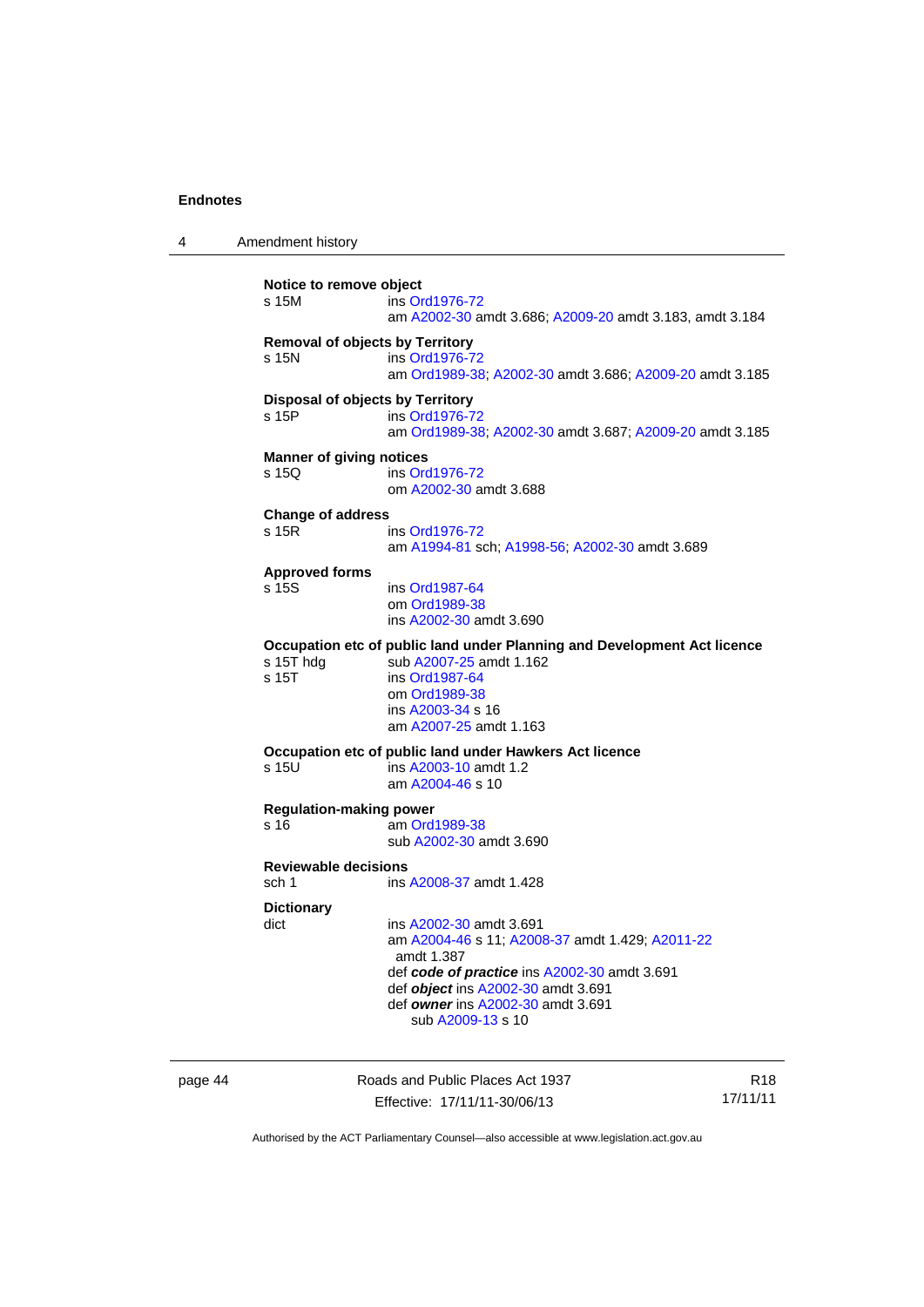Amendment history 4

 def *permit* ins [A2002-30](http://www.legislation.act.gov.au/a/2002-30) amdt 3.691 def *public place* ins [A2002-30](http://www.legislation.act.gov.au/a/2002-30) amdt 3.691 am [A2009-20](http://www.legislation.act.gov.au/a/2009-20) amdt 3.186 def *public road* ins [A2002-30](http://www.legislation.act.gov.au/a/2002-30) amdt 3.691 def *registered operator* ins [A2009-13](http://www.legislation.act.gov.au/a/2009-13) s 11 def *retention area* ins [A2002-30](http://www.legislation.act.gov.au/a/2002-30) amdt 3.691 sub [A2007-3](http://www.legislation.act.gov.au/a/2007-3) amdt 3.457 def *roads and public places officer* ins [A2002-30](http://www.legislation.act.gov.au/a/2002-30) amdt 3.691 sub [A2011-16](http://www.legislation.act.gov.au/a/2011-16) amdt 1.31 def *sign* ins [A2002-30](http://www.legislation.act.gov.au/a/2002-30) amdt 3.691 def *vehicle* ins [A2004-46](http://www.legislation.act.gov.au/a/2004-46) s 12

R18 17/11/11 Roads and Public Places Act 1937 Effective: 17/11/11-30/06/13

page 45